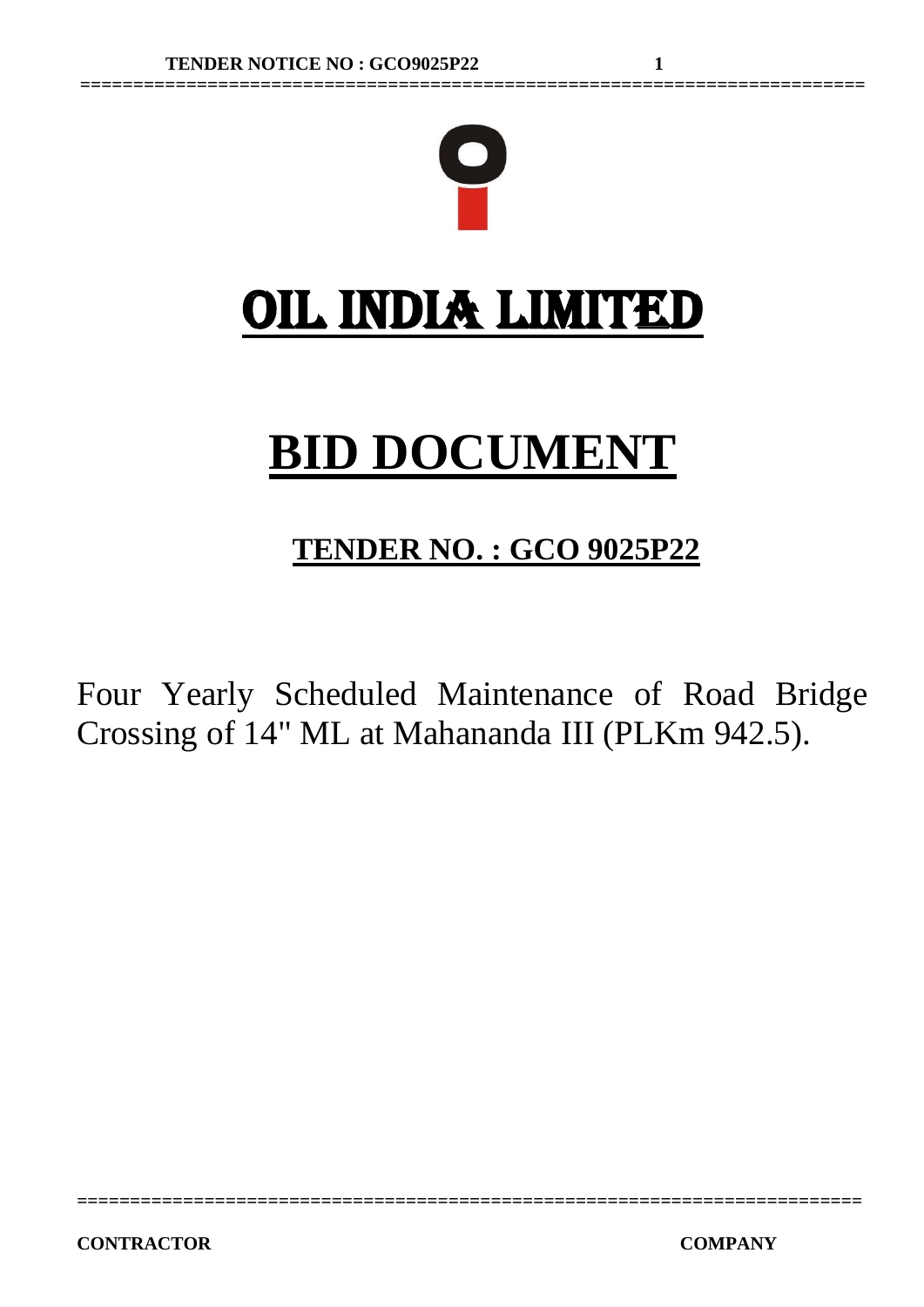| <b>Oil India Limited</b>           | <b>Tender SI No:</b> |
|------------------------------------|----------------------|
| (A Government of India Enterprise) | <b>Issued By</b>     |
|                                    | (Signature)          |
|                                    | <b>Name</b>          |

 **(Contract Section) (A Govt. of India Enterprise) Udyan Vihar, Narengi, Guwahati Assam**

**==========================================================================**

| Designation: |  |
|--------------|--|
|--------------|--|

**To,**

**\_\_\_\_\_\_\_\_\_\_\_\_\_\_\_\_\_\_\_\_\_\_\_\_\_\_\_\_**

**\_\_\_\_\_\_\_\_\_\_\_\_\_\_\_\_\_\_\_\_\_\_\_\_**

# **TENDER NOTICE NO. : GCO9025P22**

======================================================================= OIL INDIA LIMITED invites SEALED TENDERS from experienced and approved Contractors/ Firms for the under mentioned work:

| Description of Work / Service. Location<br>i) Bid Closing Date $(BCD)$ /<br>Contract<br>Period<br>Bid Opening date (BOD).                                                                                                                                                                                                                                                                                                                          |    |
|----------------------------------------------------------------------------------------------------------------------------------------------------------------------------------------------------------------------------------------------------------------------------------------------------------------------------------------------------------------------------------------------------------------------------------------------------|----|
| ii) Earnest money deposit<br>(EMD).                                                                                                                                                                                                                                                                                                                                                                                                                |    |
| <b>6 Months</b><br>submitted<br><b>PLM</b><br>i) To be<br><b>Yearly</b><br>Scheduled Under<br><b>Four</b><br><b>GUWAHATI</b><br><b>Maintenance of Road Bridge</b><br>Section, PS-8,<br>Crossing of 14"<br>ML at SONAPUR<br><b>BCD</b> at :<br><b>Mahananda</b><br>Ш<br>(PLKm)<br><b>BCD</b> at :<br>$942.5$ ).<br>Guwahati: 20.01.2022<br>13:30Hr<br><b>Bid opening at:</b><br>Guwahati on:<br>20.01.2022<br>at 14:00Hr<br>$ii)$ <b>EMD</b> : $ni$ | at |

iii) **Tender Fee : NIL**

#### **a) Bid Security (EMD) :NIL**

 1. Earnest money deposited /Not deposited vide Online Transaction/Bank Guarantee / D. Draft/ B.Cheque/Money Receipt No.\_\_\_\_\_\_\_\_\_\_\_\_\_\_\_\_\_\_ of \_\_\_\_\_\_\_\_\_\_\_\_\_\_\_\_\_ (strike out which is not applicable).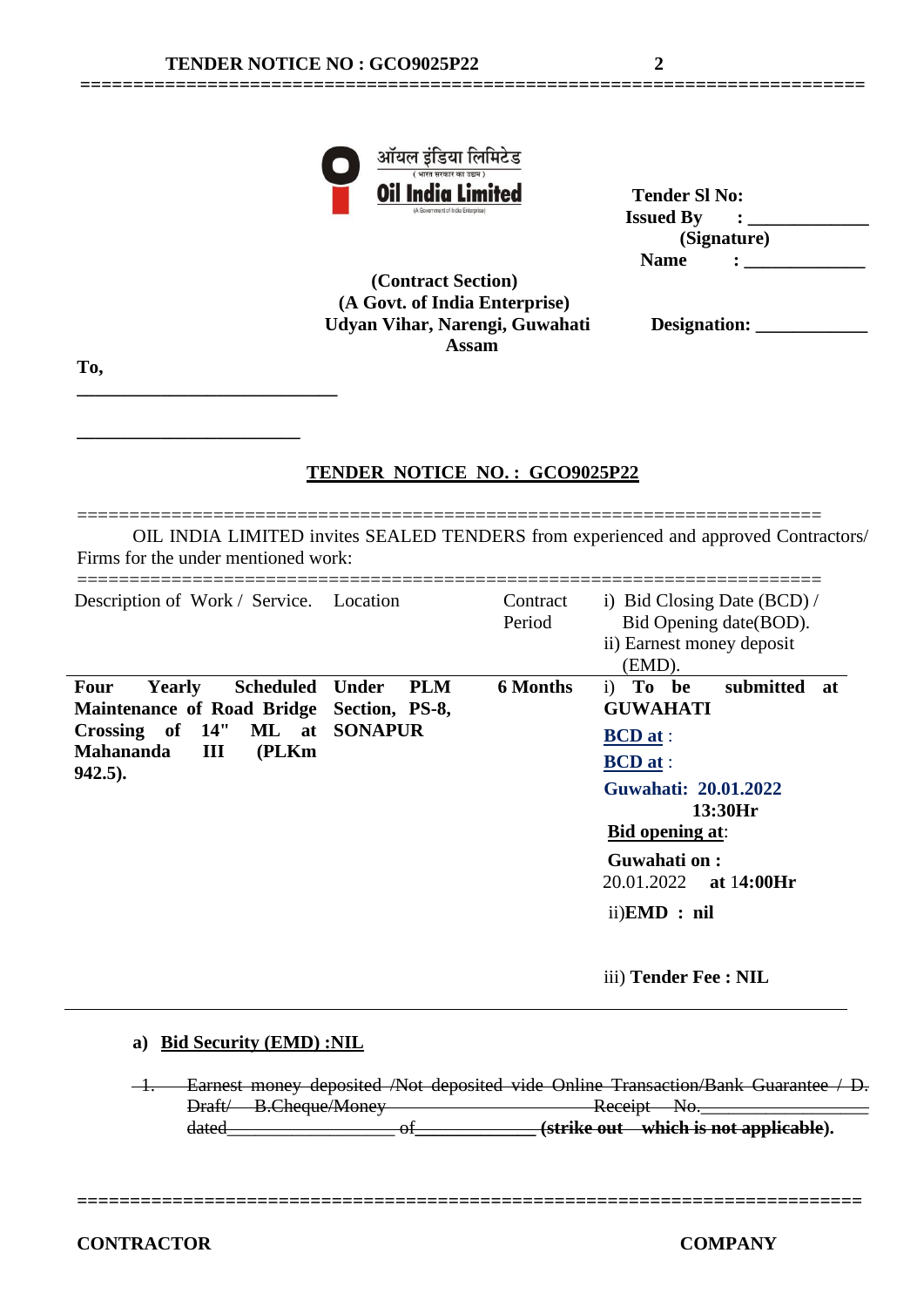2 The Bid Security is required to protect the Company against the risk of Bidder's conduct, which would warrant the security's forfeiture.

**==========================================================================**

- 3 The Bid Security shall be denominated in the currency of the bid or another freely convertible currency, and shall be in one of the following form:
	- (a) A Bank Guarantee in the prescribed format vides **Annexure-A** or in another form acceptable to the Company issued by any of the following Banks.:

i)Any schedule Indian Bank or Any Branch of an International bank situated in India and registered with Reserve Bank of India as scheduled foreign bank in case of domestic bidder

#### **OR**

ii) Any foreign Bank which is not a Scheduled Bank in India, provided the Bank Guarantee issued by such Bank is counter-guaranteed by any Branch situated in India of any Scheduled Bank incorporated in India.

**Bank Guarantee issued by a scheduled Bank in India at the request of some other Non-Scheduled Bank of India shall not be acceptable.**

The Bank Guarantee shall be valid for **30 days beyond the validity of the bids** asked for in the Bid Document.

*Bank Guarantees issued by Banks in India should be on non-judicial stamp paper of requisite value, as per Indian Stamp Act, purchased in the name of the Banker.*

*The bank guarantee issued by the bank must be routed through SFMS platform as per the following details:*

*a. (i) "MT760/ MT760 COV for issuance of bank guarantee"*

 *(ii) "MT767/ MT767 COV for issuance of bank guarantee"*

*The above message/ intimation shall be sent through SFMS by the BG issuing bank branch to Axis Bank, Guwahati Branch, IFS Code- UTIB0000140, Branch Address – Axis Bank Ltd, Guwahati Branch, chibber House , G S Road, dispur,Assam , PIN- 781005."*

*b)The vendor shall submit to OIL the copy of SFMS message as sent by the issuing bank branch along with the original bank guarantee*

b) **Performance Security Deposit: 7.5% (**initial security deposit along with acceptance of contract is to be deposited for **2.5%** and remaining **5%** is to be recovered from running account bill**)**of the estimated contract value

#### c) Conditional/Non Conditional offer as per letter attached.

Bidders interested to provide the services and interested to participate in the above tender are requested to obtain the bid document available in the office of the **General Manager**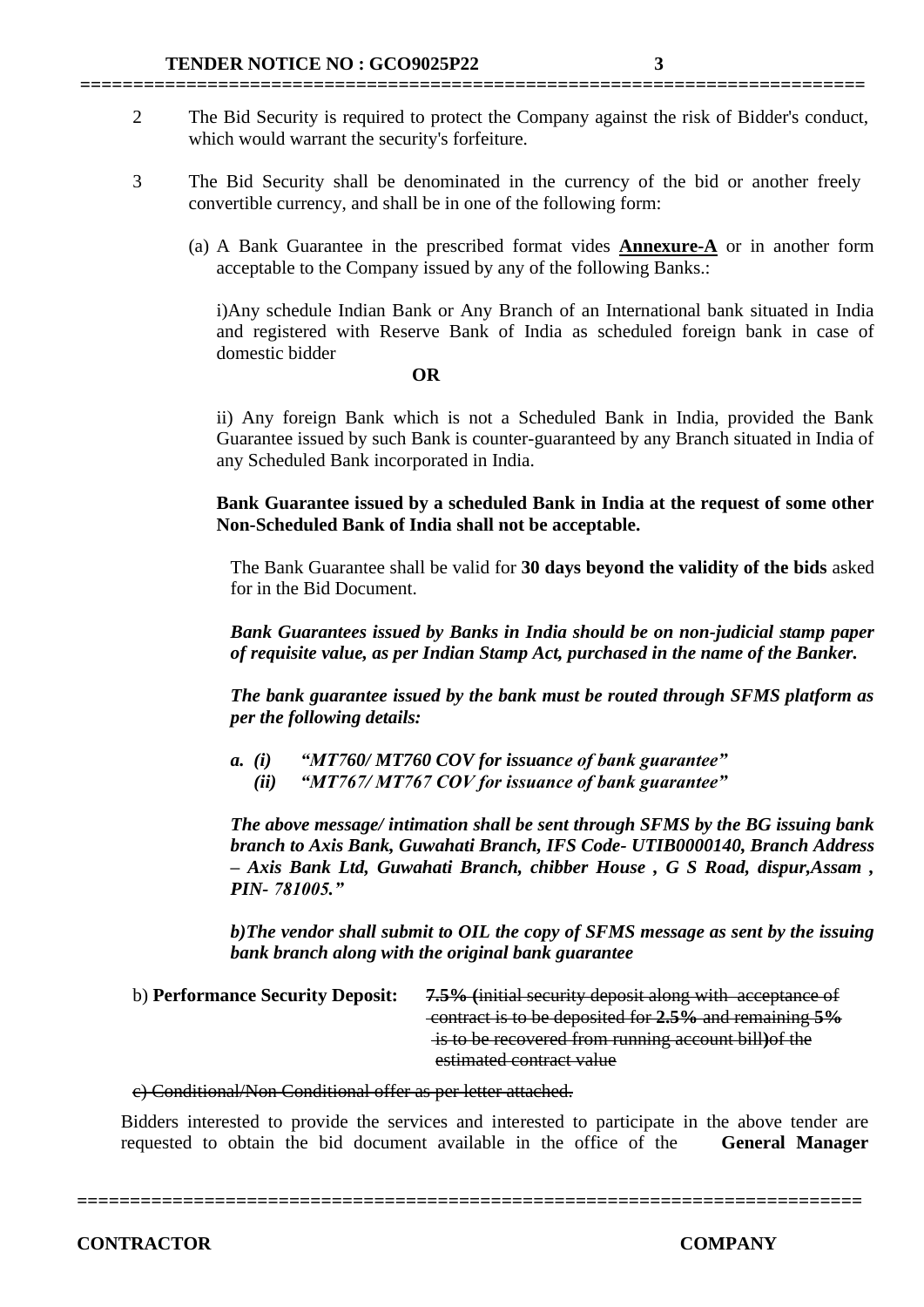**(Contracts), Pipeline Head Quarters (PHQ), Oil India Limited, Guwahati** from 16.12.2021 (from 08.00 A.M. to 10.00 A.M.) during working days (excluding Sundays/Holidays).

**==========================================================================**

This bid document is not transferable and Bids will be on sale w.e.f 16.12.2021to20.01.2022 (during office hours 08 AM to 10 AM). Bidders to submit the hard copy of the bid purchased.

The company reserves the right to refuse issuance of bid document without assigning any reason there of.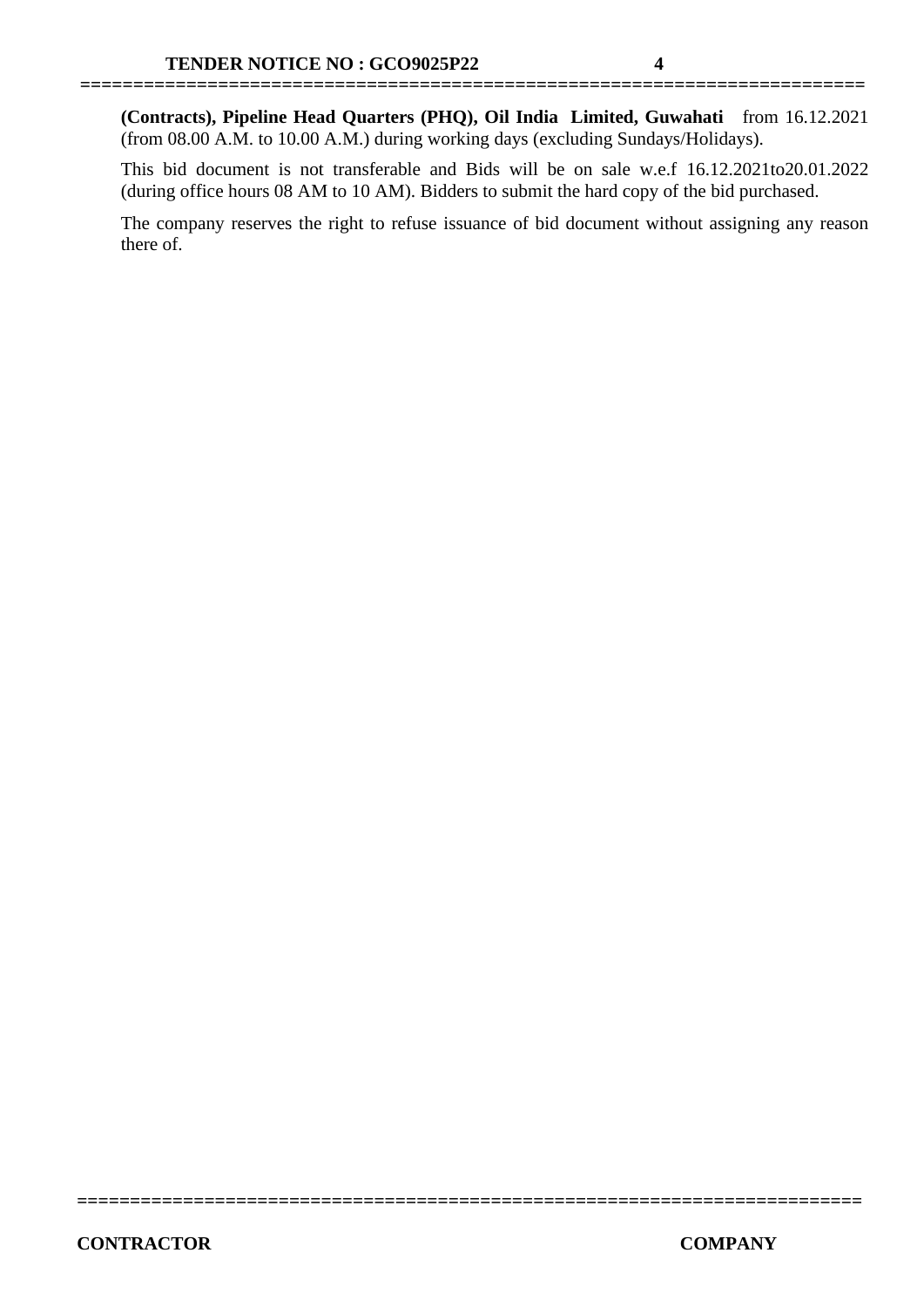#### **DECLARATION FOR BID SECURITY PROFORMA-C1**

**==========================================================================**

| To.                    |
|------------------------|
| M/s. Oil India Limited |
|                        |
|                        |
|                        |
|                        |

Dear Madam/Sir,

After examining / reviewing provisions of above referred tender documents (including all corrigendum/ Addenda), we M/s. …………… (Name of Bidder) have submitted our offer / bid no…………

We, M/s. ………………….(Name of Bidder) hereby understand that, according to your conditions, we are submitting this Declaration for Bid Security.

We understand that we will be put on watch list/holiday/banning list (as per policies of OIL INDIA in this regard), if we are in breach of our obligation(s) as per following:

- (a) have withdrawn/modified/amended, impairs or derogates from the tender, my/our Bid during the period of bid validity specified in the form of Bid; or
- (b) having been notified of the acceptance of our Bid by the OIL INDIALIMITED during the period of bid validity:
	- (i) fail or refuse to execute the Contract, if required, or
	- (ii) fail or refuse to furnish the Contract Performance Security, in accordance provisions of tender document.
	- (iii) Fail or refuse to accept 'arithmetical corrections' as per provision of tender document.
- (c) having indulged in corrupt/fraudulent/collusive/coercive practice as per procedure.

| Place: | [Signature of Authorized Signatory of Bidder] |
|--------|-----------------------------------------------|
| Date:  | Name:                                         |
|        | Designation:                                  |
|        | Seal:                                         |

The company reserves the right to refuse issuance of bid document without assigning any reason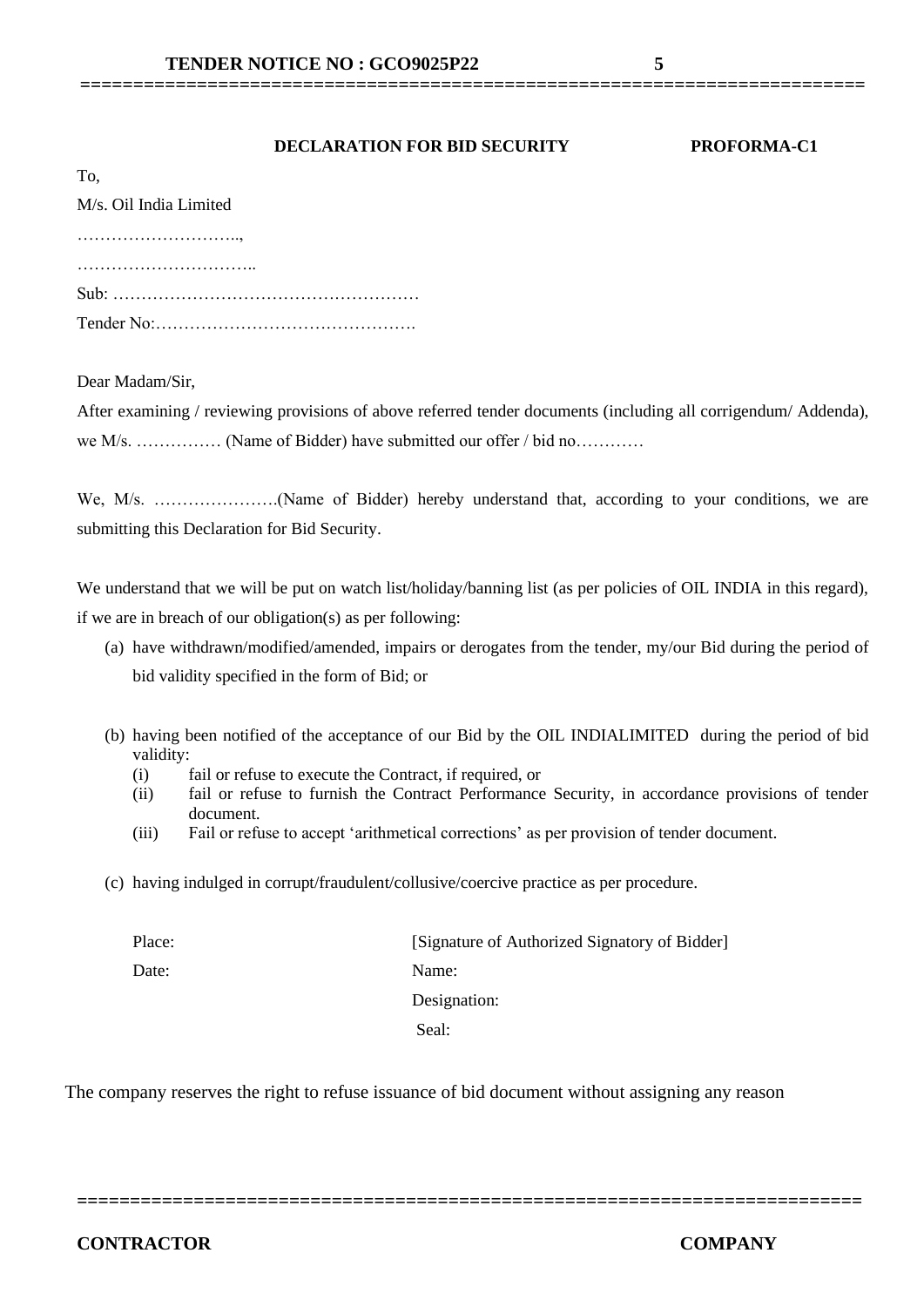2.0 SEALED ENVELOPES Containing the Tender shall be marked with the above Tender Number and description of work and addressed to the:

**==========================================================================**

# **GENERAL MANAGER (CONTRACTS), OIL INDIA LIMITED (A Govt. of India Enterprise) Udyan Vihar, Narengi, Guwahati 781 171**

All tenderers shall deposit the requisite EARNEST MONEY along with the Tender in the form of Demand Draft/Banker's Cheque/Bank Guarantee in favour of M/s Oil India Limited and payable at Guwahati. This Earnest Money shall be refunded to all unsuccessful tenderers, but is liable to be forfeited in full or part, at Company's discretion, as per Clause No. 6 below. **Tenders received without Earnest Money in the manner specified above will be summarily rejected**. The bid is to be submitted in **Original**. A copy of the Bank Guarantee (EMD) format is enclosed as **Annexure –A.**

- 3.0 Tenders will be received upto **01:30 PM (IST)** on the date as mentioned above and opened on the **date as mentioned above** day at **02:00 PM (IST)** at **GENERAL MANAGER (CONTRACTS), Pipeline Head Quarters(PHQ) , Oil India Limited, Guwahati** office before any attending tenderers. Tender box is placed at the office of General Manager (Contracts). However, if the above mentioned closing / opening day of the tender happens to be non-working day due to Bundh / Strike or any other reason, the tenders will be received and opened on the following working day at the same time except on Saturdays.
- 4.0 The rates shall be quoted per unit as specified in the Schedule of Work (Part II) and shall be in words as well as in figures. No overwriting shall be allowed, but all corrections may be inserted in the blank space above the corrected word / figure and must be initialled. However, white fluid shall not be used for making correction. Any bid not meeting this requirement will be rejected. In case of discrepancy the unit rate quoted in words shall be considerate to be correct.
- 5.0 The Company reserves the right to reject any or all the tenders or accept any tender in full or in part, without assigning any reason.
- 6.0 (a) No Tenderer must withdraw the tender after its public opening. Any such withdrawal will make the tenderer liable of forfeit his/her/their Earnest Money in full and debarred from further tendering at the sole discretion of the company and the period of debarment will not be less than 6(six) months.
	- (b) Once a withdrawal letter is received from any bidder, the offer will be treated as withdrawn and no further claim / correspondence will be entertained in this regard.
- 7.0 The tender must be valid for **90 (Ninety)** days from the date of opening of the tender.
- 8.0 Conditional tenders are liable to be rejected at the discretion of the Company.
- 9.0 Tenders can be dropped at the box placed at the office of Contract Department or can be sent by registered post addressed to

GENERAL MANAGER (CONTRACTS), PHQ OIL INDIA LIMITED (A Govt. of India Enterprise)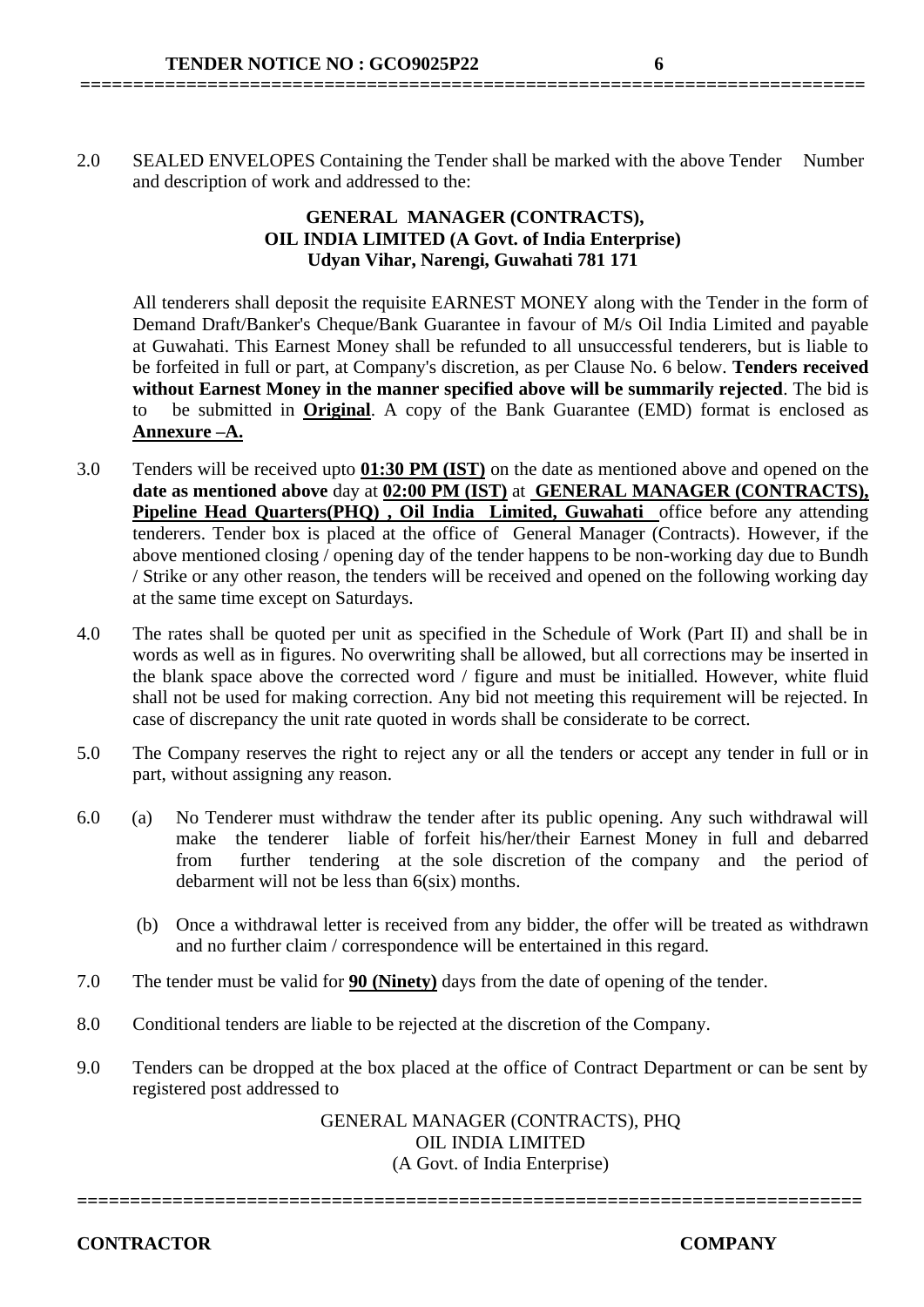P.O. :Udyan Vihar, Narengi, Guwahati, Assam

so as to reach his office before scheduled closing date and time. Company will not be responsible for any postal delay or non-receipt of the same.

10.0 The work may be split up amongst more than one contractor at the sole discretion of the Company.

**==========================================================================**

- 11.0 The bidders are required to furnish the composition and status of ownership of the firm in whose name tender documents have been purchased/issued along with one or more of the following documentary evidences(which are applicable to the bidder) in support of the same.
	- 01. In case of Sole Proprietorship Firm-Copies of Telephone/Electricity/Mobile Bill, PAN, latest Income Tax Return indicating therein the name, business and residential address, E-mail and telephone numbers of the owner and copies of GST and Central Excise Registration Certificate.
	- 02. In case of HUF-Copies of Telephone/Electricity/Mobile Bill, PAN, latest Income Tax Return, Family Arrangement indicating therein the name, residential address, E-mail and telephone numbers of the owners in general and Karta in particular and copies of GST and Central Excise Registration Certificate.
	- 03. In case of Partnership Firm-Copies of Telephone/Electricity/Mobile Bill, PAN, latest Income Tax Return indicating therein the name, residential address, E-mail and telephone numbers of all the partners(including the Managing Partner), registered partnership agreement/deed and copies of GST and Central Excise Registration Certificate.
	- 04. In case of Co-Operative Societies-Copies of Telephone/Electricity/Mobile Bill, PAN, latest Income Tax Return indicating therein the name, residential address, E-mail and telephone numbers of all the Directors or persons who are at the helm of affairs, registration certificate from Registrar of Co-Operative Societies and copies of GST and Central Excise Registration Certificate.
	- 05. In case of Societies registered under the Societies Registration Act -Copies of Telephone/Electricity/Mobile Bill, PAN, latest Income Tax Return indicating therein the name, residential address, E-mail and telephone numbers of all the Directors or persons who are at the helm of affairs, registration certificate from the Registrar of the state and copies GST and Central Excise Registration Certificate.
	- 06. In case of Joint Stock Companies registered under the Indian Companies Act Copies of Telephone/Electricity/Mobile Bill, PAN, latest Income Tax Return indicating therein the name, residential address, E-mail and telephone numbers of all the Directors or persons who are at the helm of affairs, Certificate of Incorporation from the Registrar of Companies, Memorandum and Articles and copies of GST and Central Excise Registration Certificate.
	- 07. In case of Trusts registered under the Indian Trust Act Copies of Telephone/Electricity/Mobile Bill, PAN, latest Income Tax Return indicating therein the name, residential address, E-mail and telephone numbers of all the Trustee or persons who are at the helm of affairs, registration certificate from the Registrar of the state, Trust Deed and copies GST and Central Excise Registration Certificate.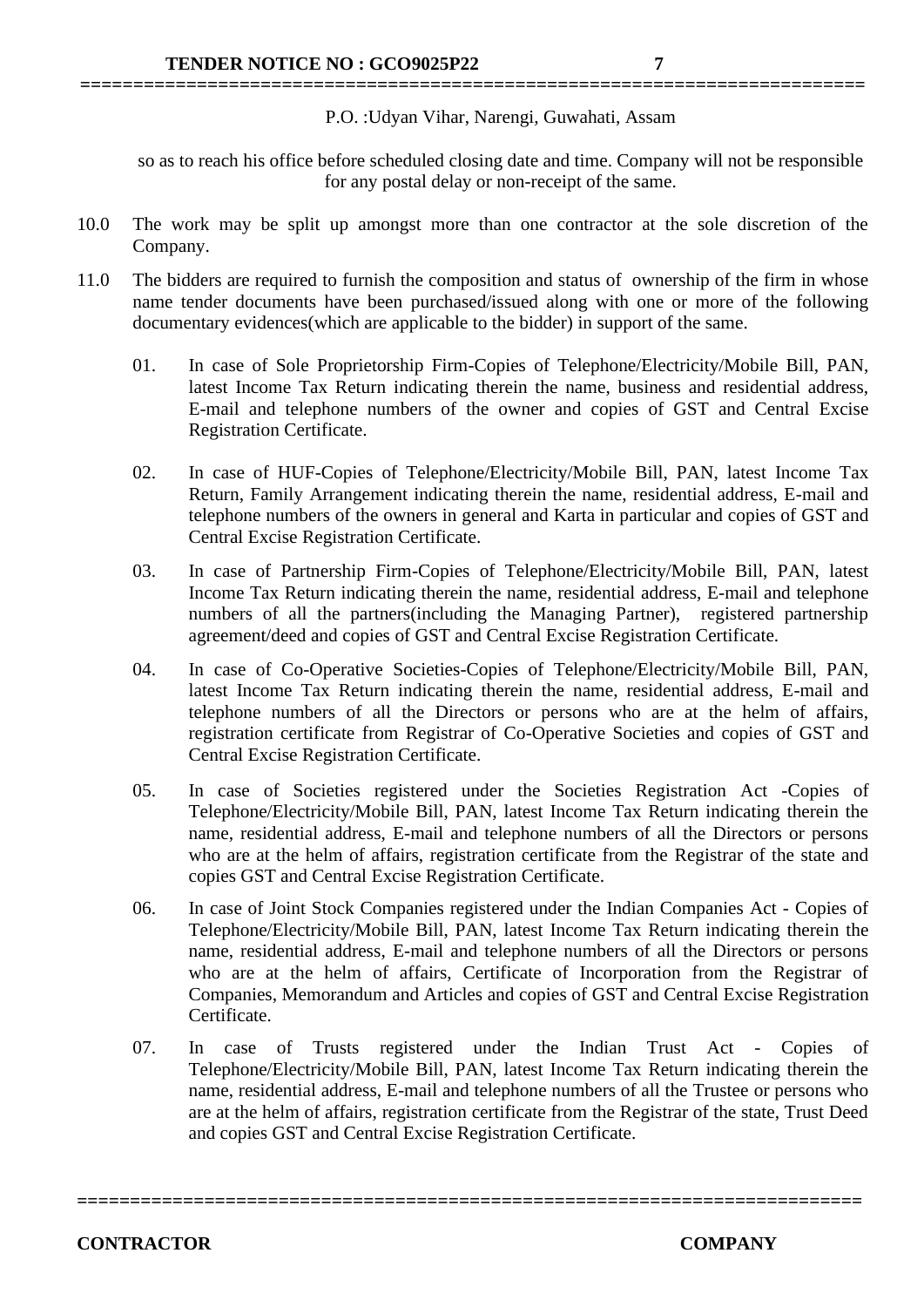12.0 The selected tenderer will be required to enter into a formal contract, which will be based on their tender i.e O.I.L's Standard Form of Contract.

**==========================================================================**

# 13.0 **PERFORMANCE SECURITY:**

# *PERFORMANCE SECURITY DEPOSIT FOR THIS TENDER IS NOT APPLICABLE*

- 14.0 The amount of retention money shall be released after expiry of Contractor's performance obligation under this contract.
- 15.0 The work shall have to be started within **10 DAYS** from the date of issue of work order.
- 16.0 Time will be regarded as the essence of the Contract and the failure on the part of the Contractor to complete the work within the stipulated time shall entitle the Company to recover liquidate damages and / or penalty from the Contractor as per terms of the tender /contract.
- 17.0 The contractor will be required to allow OIL officials to inspect the work site and documents in respect of the workers payment.

#### 18.0 **DISCOUNTS / REBATES:**

- 1.1 Unconditional Discounts/ Rebates if any given in the bid or along with bid will be considered for evaluation.
- 1.2 Post bid or conditional discounts / rebates offered by any bidder shall not be considered for evaluation of bids. However, if the lowest bidder happens to be the final acceptable bidder for award of contract and if they have offered any discount/rebate, the contract shall be awarded after taking into consideration such discount / rebate. These provisions shall be incorporated suitably in the Bid Document.

# 19.0 **BACKING OUT BY BIDDER**:

In case any bidder withdraws their bid within the bid validity period, Bid Security will be forfeited and the party will be debarred for a period of 2(two) years from the date of withdrawal of bid.

# 20.0 **BACKING OUT BY L-1 BIDDER AFTER ISSUE OF LOA**:

In case LOA issued is not accepted by the L1 bidder or the Performance Security is not submitted as per the terms of the contract within the time specified in the Bid Document, the Bid Security shall be forfeited and the bidder shall be debarred for 2(two) years from the date of default.

# 21.0 **FURNISHING FRAUDULENT INFORMATION/DOCUMENT**:

If it is found that a Bidder/Contractor has furnished fraudulent document/information, the Bid Security/Performance Security shall be forfeited and the party shall be debarred for period of 3(three) years from date of detection of such fraudulent act, besides the legal action.

# 22.0 **RESPONSIVENESS OF THE BIDS:**

**==========================================================================**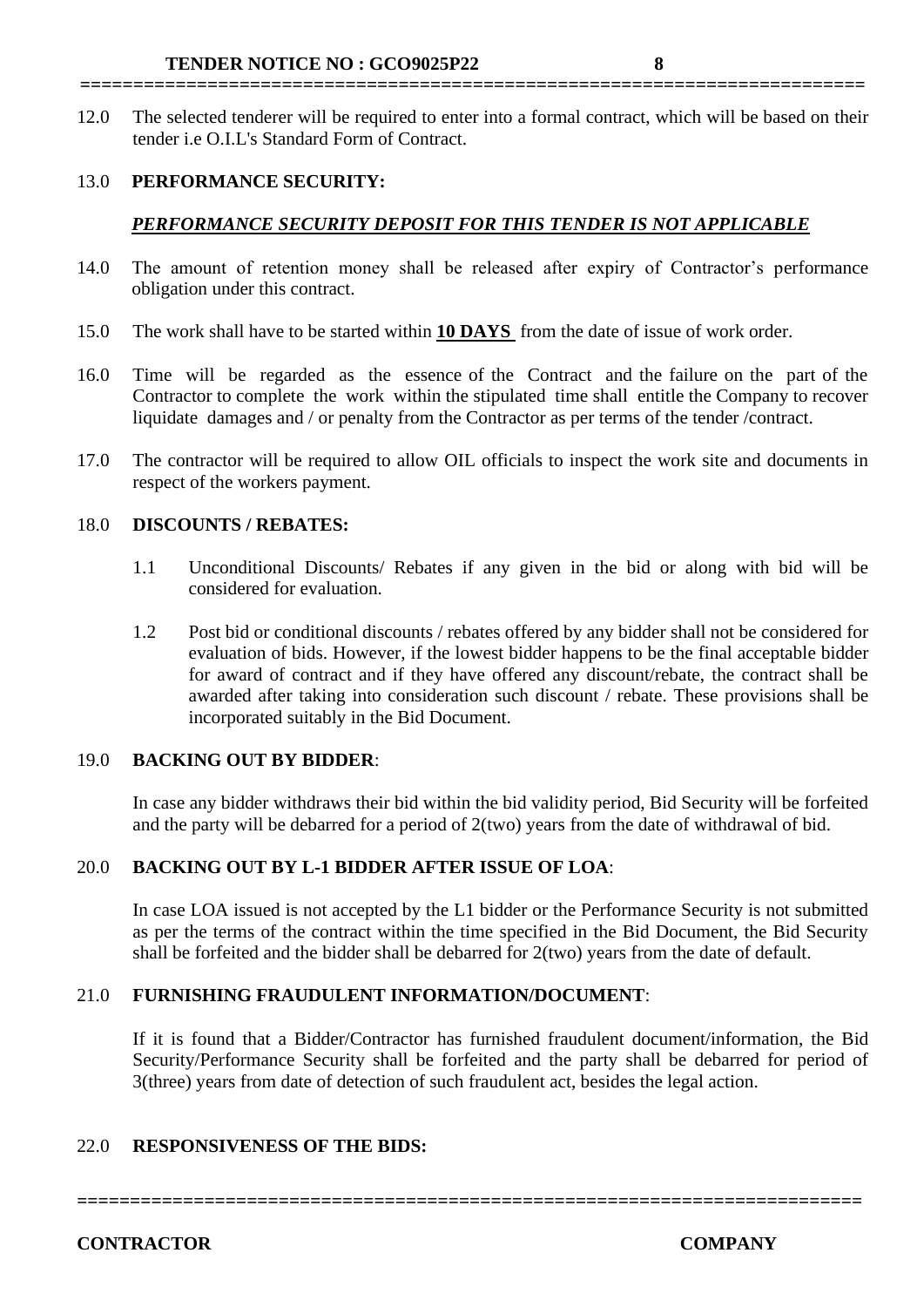The bids shall conform generally to the terms and conditions given in the bidding documents. Notwithstanding the general conformity of the bid, the following requirement under **Bid Rejection criteria (BRC)/ Bid Evaluation Criteria (BEC)** will have to be particularly met by the bidders without which the same will be considered non-responsive and rejected.

**==========================================================================**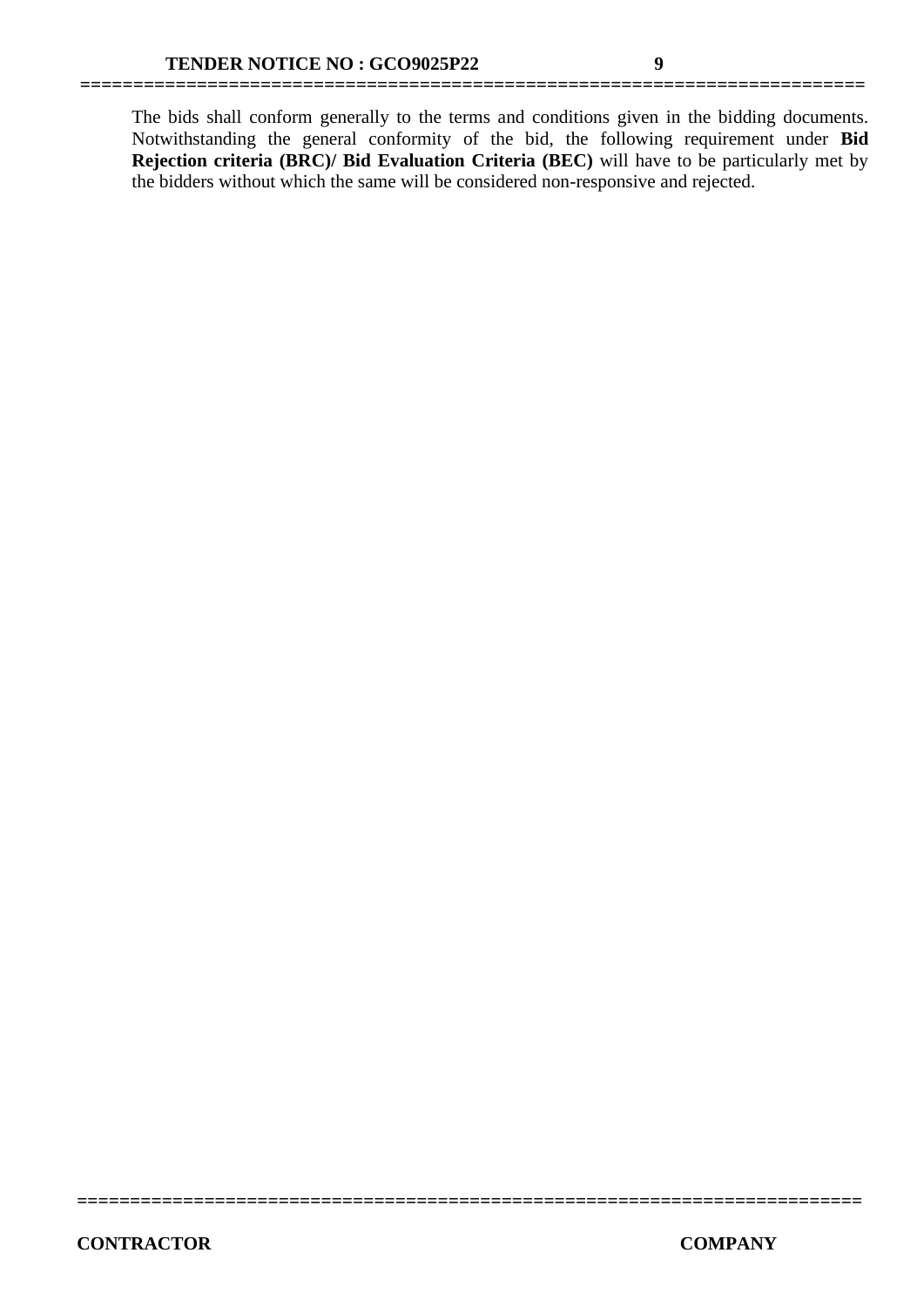# **BID REJECTION CRITERIA (BRC) / BID EVALUATION CRITERIA (BEC)**

**==========================================================================**

# **BID REJECTION CRITERIA (BRC) / BID EVALUATION CRITERIA (BEC)**

The bid shall conform generally to the specifications and terms and conditions given in the Bidding Documents. Bids will be rejected in case material and services offered do not conform to the required parameters stipulated in the technical specifications. Notwithstanding the general conformity of the bid to the stipulated specifications, the following requirements will have to be particularly met by the Bidders without which the same will be considered as non-responsive and rejected. All the documents related to BEC/BRC shall be submitted along with the Techno Commercial Bid.

#### **1.0 Financial capability: Bidders must have:**

**(A)** Annual financial turnover as per Audited Annual Reports **in any of the preceding three(3)**  financial years should be at least **Rs. 63,300.00**

#### **FOR CONSORTIUM :**

At least one member of the consortium to meet the above criteria of 50% turnover. The other members of consortium should meet minimum 25% turnover requirement.

- **(B)** Net Worth should be positive for the preceding financial year.
- **(C)** For proof of Annual Turnover & Net worth any one of the following document must be submitted along with the bid:
	- i) A certificate issued by a practicing Chartered/Cost Accountant (with Membership Number and Firm Registration Number), certifying the Annual turnover & Net worth

#### **OR**

- ii) Audited Balance Sheet along with Profit & Loss account.
- **(D)**In case the bidder is a Central Govt. Organization/PSU/State Govt. Organization/Semi-State Govt. Organization or any other Central/State Govt. Undertaking, where the auditor is appointed only after the approval of Comptroller and Auditor General of India and the Central Government, their certificates may be accepted even though **FRN (Firm Registration Number)** is not available. However, bidder to provide documentary evidence for the same.
- **(E)**Considering the time required for preparation of financial statements, if the last date of preceding financial/accounting year falls within the preceding six months reckoned from the original bid closing date and the financial statements of the preceding financial/accounting year are not available with the bidder then the financial turnover of the previous three financial/accounting years excluding the preceding financial/accounting year will be considered. In such cases, the Net Worth of the previous financial/accounting year excluding the preceding financial/accounting year will be considered. However, the bidder has to submit an affidavit/undertaking certifying that the balance sheet/financial statements for the financial year (as the case may be)has actually not been audited so far.

**==========================================================================**

#### **2.0 Experience: Bidders must have:**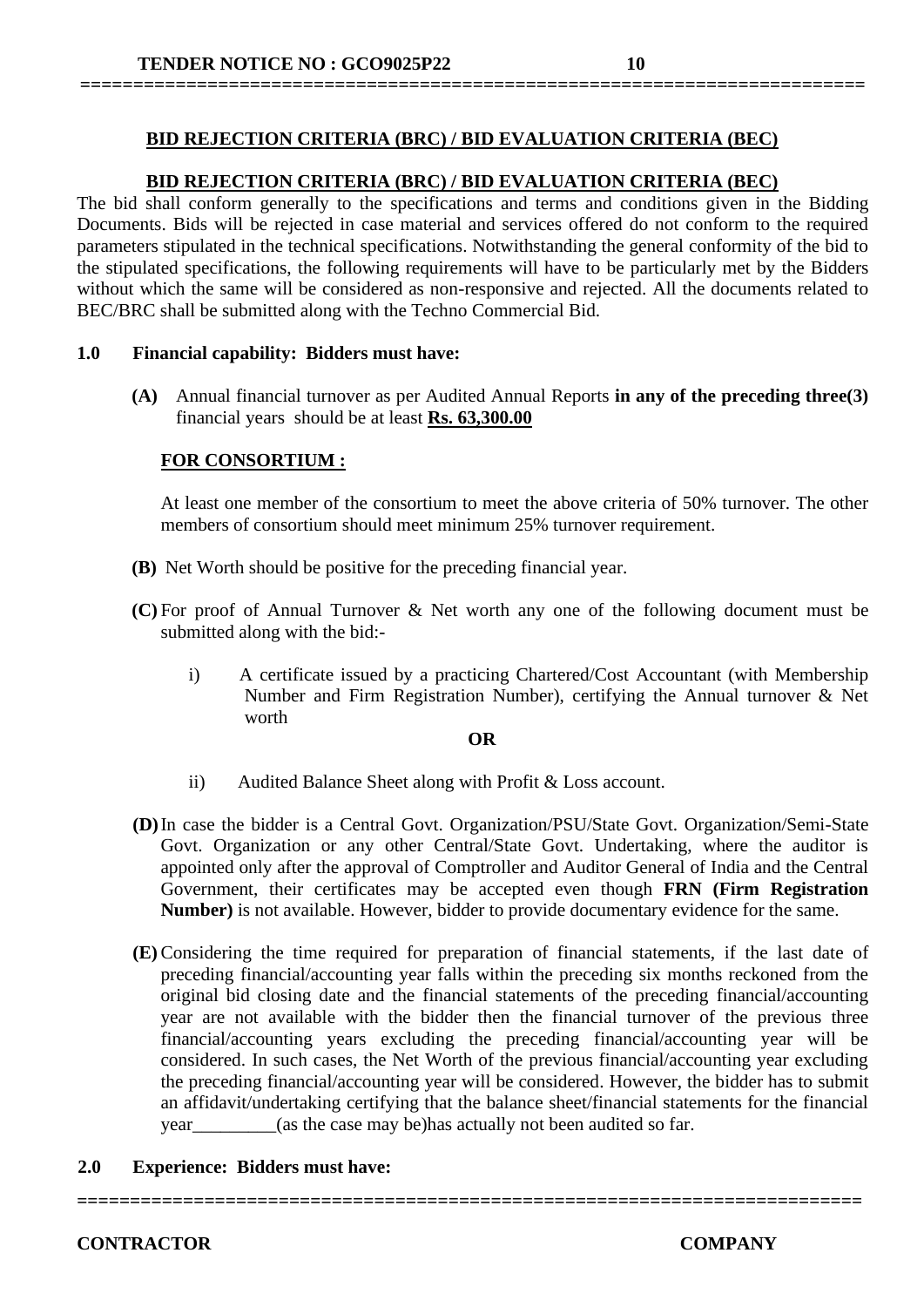2.1 Experience of having successfully completed similar work during last 7 years ending last day of month previous to the one in which applications are invited should be either of the following::

#### **(i) Experience of at least 1(one) similar work of Rs. 1,05,400.00**

**==========================================================================**

#### **Similar Work means :**

#### **CARRYING OUT MAINTENANCE WORK FOR HYDROCARBON PIPELINES ATTACHED TO RAILWAY BRIDGE/SUSPENSION CROSSING**

Note: -

1) A job executed by a bidder for its own organization / subsidiary cannot be considered as experience for the purpose of meeting BEC

2) In case of tenders for Annual rate contracts / Maintenance and Service contracts, if the prospective bidder is executing rate / maintenance /service contract which is still running and the contract value / quantity executed prior to due date of bid submission is equal to or more than the minimum prescribed value in the BEC such experience will also be taken in to consideration provided that the bidder has submitted satisfactory work / supply / service execution certificate issued by end user.

3) Documentary proof must be furnished in support of the experience by way of purchase order / work order / contract document along with completion certificate from the organization to whom such services have been rendered.

3.0 Deviation to the following provision of the tender document shall make the bid liable for rejection:

**==========================================================================**

- i. Firm price
- ii. EMD / Bid Bond
- iii. Scope of work
- iv. Specifications
- v. Price Schedule
- vi. Delivery / Completion Schedule
- vii. Period of Validity of Bid
- viii. Liquidated Damages
- ix. Performance Bank Guarantee / Security deposit
- x. Guarantee of material / work
- xi. Arbitration / Resolution of Dispute
- xii. Force Majeure
- xiii. Applicable Laws
- xiv. Integrity Pact, if applicable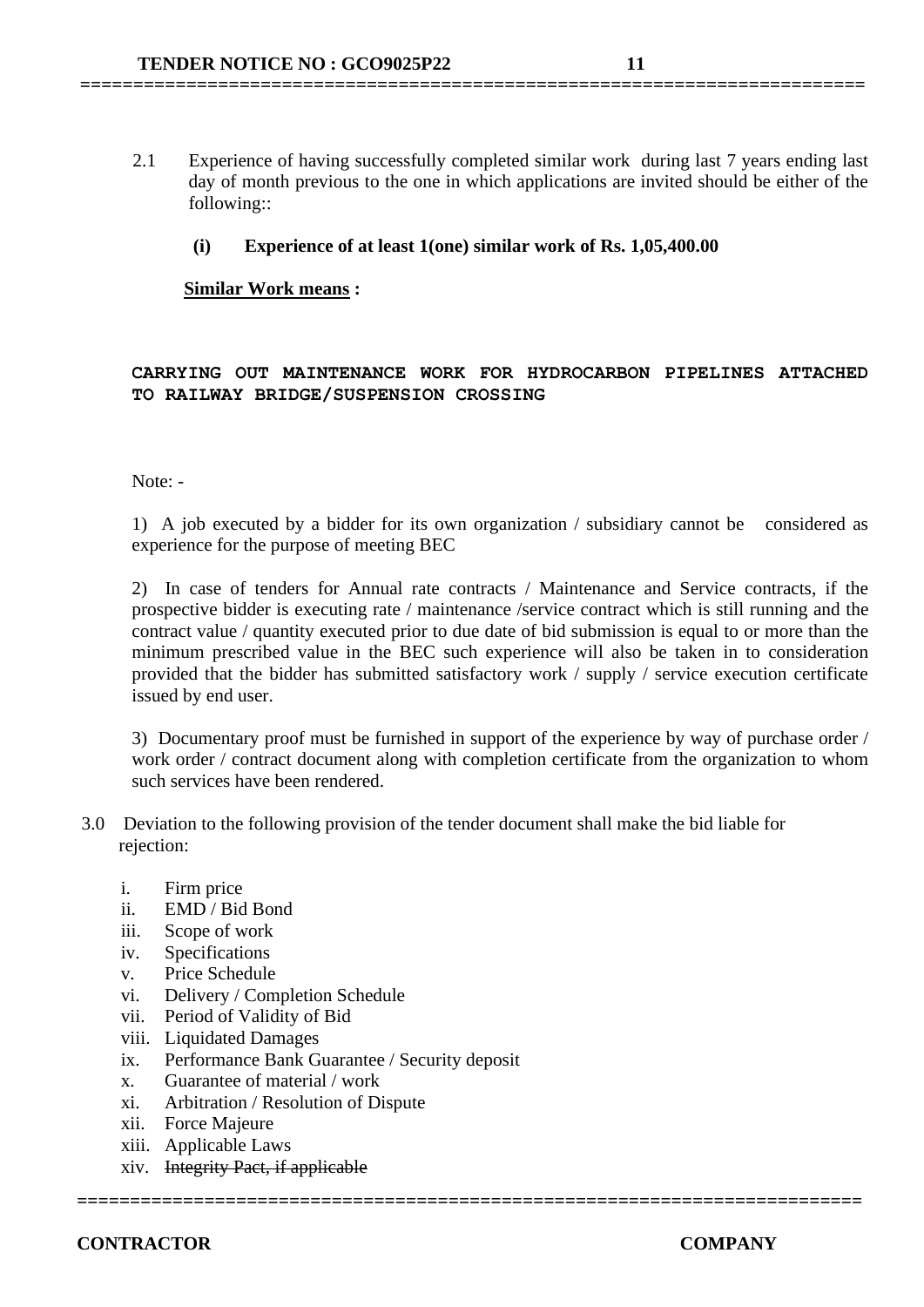- xv. Any other condition specifically mentioned in the tender documents
- 4.0. Bidders have to furnish the followings:-
	- 1 NAME OF FIRM
	- 2 DETAIL POSTAL ADDRESS
	- 3 TELEPHONE NO.
	- 4 MOBILE NO.
	- 5 E-MAIL ID
	- 6 FAX NO.
	- 7 CONTACT PERSON
	- 8 CONTACT PERSON'S CONTACT NO.
	- 9 TAX EXAMPTION CERTIFICATE NO, if applicable. (Self-Attest copy required)

**==========================================================================**

- 10 CST REGD. NO, if applicable . (Self-Attest copy required)
- 11 LOCAL SALE TAX REGD.NO if applicable. (Self-Attest copy required)
- 12 PAN NO. (Self-Attest copy required)
- 13 VAT REGD.NO, if applicable. (Self-Attest copy required)
- 14 BANK ACCOUNT NO.
- 15 BANK ACCOUNT TYPE
- 16 BANK NAME
- 17 BANK ADDRESS
- 18 GST. NO (Self Attest copy required)
- 5.0 Other Information /Documents: Bidders must furnish the following information with relevant documents wherever necessary:
	- a) Tax Exemption Certificate, if any, if /applicable.
	- b) PAN no. (Photocopy of the PAN card required).
	- c) Service Tax registration No.
	- d) VAT registration no. , if applicable.
	- e) Bank account No. with name of Bank, Type of account, Bank address.
	- f) P.F. Account No. / Code.
- 6.0 Other Information /Documents: Bidders must furnish the following information with For proof of experience, the following document/photocopy must be submitted along with the bid:
	- a) Certificate issued by any other PSU/Government department for last seven years experience from the date of opening the bid, showing:-:
		- i) Gross Value of Job done;
		- ii) Nature of job done; and
		- iii) Time period covering the financial year(s) as per NIT.
	- b) In case of OIL contractor, copy of certificate of completion (COC)/Work Order showing gross value of job. It may be clearly noted that simply mentioning of OIL COC/WO no. will not be accepted.

#### 7.0 **COMMERCIAL:**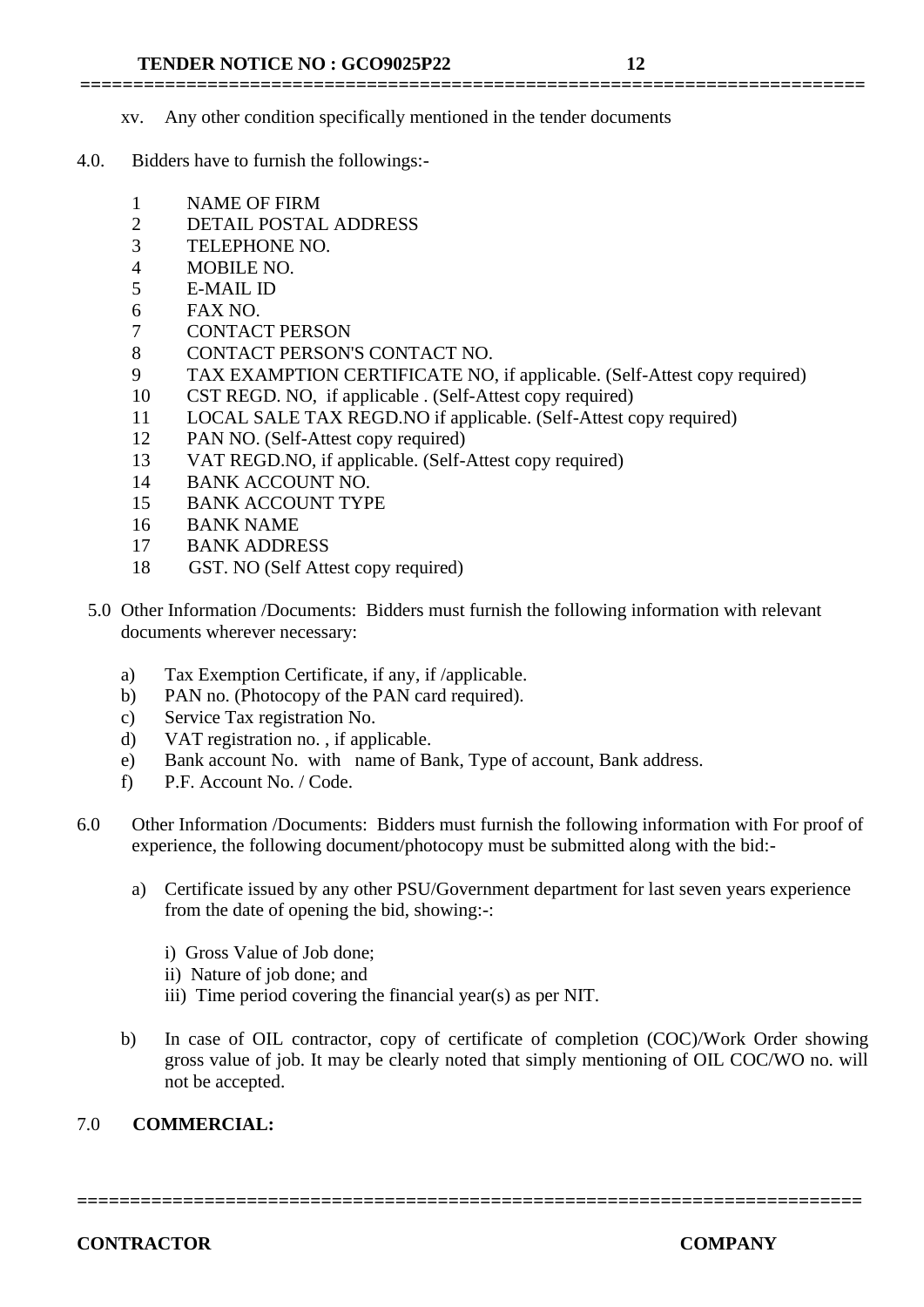1. Bidder shall submit the offer under "*Single Stage" Single Bid System*". Technical bid" and the "Price Bid".

**==========================================================================**

- 2. Bidder shall furnish Bid Security along with Bid. Bid security shall be furnished as a part of 'Technical Bid'. **Any bid not accompanied by a proper bid security will be rejected.** Bidder shall submit original document to the address as specified with BCD before Bid opening date and time, otherwise Bid will be rejected.
- 3. Bidder shall furnish Bid Security as referred in Relevant Section of the Bid document so as to reach the Company (i.e. OIL) before due date of closing. **Any bid for which bid security is not received before due Date of Bid Closing will be rejected.**
- 4. Validity of the bid shall be minimum **90 days**. Bids with lesser validity will be rejected.
- 5. Any bid received in the form of Telex/Cable/Fax/E-mail/ Telephone call will not be accepted.
- 6. **Bidders must quote clearly and strictly in accordance with the price schedule outlined in relevant section of Bidding Documents; otherwise the bid will be rejected.**
- 7. **Any bid containing false statement will be rejected.**
- 8. **The Bid Documents are not transferable. Bids made by parties who have not purchased the Bid Documents from the Company will be rejected.**
- 9. **Any Bid received by the Company after the deadline for submission of bids prescribed by the Company will be rejected.**
- 10. **Price quoted by the successful Bidder must be firm during the performance of the Contract and not subject to variation on any account. A bid submitted with an adjustable price will be treated as non-responsive and rejected.**
- 11. Bids shall be typed or written in indelible ink and shall be signed by the bidder or his authorized representative.
- 12. Any physical documents wherever called for, submitted by bidders shall contain no interlineations, white fluid erasures or overwriting except as necessary to correct errors made by the Bidder, in which case such correction shall be initialed by the person or persons who has/have digitally signed the Bid.
- 13. Bidder shall fulfill all the relevant clauses applicable for this Tender.

#### 8.0 **Evaluation of Bids**:

The Bids will be evaluated as per the Bid Evaluation Criteria (BEC) as stated herein under:

# **BID EVALUATION CRITERIA (BEC)**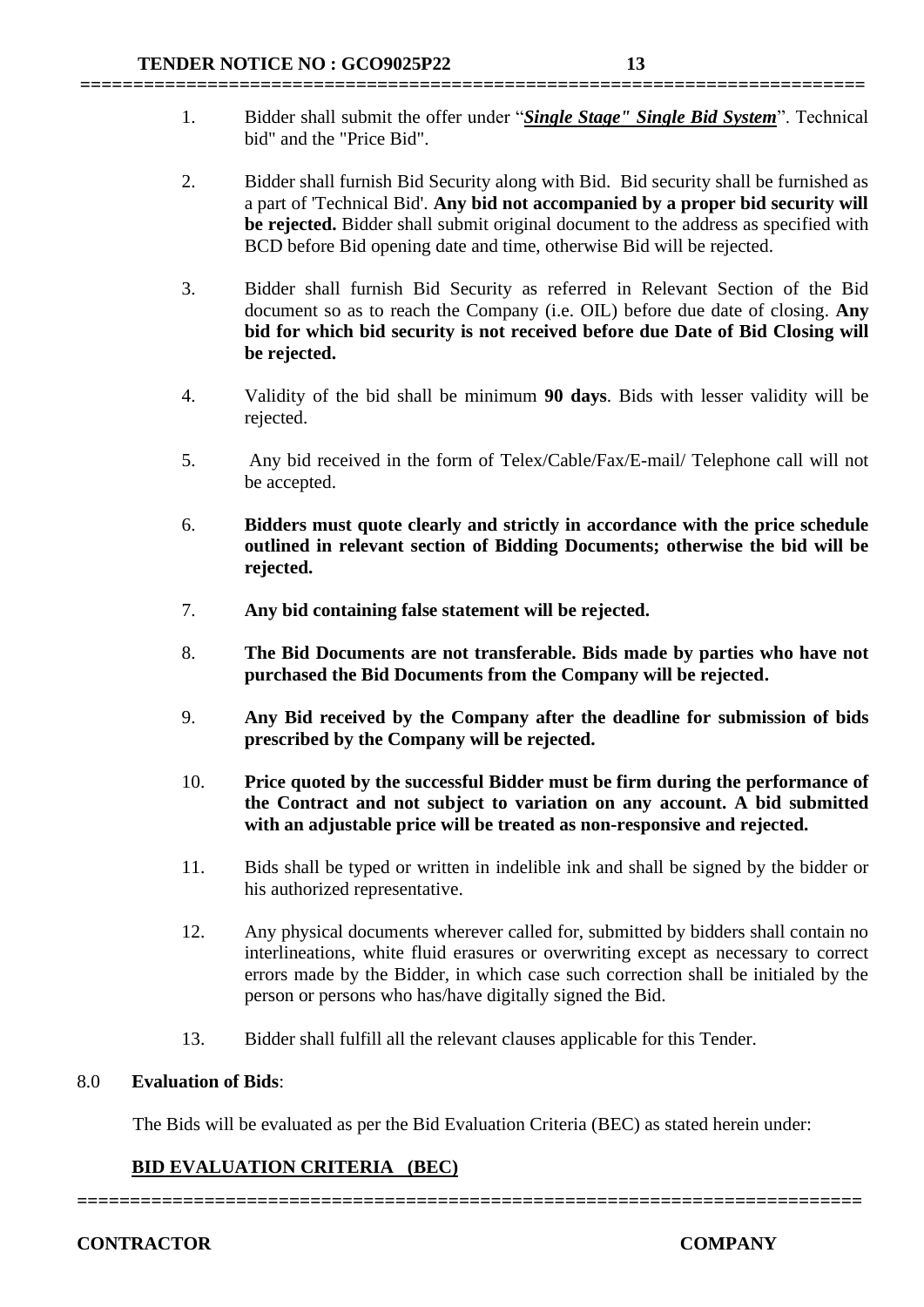.1 Bids conforming to the terms and conditions stipulated in the bid document and considered responsive and subject to qualifying the Bid Rejection Criteria will be considered for further evaluation.

**==========================================================================**

- 2 **To ascertain the inter-se-ranking, the comparison of the responsive bids will be made on the basis of total amount quoted for the items of SOQ.**
- 3 **In case more than one bidder emerges as lowest bidder due to equal rate quoted by the bidder, then the lowest bidder will be decided by draw of lots. Company's decision in this regard is final and binding to all bidders.**
- 4 Any discount/rebates offered shall not be considered for evaluation of bids. However, if the lowest bidder happens to be the final acceptable bidder for award of contract and if they have offered any discount/rebate the contract shall be awarded after taking into consideration such discount/rebate after negotiation or otherwise.
- 5 Company will open the Bids in the presence of Bidder's representatives who choose to attend at the date, time and place mentioned in the Forwarding Letter. However, an authorization letter from the bidder must be produced by the Bidder's representative at the time of bid opening. Unless this Letter is presented, the representative will not be allowed to attend the bid opening. Only one representative against each bid will be allowed to attend.
- 6 Bid for which an acceptable notice of withdrawal has been received shall not be opened. Company will examine bids to determine whether they are complete, whether requisite Bid Securities have been furnished, whether documents have been properly signed and whether the bids are generally in order.
- 7 At bid opening, Company will announce the Bidder's names, written notifications of bid modifications or withdrawal, if any, the presence of requisite Bid Security and such other details as the Company may consider appropriate.
- 8 Company shall prepare, for its own records, document containing the information disclosed to those present in accordance.
- 9 **To assist in the examination, evaluation and comparison of bids the Company may at its discretion, ask the Bidder for clarifications of its bid. The request for clarification and the response shall be in writing and no change in the price or substance of the bid shall be sought, offered or permitted.**
- 10 Prior to the detailed evaluation, Company will determine the substantial responsiveness of each bid to the requirement of the Bidding Documents. For purpose of these paragraphs, a substantially responsive bid is one, which conforms to all the terms and conditions of the Bidding Document without deviations or reservation. A deviation or reservation is one which affects in any way substantial way the scope, quality, or performance of work, or which limits in any substantial way, in-consistent way with the bidding documents, the Company's right or the bidder's obligations under the contract, and the rectification of which deviation or reservation would affect unfairly the competitive position of other bidders presenting substantial responsive bids. The Company's determination of bid's

**==========================================================================**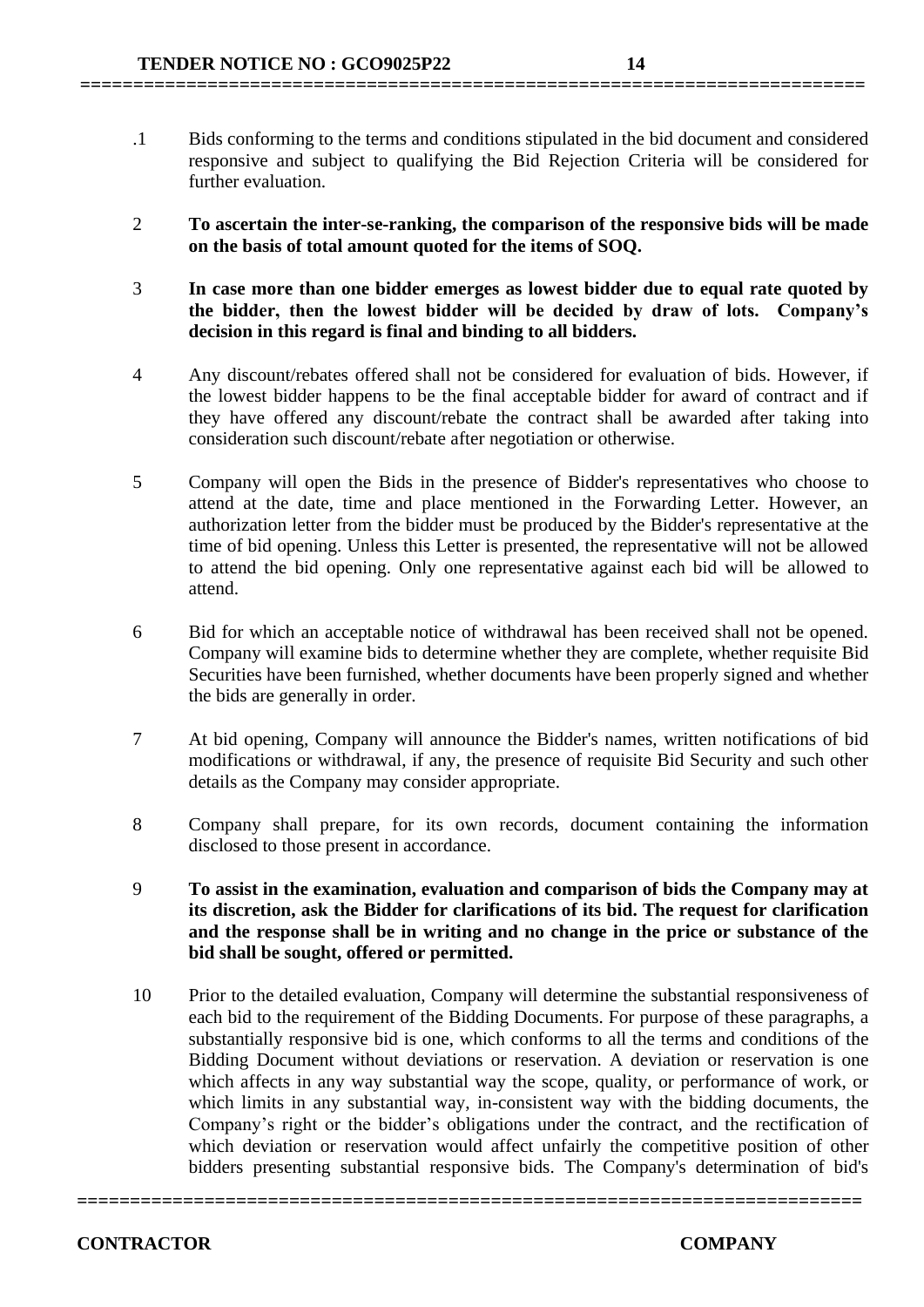responsiveness is to be based on the contents of the Bid itself without recourse to extrinsic evidence.

11 A Bid determined as not substantially responsive will be rejected by the Company and may not subsequently be made responsive by the Bidder by correction of the nonconformity.

**==========================================================================**

12 The Company may waive minor informality or nonconformity or irregularity in a bid, which does not constitute a material deviation, provided such waiver, does not prejudice or affect the relative ranking of any Bidder.

# 9.0 **OPENING OF COMMERCIAL/ PRICE BIDS:**

- 1 *Company will open the Commercial/Price Bids of all the Bidders on a specific date in presence of interested bidders.*
- 2 The Company will examine the Price quoted by Bidders to determine whether they are complete, any computational errors have been made, the documents have been properly signed, and the bids are generally in order.
- 3 *Arithmetical errors will be rectified on the following basis. If there is a discrepancy between the unit price and the total price (that is obtained by multiplying the unit price and quantity) the unit price shall prevail and the total price shall be corrected accordingly. If any Bidder does not accept the correction of the errors, their bid will be rejected.*
- 4 **All entries in the offer must be made in English. Rates quoted must be firm and shall be both in figures and words. In case of any discrepancy the rates quoted in words will prevail**. No overwriting shall be allowed and all corrections must be initiated.
- 5 **Bidders are requested quote their rates in the Price Format enclosed as per SOQ. Rates quoted shall be both in figures and words. In case of any discrepancy the rates quoted in words will prevail.**
- 6 **In case, any of the clauses in the BRC contradict with other clauses of Bid Document elsewhere, then the clauses in the BRC shall prevail.**

#### **10.0 EXEMPTION OF TENDER FEE AND EMD:**

- (i) Micro & small Enterprises (MSME) ,Small Scale Industries (SSI) registered with NSIC under Single Point Registration Scheme are exempted from payment of EMD for the items they are registered with NSIC. Valid registration certificate with NSIC must be enclosed along with the application for issuing tender documents.
- (ii) Public Sector Undertakings (PSU) ,**Central Govt. Departments** are also exempted from payment.
- (iii) Firms registered with NSIC, PSU's, MSME & Government Departments claiming exemption from payment of EMD should submit their request with all credentials to the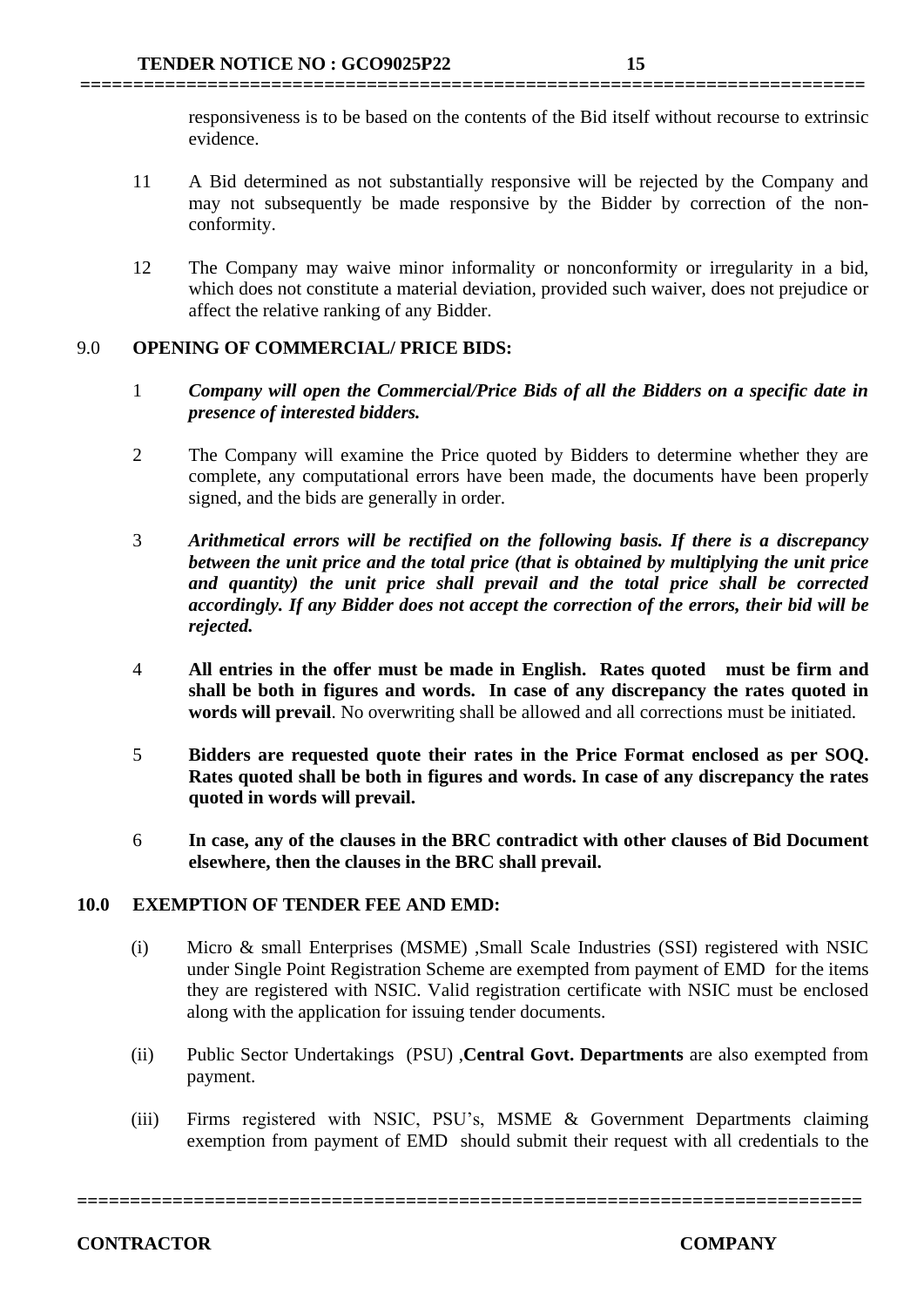tender administrator at least 7 days in advance from the date of closer of sale of bid documents, to get access for participation in the tender.

(iv) Tender documents provided to SSI Units registered with NSIC on free of charge basis shall submit their offer for the service for which they are registered. Their offer for other than the registered service shall not be acceptable. Their offer as service provider also will not be acceptable and shall be rejected straightway.

**==========================================================================**

(v) **Public Sector Undertakings (PSU) , Central Govt. Departments ,** Small Scale Industries (SSI) registered with NSIC under Single Point Registration Scheme are exempted from payment of Earnest money deposit for the items they are registered with NSIC. Valid registration certificate with NSIC must be enclosed along with the application for issuing tender documents.

\_\_\_\_\_\_\_\_\_\_\_\_\_\_\_\_\_\_\_\_\_\_\_\_\_\_\_\_\_\_\_\_\_\_\_\_\_\_\_\_\_\_\_\_\_\_\_\_\_\_\_\_\_\_\_\_\_\_\_\_\_\_\_\_\_

OIL INDIA LIMITED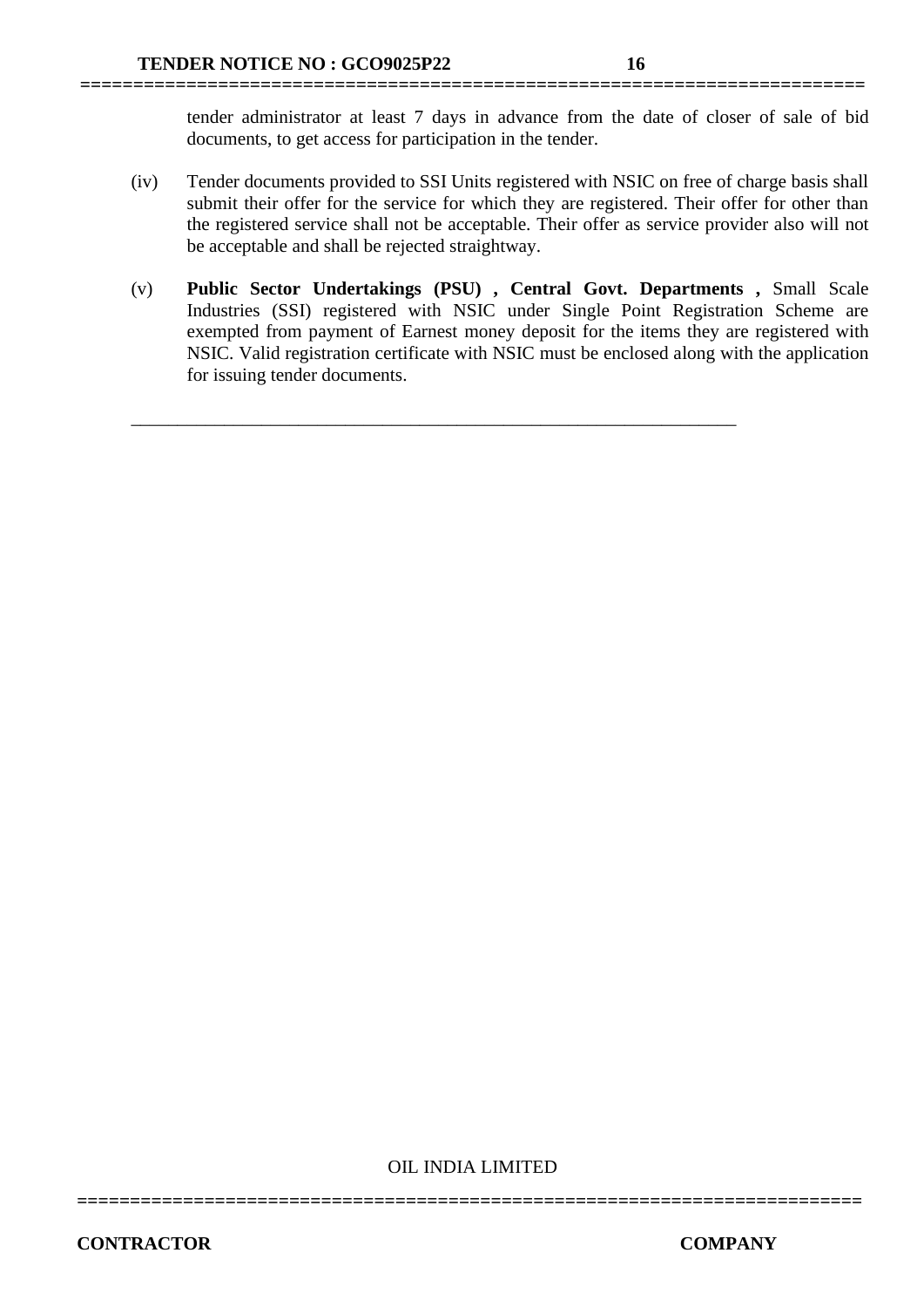# (A Govt. of India Enterprise) Udyan Vihar, Narengi, Guwahati, Assam WORKS CONTRACT

**==========================================================================**

# **GCO 9025P22**

#### =========================================================================== **DESCRIPTION OF WORK/SERVICE:**

 **Four Yearly Scheduled Maintenance of Road Bridge Crossing of 14" ML at Mahananda III (PLKm 942.5)."**

**=========================================================================**

# **GENERAL CONDITIONS OF CONTRACT (GCC):**

MEMORANDUM OF AGREEMENT made this day of\_\_\_\_\_\_\_\_\_\_\_\_\_\_\_\_\_\_\_\_\_\_\_\_\_\_Between OIL INDIA LIMITED a Company incorporated under the Companies Act 1956 and having its Registered Office at Duliajan in the District of Dibrugarh, Assam ( hereinafter called Company ) of the one part and Shri/Smti \_\_\_\_\_\_\_\_\_\_\_\_\_\_\_\_\_\_\_ and Shri/Smti\_\_\_\_\_\_\_\_\_\_\_\_\_\_\_\_\_\_\_\_\_\_\_\_\_\_carrying on business as partners/proprietor under the firm name and style of M/s. District of \_\_\_\_\_\_\_\_\_\_\_\_\_\_\_\_\_\_\_\_\_\_\_\_\_\_\_\_\_\_\_\_\_ aforesaid hereinafter called ('Contractor') on the other part.

#### WITNESSETH ·

1.

**.**

- a) The contractor hereby agrees to carry out the work set drown in the Schedule of work which forms part-II of this Contract in accordance with the 1968 General Conditions of Contract of Oil India Limited and General Specifications read in conjunction with any drawings and Particular Specifications & instructions which forms Part-III of the contract utilizing any materials/services as offered by the Company as per Part-IV of the contract at **PLM section PS-8, SONAPUR, OIL INDIA LIMITED, West Bengal .**
- b) In this Contract all words and expressions shall have the same meaning as are respectively assigned to them in the 1968 General Conditions of Contract of Oil India Limited which the Contractor has perused and is fully conversant with before entering into this Contract.
- c) The clauses of this contract and of the specifications set out hereunder shall be paramount and in the event of anything herein contained being inconsistent with any term or terms of the 1968 General Conditions of Contract of Oil India Limited, the said term or terms of the 1968 General conditions of Contract to the extent of such inconsistency, and no further, shall not be binding on the parties hereto.
- 2. The contractor shall provide all labour, supervision and transport and such specified materials described in part-II of the Contract including tools and plants as necessary for the work and shall be responsible for all royalties and other levies and his rates shall include for these. The work executed and materials supplied shall be to the satisfaction of the Company's Engineer and Contractor's rates shall include for all incidental and contingent work which although not are necessary for its completion in a specifically mentioned in this contract sound and workman like manner.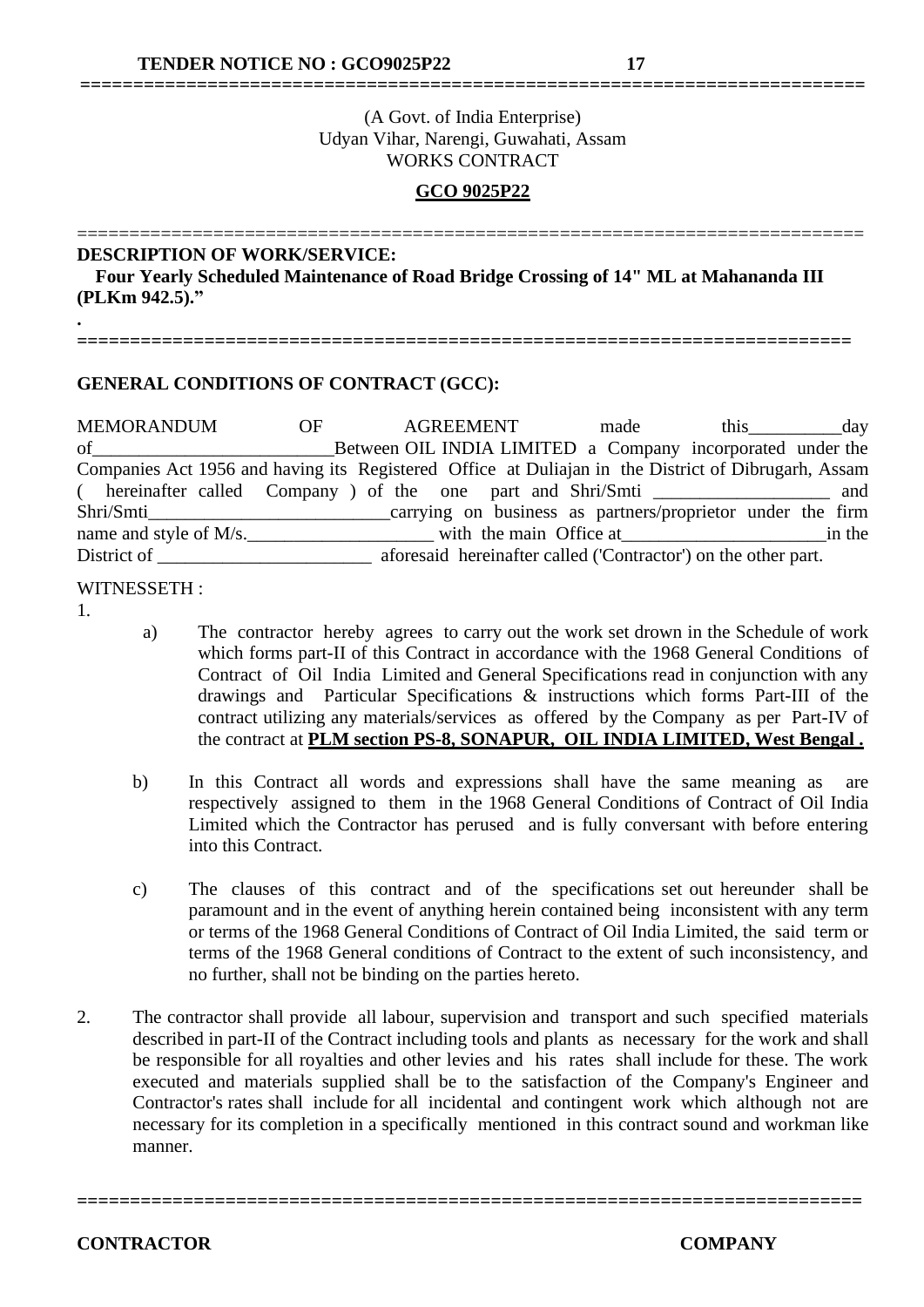- 3. The Company's Engineer shall have power to:
	- a) Reduce the rates at which payments shall be made if the quality of work although acceptable is not upto the required standard set forth in the OIL Standard Specifications which have been perused and fully understood by the Contractor.

**==========================================================================**

- b) Order the Contractor to remove any inferior material from the site and to demolish or rectify any work of inferior workmanship, failing which the Company's Engineer may arrange for any such work to be demolished or rectified by any other means at the Contractor's expenses.
- c) Order the Contractor to remove or replace any workman who he (The Engineer) considers incompetent or unsuitable; the Engineer's opinion as to the competence and suitability of any workman engaged by the Contractor shall be final and binding on the Contractor.
- d) Issue to the Contractor from time to time during the progress of the work such further drawings and instructions as shall be necessary for the purpose of proper and adequate execution and maintenance of the works and the Contractor shall carry out and be bound by the same.
- e) Order deviations in Part II and III of this Contract. All such deviation orders shall be in writing and shall show the financial effect, if any, of such deviation and whether any extra time is to be allowed. The rates to be applied for such Deviation Order shall be the same for those appearing in Company's Schedule of Rate in force on the date of issue of such Deviation Order, to which the contractor has no objection.
- 4. The Contractor shall have no claim against the company in respect of any work which may be withdrawn but only for work actually completed under this contract. The contractor shall have no objection to carry out work in excess of the quantities stipulated in Part-II if so ordered by the company at the same rates, terms and conditions.
- 5. The Company reserves the right to cancel this Contract at any time upon full payment of work done and the value of the materials collected by the contractor for permanent incorporation in the work under this contract particularly for execution of this contract upto the date of cancellation of the Contract. The valuation of the work done and the materials collected shall be estimated by the company's Engineer in presence of the contractor. The Contractor shall have no claim to any further payment whatsoever. The valuation would be carried out exparte if Contractor fails to turn up despite reasonable notice which will be binding on the Contractor.
- 6. The Contractor hereby undertakes to indemnify the Company against all claims which may arise under the under noted Acts:-

**==========================================================================**

- i) The Factory Act.
- ii) The Minimum Wages Act, 1948.
- iii) The Workman's Compensation Act, 1923.
- iv) The Payment of wages Act, 1963.
- v) The Payment of Bonus Act, 1965.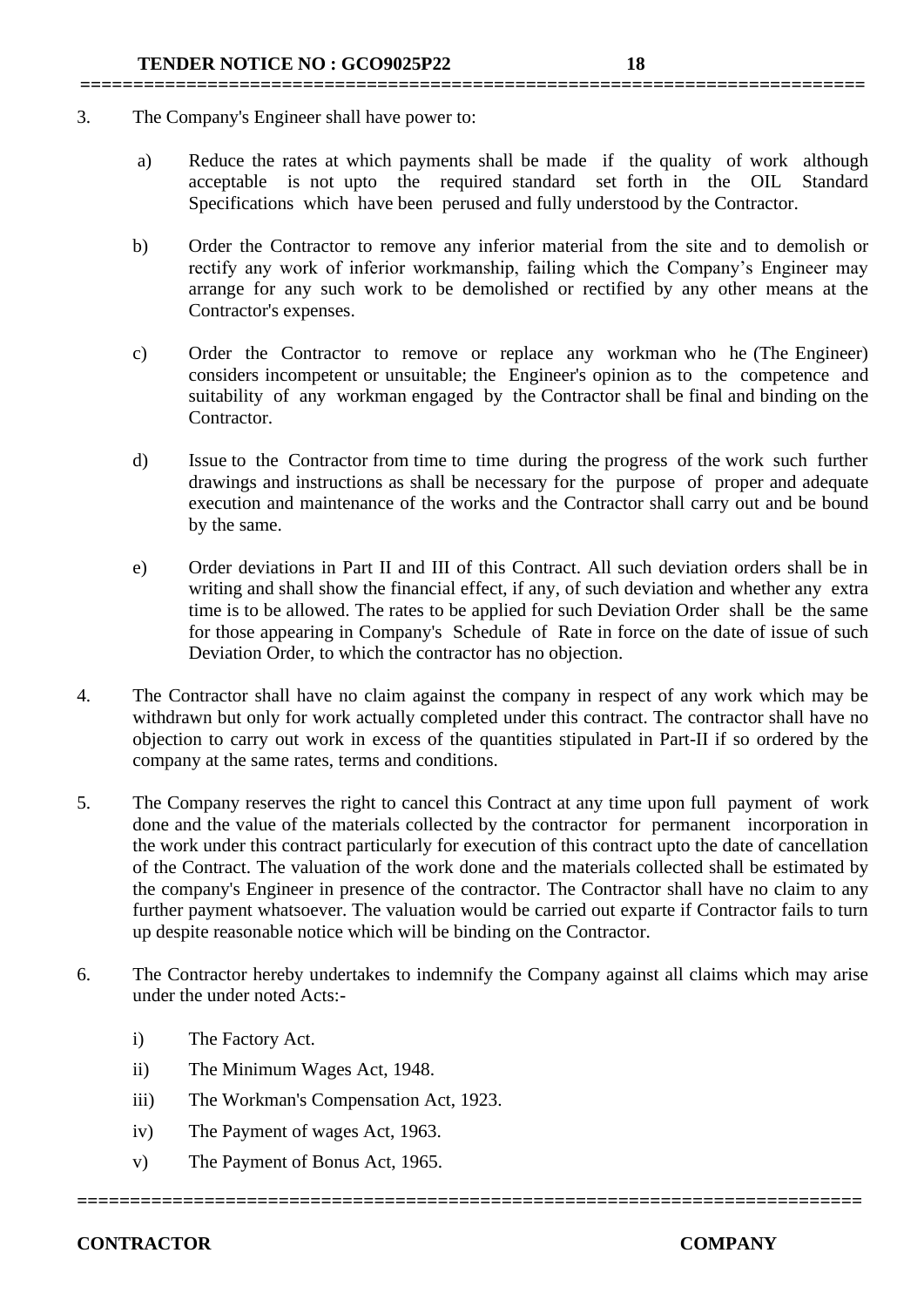- vi) The Contract Labour (Regulation & Abolition) Act, 1970 and the rules framed thereunder.
- vii) Employees Pension Scheme, 1995.
- viii) Inter-State Migrant (Regulation of Employment and Condition of Service) Act. 1979.

**==========================================================================**

- ix) The Employees Provident Fund and Miscellaneous Provisions Act, 1952. x) AGST Act.
- xi) GST Act.

or any other Acts or Statute not here in above specifically mentioned having bearing over engagement of workers directly or indirectly for execution of work. The Contractor shall not make the Company liable to reimburse the Contractor for the statutory increase in the wage rates of the Contract Labour appointed by the Contractor. Such Statutory increase in the wage rates of Contract Labour shall be borne by the contractor.

- 7. The Contractor shall clear away all rubbish and surplus material from the site on completion of work and shall leave the site clean and tidy.
- 8. The Contractor must complete the work within 6 **(Six ) Months** of the written order to commence the work. During the currency of the job, the work progress must be commensurate with the time elapsed. In the event of any delay on the contractor's part, he/she will be liable to pay to the company liquidated damages at the rate of 1/2% (Half p.c ) per week of the contract price of the item(s) delayed in completion and the maximum value of the liquidated damage will be  $7.5\%$ of the contract price of the item(s) delayed provided the item(s) delayed are not critical for commissioning and final utilization of the work. If, however, the item(s) delayed in completion are critical for commissioning and final utilisation of the work then the contractor will be liable to pay liquidated damages by way of penalty at the rate of **1/2% (Half percent)** per week of delay of the total contract cost subject to a maximum of **7.5%** of total contract cost. The Chief Engineer's certificate as to the criticality or otherwise of an item shall be final.

The payment of liquidated damages/penalty may be reduced or waived at the sole discretion of the Company whose decision in this regard will be final.

In the event of there being undue delay in execution of the Contract, the Company reserves the right to cancel the Contract and / or levy such additional damages as it deems fit based on the actual loss suffered by the company attributable to such delay. The company's decision in this regard shall be final.

- 9. In order to promote, safeguard and facilitate the general operational economic in the interest of the Company during the continuance of this contract the Contractor hereby agrees and undertakes not to take any direct or indirect interest and or support, assist, maintain or help any person or persons engaged in antisocial activities, demonstration, riots , or in any agitation prejudicial to the Company's interest and any such event taking shape or form at any place of the Company's works or and its neighbourhood.
- 10. The tendered all-inclusive Price **exclusive of GST** (i.e. the Contract price) is Rs.\_\_\_\_\_\_\_\_\_\_\_\_\_\_\_\_\_\_\_\_\_\_\_\_\_\_\_\_ (Rupees\_\_\_\_\_\_\_\_\_\_\_\_\_\_\_\_\_\_\_\_\_\_\_\_\_\_\_\_\_\_\_\_ \_\_\_\_\_\_\_\_\_\_\_\_\_\_\_\_\_\_\_\_\_\_\_\_\_\_\_\_\_\_\_\_\_\_\_\_\_\_\_\_\_\_\_\_\_\_\_\_\_\_\_\_\_\_\_\_\_\_\_\_\_only.) but the

**==========================================================================**

Company shall pay the Contractor only for actual work done at the all inclusive rates set down in the Schedule of work part II of this Contract. On account payment may be made, not oftener than monthly, upto the amount of **100%** of the value of work done. Final payment will be made only after satisfactory completion of the work. Such final payment shall be based on the work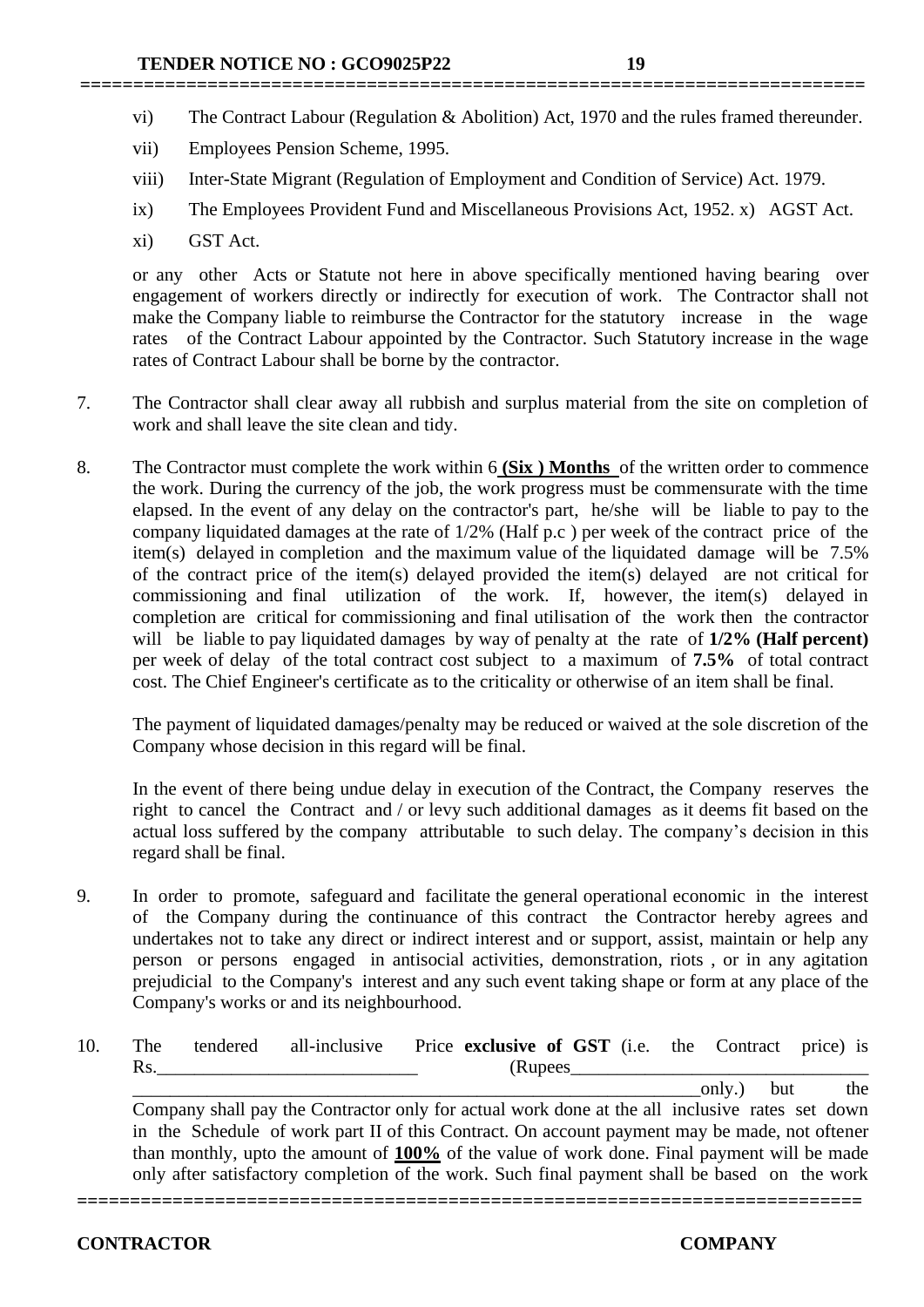actually done allowing for deviations and any deductions and the measurement shall be checked and certified correct by the Company's Engineer before any such final payment is made.

11. The contractor employing 20 (twenty ) or more workmen on any day preceding 12 months shall be required to obtain requisite licence at his cost from the appropriate Licensing Officer before undertaking any Contract work. The Contractor shall also observe the rules & regulations framed under the Contract Labour (Regulation & Abolition) Act.

**==========================================================================**

- 12. Wages shall be paid by the Contractor to the workmen directly without any intervention of any Jamadars or Thekaders and that the Contractor shall ensure that no amount by way of commission or otherwise be deducted/ recovered by the Jamadar from the wages of the workmen.
- 13. The Company for any reason whatsoever and of which the company shall be sole judge may terminate this Contract with a 24 hours notice in writing to the Contractor and in the event of Company's so doing the **clause 5** here of shall prevail and the accounts between the parties will be in accordance therewith finalised.
- 14. The Contractor will not be allowed to construct any structure (for storage / housing purpose) with thatch, bamboo or any other inflammable materials within any company's fenced area.
- 15. The Contractor shall ensure that all men engaged by him/her are provided with appropriate protective clothing and safety wear in accordance with regulation Factory Act and Rules. The Company's representative shall not allow/accept those men who are not provided with the same.
- 16. All Statutory taxes levied by the Central and State Government or any other competent authority from time to time will be borne by Contractor and the amount of the contract specified in the contract is inclusive of all tax liabilities.
- 17. The Contractor shall deploy local persons in all works.
- 18. The Contractor shall not engage minor labour below 18(eighteen) years of age under any circumstances.
- 19. The Contractor and his/her workmen shall strictly observe the rules and regulations as per Factory Act and Rules

# **20. SPECIAL CONDITIONS: PERFORMANCE SECURITY DEPOSIT IS NOT APPLICABLE FOR THIS TENDER**

- 1 Successful bidder shall be required to furnish an amount equivalent to 3% **(initial security deposit along with acceptance of contract is to be deposited for 2.5% and remaining 5% is to be recovered from running account bill)** of the estimated contract value as Performance Security Deposit within two weeks of issue of Letter of acceptance and before signing of the formal contract. The Performance Security Deposit may be in the form of a Bank Guarantee (in the prescribed format enclosed herewith) issued by a Nationalized Bank, and shall remain valid for **3 (Three) more months** beyond validity of the contract. In case the contract is extended the Performance Bank Guarantee will accordingly be extended suitably.
	- 2 The Bank Guarantee will be discharged after successful completion of the contract and subsequent extensions if any. In the event of default in the execution of the contract by the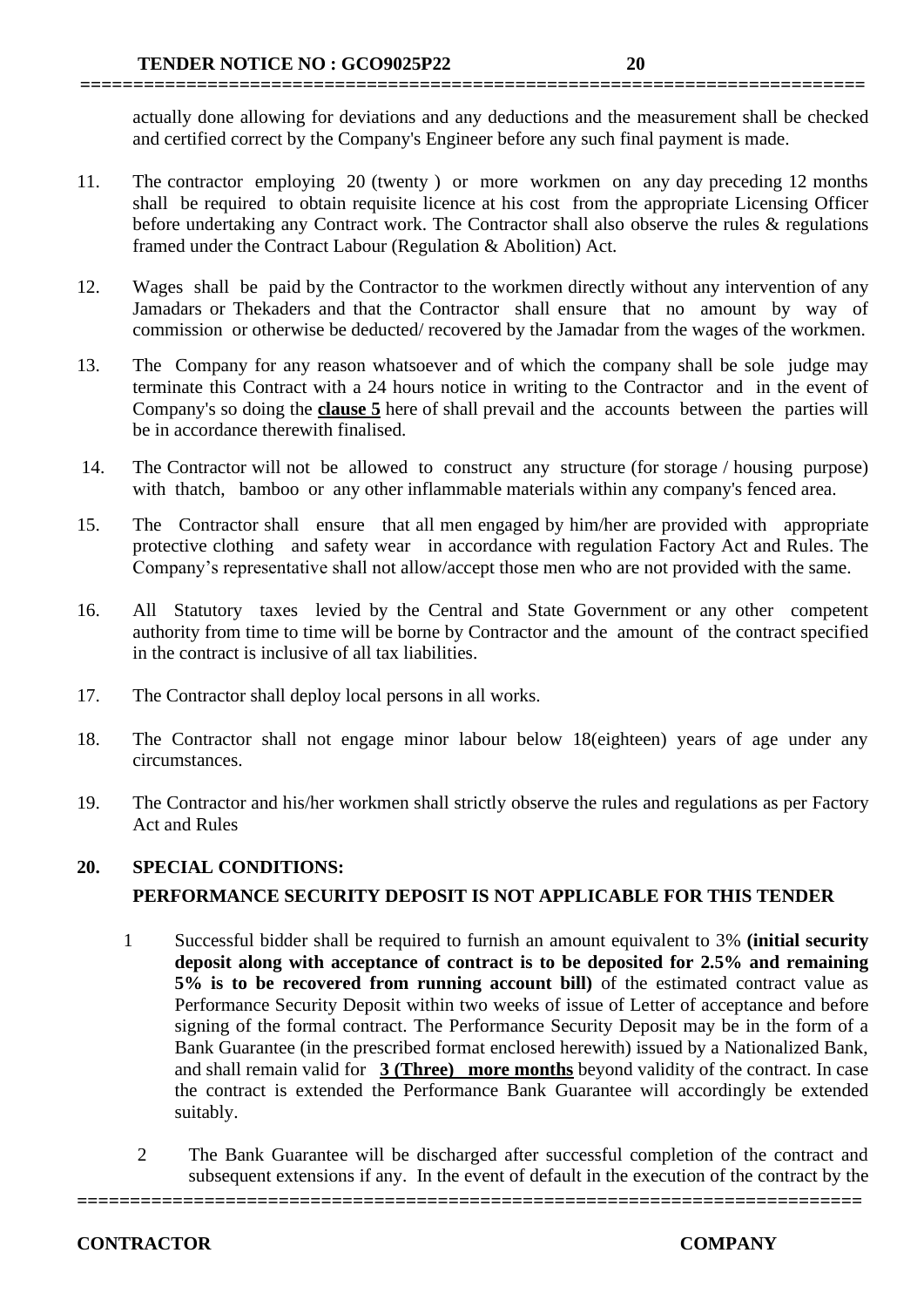contractor as per the terms and conditions of the contract the Bank Guarantee will be invoked either in part or in full.

3 The proceeds of the Performance security shall be payable to Oil India Limited as compensation for any loss resulting from the contractors failure to complete his obligations under the contract.

**==========================================================================**

4 The Performance Security will not accrue any interest.

#### **NOTE :**

A Bank Guarantee in the prescribed format vides **Annexure-B** or in another form acceptable to the Company issued by any of the following Banks.:

i)Any schedule Indian Bank or Any Branch of an International bank situated in India and registered with Reserve Bank of India as scheduled foreign bank in case of domestic bidder

#### **OR**

ii) Any foreign Bank which is not a Scheduled Bank in India, provided the Bank Guarantee issued by such Bank is counter-guaranteed by any Branch situated in India of any Scheduled Bank incorporated in India.

**Bank Guarantee issued by a scheduled Bank in India at the request of some other Non-Scheduled Bank of India shall not be acceptable.**

*The bank guarantee issued by the bank must be routed through SFMS platform as per the following details:*

*a) (i) "MT760/ MT760 COV for issuance of bank guarantee" (ii) "MT767/ MT767 COV for issuance of bank guarantee"*

*The above message/ intimation shall be sent through SFMS by the BG issuing bank branch to Axis Bank, Guwahati Branch, IFS Code- UTIB0000140, Branch Address – Axis Bank Ltd, Guwahati Branch, chibber House , G S Road, dispur,Assam , PIN-781005."*

*b) The vendor shall submit to OIL the copy of SFMS message as sent by the issuing bank branch along with the original bank guarantee*

- 5 The performance security money shall be payable to Company as compensation for any loss resulting from Contractor's failure to fulfill its obligations under the Contract.
- 6 **In addition to Performance Security Deposit, a retention money equivalent to 5% of each running account bill shall be deducted till final completion of the work.**
- 7 The performance security as specified above must be valid for **3 months** (plus 3 months to lodge claim, if any) after the date of expiry of the tenure of the contract to cover the warranty obligations. The same will be discharged by company not later than 30 days following its expiry.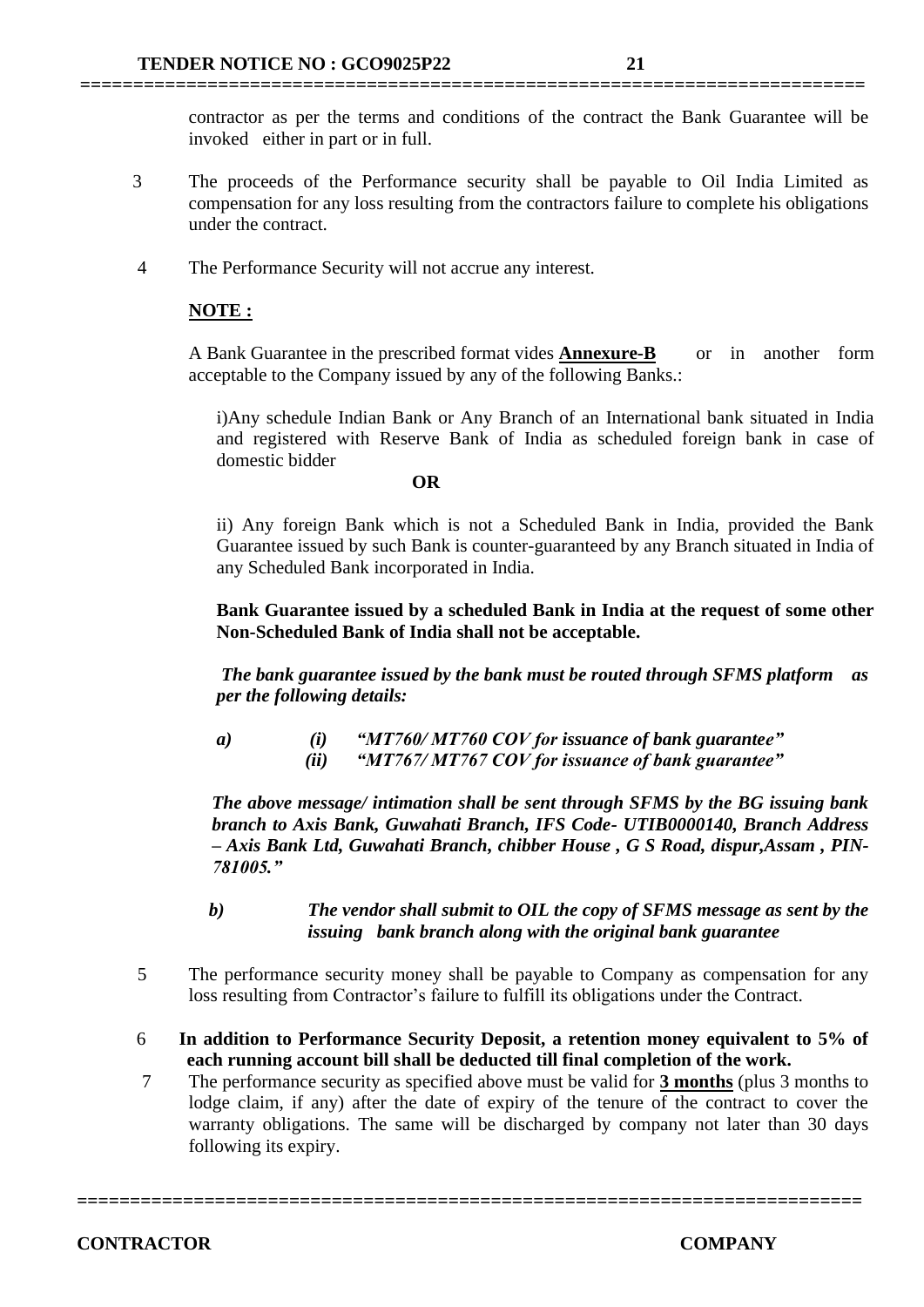8 Failure of the successful Bidder shall constitute sufficient grounds for annulment of the award and forfeiture of the Bid Security. In such an event the Company may award the contract to the next evaluated Bidder or call for new bid or negotiate with the next lowest bidder as then case may be.

**==========================================================================**

- 9 The amount of retention money shall be released after expiry of Contractor's performance obligation under this contract.
- 10 The work shall have to be started within **10 Days** from the date of issue of work order.
- 11 Time will be regarded as the essence of the Contract and the failure on the part of the Contractor to complete the work within the stipulated time shall entitle the Company to recover liquidate damages and / or penalty from the Contractor as per terms of the tender /contract.
- 12 The contractor will be required to allow OIL officials to inspect the work site and documents in respect of the workers payment.
- 13 Contractor(s) whosoever is liable to be covered under the P.F. Act and contract cost is inclusive of P.F., must ensure strict compliance of provisions of Provident Fund and Miscellaneous Provisions Act, 1952 in addition to the various Acts mentioned elsewhere in this contract. Any contractor found violating these provisions will render themselves disqualified from any future tendering. As per terms of the contract, if applicable, the Contractor must deposit Provident Fund Contribution (covering Employee's & Employer's share) with the competent authority monthly under their direct code. The Contractor shall be required to submit documentary evidence of deposit of P.F. Contribution to the Company. In case of failure to provide such documentary evidence, the Company reserves the right to withhold the amount equivalent to 12% P.F. Contribution on wage component.

# 21. **ARBITRATION:**

Any dispute under this contract will be settled through Arbitration as per Indian Arbitration and Conciliation Act, 1996.

Place of Arbitration: **GUWAHTI, PHQ**.

# 22. **FORCE MAJUERE:**

- 22.1 In the event of either party being rendered unable by `Force Majeure' to perform any obligation required to be performed by them under the contract, the relative obligation of the party affected by such `Force Majeure' will stand suspended as provided herein. The word `Force Majeure' as employed herein shall mean acts of God, war, revolt, agitation, strikes, riot, fire, flood, sabotage, civil commotion, road barricade (but not due to interference of employment problem of the Contractor) and any other cause, whether of kind herein enumerated or otherwise which are not within the control of the party to the contract and which renders performance of the contract by the said party impossible.
- 22.2 Upon occurrence of such cause and upon its termination, the party alleging that it has been rendered unable as aforesaid thereby, shall notify the other party in writing within Seventy

**==========================================================================**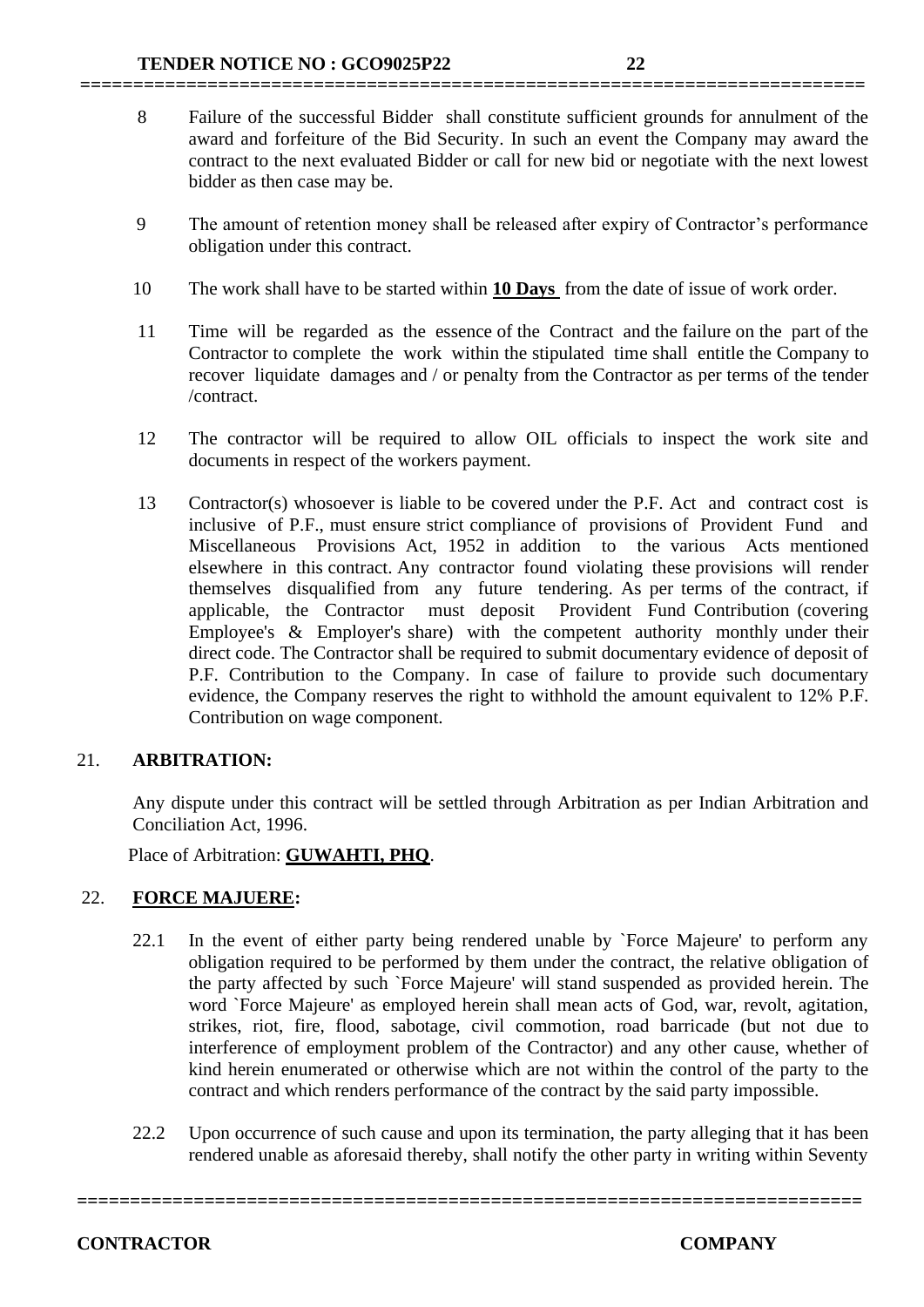Two (72) hours of the alleged beginning and ending thereof, giving full particulars and satisfactory evidence in support of its claim.

22.3 Should `force majeure' condition as stated above occurs and should the same be notified within seventy two (72) hours after its occurrence the 'force majeure' rate shall apply for a maximum cumulative period of fifteen days. Either party will have the right to terminate the Contract if such `force majeure' condition continues beyond fifteen (15) days with prior written notice. Should either party decide not to terminate the Contract even under such condition, no payment would apply after expiry of fifteen (15) days force majeure period unless otherwise agreed to.

**==========================================================================**

#### 23. I.B. VERIFICATION REPORT AND SECURITY REVIEW:

Contractor will be required to submit the verification report to ascertain character and antecedents from the Civil Administration towards the persons engaged under this contract to the Head of the user Department before engagement.

24. In case of any doubt or dispute as to the interpretation of any clause herein contained, the decision of the Company's Engineer shall be final and binding on the contractor.

# 25. **SET OFF CLAUSE:-**

"Any sum of money due and payable to the contractor (including Security Deposit refundable to them) under this or any other contract may be appropriated by Oil India Limited and set off against any claim of Oil India Limited (or such other person or persons contracting through Oil India Limited) for payment of a sum of money arising out of this contract or under any other contract made by the contractor with Oil India Limited (or such other person or persons contracting through Oil India Limited)."

# 26.0 **FURNISHING FRAUDULENT INFORMATION/DOCUMENT:**

If it is found that a Bidder/Contractor has furnished fraudulent document/information, the Bid Security/Performance Security shall be forfeited and the party shall be debarred for period of 3(three) years from date of detection of such fraudulent act, besides the legal action.

# 27.0 **LIQUIDATED DAMAGES FOR DELAY IN MOBILISATION AND/ OR COMPLETION OF WORKS AND SERVICES**

27.1 In normal case of works /service contracts, liquidated damages will be applicable @ 0.5% of the contract value per week or part thereof, for delay in contract mobilization /completion date subject to a maximum ceiling of 7.5% of contract value .

# 28.0 **PAYMENT TERMS:**

28.1 The company shall make payment, subject to adjustment/deduction of TDS as necessary for the service, rendered as and when required, on the basis of rates finalized by OIL and as mentioned in SOQ of this service agreement, provided bills which are to be submitted by the service provider are received not later that end day of subsequent calendar month.

# 29.0 **TERMINATION:**

# 29.1 **TERMINATION ON EXPIRY OF THE TERMS (DURATION):**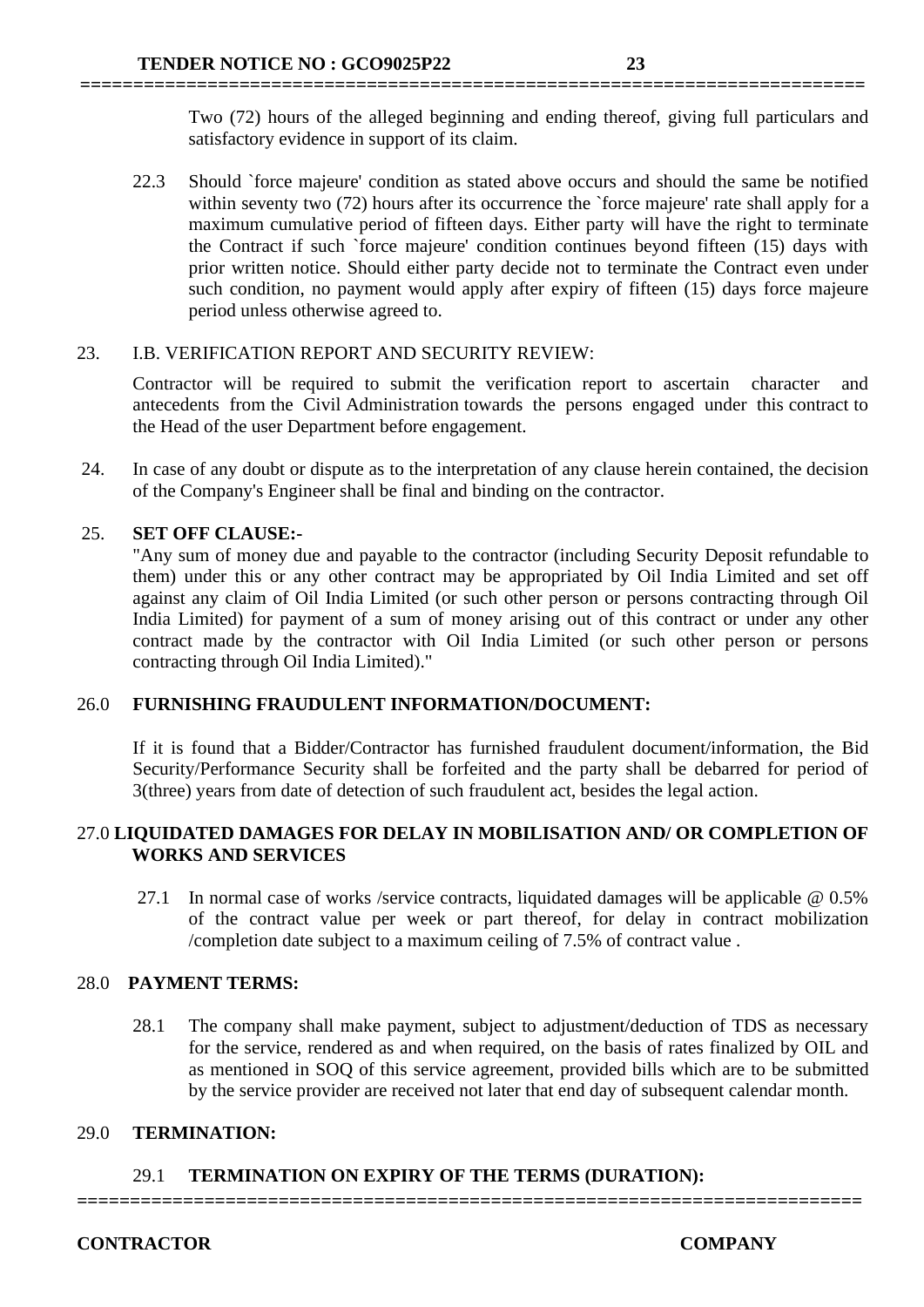The contract shall be deemed to have been automatically terminated on the expiry of duration of the Contract or extension, if any, thereof.

**==========================================================================**

#### 29.2 **TERMINATION ON ACCOUNT OF FORCE MAJEURE:**

Either party shall have the right to terminate the Contract on account of Force Majeure as set forth in clause 22.0 above.

#### 29.3 **TERMINATION ON ACCOUNT OF INSOLVENCY:**

In the event that the Contractor at any time during the term of the Contract, becomes insolvent or makes a voluntary assignment of its assets for the benefit of creditors or is adjudged bankrupt, then the Company shall, by a notice in writing have the right to terminate the Contract and all the Contractor's rights and privileges hereunder, shall stand terminated forthwith.

#### 29.4 **TERMINATION FOR UNSATISFACTORY PERFORMANCE:**

If the Company considers that, the performance of the Contractor is unsatisfactory, or not upto the expected standard, the Company shall notify the Contractor in writing and specify in details the cause of the dissatisfaction. The Company shall have the option to terminate the Contract by giving 15 days notice in writing to the Contractor, if Contractor fails to comply with the requisitions contained in the said written notice issued by the Company,

#### 29.5 **TERMINATION DUE TO CHANGE OF OWNERSHIP & ASSIGNMENT:**

In case the Contractor's rights and / or obligations under the Contract and/or the Contractor's rights, title and interest to the equipment/material, are transferred or assigned without the Company's consent, the Company may at its absolute discretion, terminate the Contract.

- 29.6 If at any time during the term of the Contract, breakdown of Contractor's equipment results in Contractor being unable to perform their obligations hereunder for a period of 15 successive days, Company at its option may terminate this Contract in its entirely without any further right or obligation on the part of the Company except for the payment of money then due. No notice shall be served by the Company under the condition stated above.
- 29.7 Notwithstanding any provisions herein to the contrary, the Contract may be terminated at any time by the company on giving 30 (thirty) days written notice to the Contractor due to any other reason not covered under the above clause from 12.1 to 12.6 and in the event of such termination the Company shall not be liable to pay any cost or damage to the Contractor except for payment for services as per the Contract upto the date of termination.

#### 29.8 **CONSEQUENCES OF TERMINATION:**

In all cases of termination herein set forth, the obligation of the Company to pay for Services as per the Contract shall be limited to the period upto the date of termination. Notwithstanding the termination of the Contract, the parties shall continue to be bound by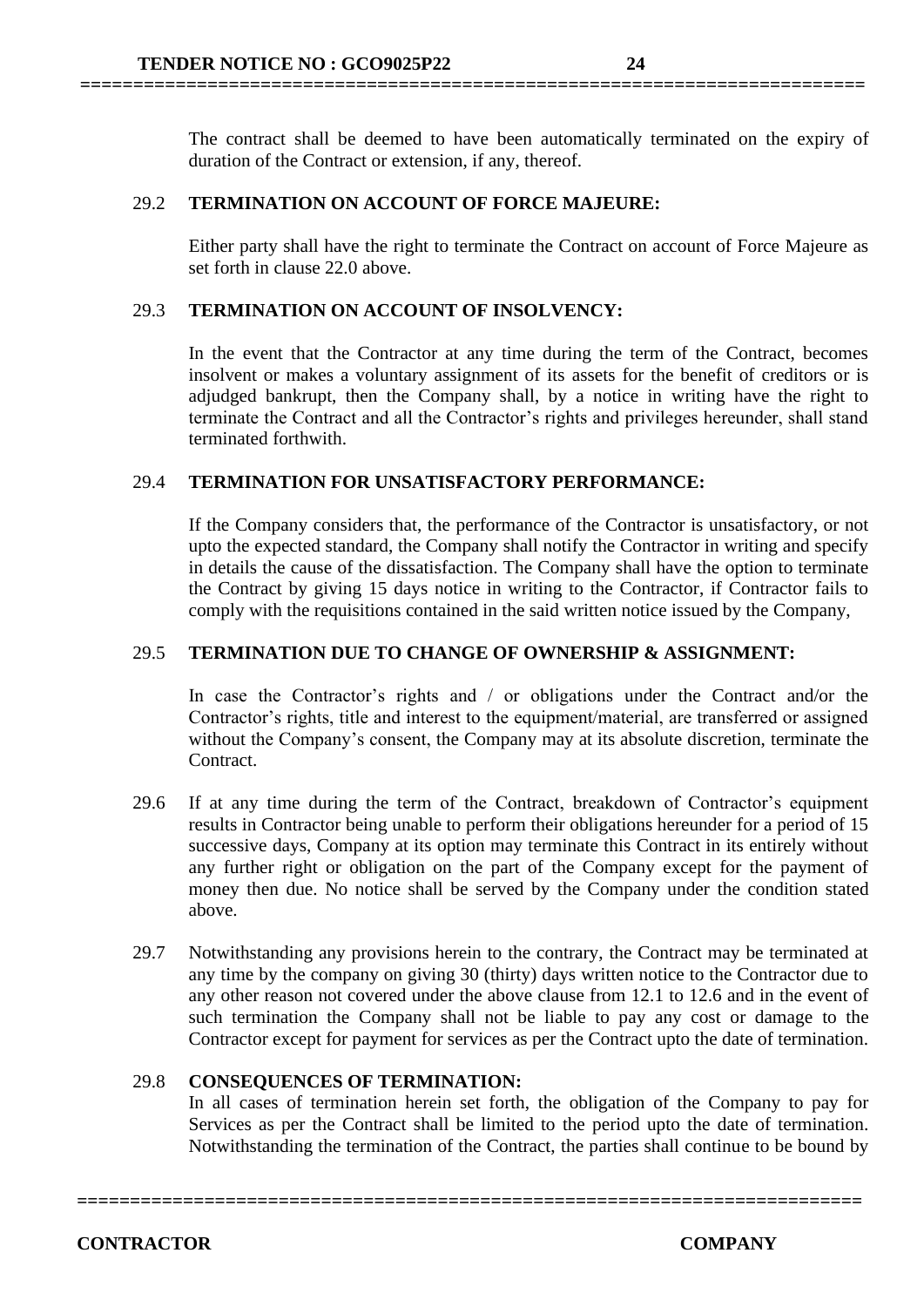the provisions of the Contract that reasonably require some action or forbearance after such termination.

**==========================================================================**

- 29.8.1 Upon termination of the Contract, Contractor shall return to Company all of Company's items, which are at the time in Contractor's possession.
- 29.8.2 In the event of termination of contract, Company will issue Notice of termination of the contract with date or event after which the contract will be terminated. The contract shall then stand terminated and the Contractor shall demobilize their personnel & materials.

#### **31.0 GOODS AND SERVICES TAX**

#### **31.1 GENERAL REMARKS ON TAXES & DUTIES:**

In view of **GST** Implementation from 1st July 2017, all taxes and duties including Excise Duty, CST/VAT, Service tax, Entry Tax and other indirect taxes and duties have been submerged in **GST**. **Accordingly reference of Excise Duty, Service Tax, VAT, Sales Tax, Entry Tax or any other form of indirect tax except of GST mentioned in the bidding document shall be ignored.** 

#### **31.2 Bidders are required to submit copy of the GST Registration Certificate while submitting the bids wherever GST (CGST & SGST/UTGST or IGST) is applicable.**

- **31.3** "**GST**" shall mean Goods and Services Tax charged on the supply of material(s) and services. The term "**GST**" shall be construed to include the Integrated Goods and Services Tax (hereinafter referred to as "IGST") or Central Goods and Services Tax (hereinafter referred to as "CGST") or State Goods and Services Tax (hereinafter referred to as "SGST") or Union Territory Goods and Services Tax (hereinafter referred to as "UTGST") depending upon the import / interstate or intrastate supplies, as the case may be. It shall also mean GST compensation Cess, if applicable.
- **31.4** Quoted price/rate(s) should be inclusive of all taxes and duties, except **GST(i.e. IGST or CGST and SGST/UTGST applicable in case of interstate supply or intra state supply respectively and cess on GST if applicable) on the final service**. However, GST rate (including cess) to be provided in the respective places in the Price Bid. Please note that the responsibility of payment of GST (CGST & SGST or IGST or UTGST) lies with the Supplier of Goods /Services (Service Provider) only. Supplier of Goods / Services (Service Provider) providing taxable service shall issue an Invoice/ Bill, as the case may be as per rules/ regulation of **GST**. Further, returns and details required to be filled under GST laws & rules should be timely filed by Supplier of Goods / Services (Service Provider) with requisite details.
	- **31.4.1** Bidder should also mention the **Harmonised System of Nomenclature** (HSN) and **Service Accounting Codes (SAC)** at the designated place in **SOR.**

# **31.5 Where the OIL is entitled to avail the input tax credit of GST**:

**31.5.1** OIL will reimburse the **GST** to the Supplier of Goods / Services (Service Provider) at actuals against submission of Invoices as per format specified in rules/ regulation of GST to enable OIL to claim input tax credit of **GST** paid. In case of any variation in the executed quantities, the amount on which the **GST** is applicable shall be modified in same proportion. Returns and details required to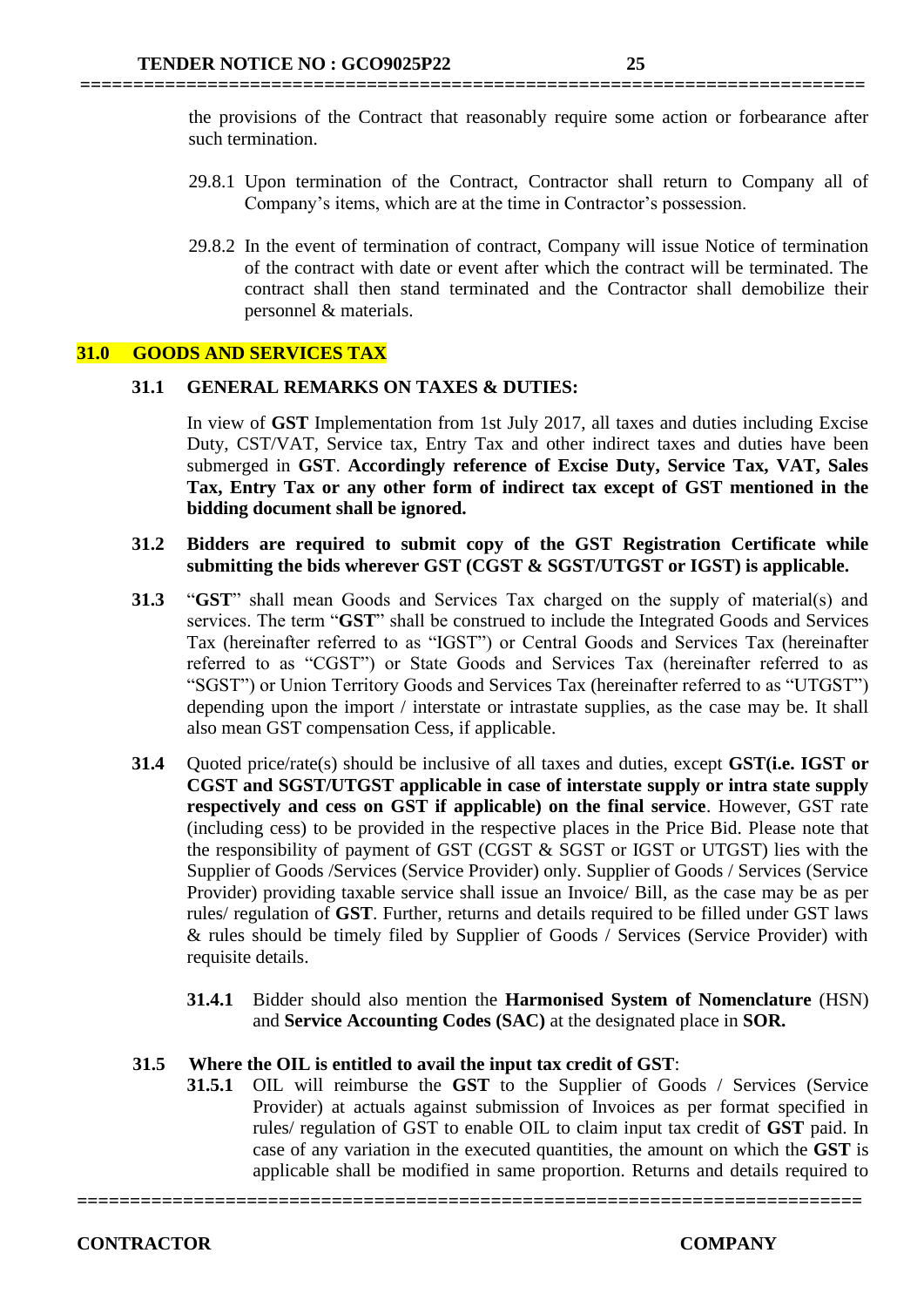be filled under GST laws & rules should be timely filed by supplier with requisite details.

**31.5.2** The input tax credit of **GST** quoted shall be considered for evaluation of bids, as per evaluation criteria of tender document.

#### **31.6 Where the OIL is not entitled to avail/take the full input tax credit of GST**:

**==========================================================================**

- **31.6.1** OIL will reimburse **GST** to the Supplier of Goods / Services (Service Provider) at actuals against submission of Invoices as per format specified in rules/ regulation of **GST** subject to the ceiling amount of **GST** as quoted by the bidder. In case of any variation in the executed quantities (If directed and/or certified by the In-Charge) the ceiling amount on which **GST** is applicable will be modified on prorata basis.
- **31.6.2** The bids will be evaluated based on total price including **GST**.
- **31.7** Payments to Service Provider for claiming **GST** amount will be made provided the above formalities are fulfilled. Further, OIL may seek copies of challan and certificate from Chartered Accountant for deposit of **GST** collected from OIL.
- **31.8 Contractor/vendor shall be required to issue tax invoice in accordance with GST Act and/or Rules so that input credit can be availed by OIL.** In the event that the contractor / vendor fails to provide the invoice in the form and manner prescribed under the **GST Act read with GST Invoicing Rules** thereunder, OIL shall not be liable to make any payment on account of **GST** against such invoice.
- **31.9 GST** shall be paid against receipt of tax invoice and proof of payment of **GST** to government. In case of non-receipt of tax invoice or non-payment of **GST** by the contractor/vendor, OIL shall withhold the payment of **GST**.

# **31.10 GST payable under reverse charge mechanism for specified services or goods under GST act or rules, if any, shall not be paid to the contractor/vendor but will be directly deposited to the government by OIL.**

- **31.11** Where OIL has the obligation to discharge **GST** liability under reverse charge mechanism and OIL has paid or is /liable to pay **GST** to the Government on which interest or penalties becomes payable as per GST laws for any reason which is not attributable to OIL or ITC with respect to such payments is not available to OIL for any reason which is not attributable to OIL, then OIL shall be entitled to deduct/ setoff / recover such amounts against any amounts paid or payable by OIL to Contractor / Supplier.
- **31.12** Notwithstanding anything contained anywhere in the Agreement, in the event that the input tax credit of the **GST** charged by the Contractor / Vendor is denied by the tax authorities to OIL for reasons attributable to Contractor / Vendor, OIL shall be entitled to recover such amount from the Contractor / Vendor by way of adjustment from the next invoice. In addition to the amount of **GST**, OIL shall also be entitled to recover interest at the rate prescribed under GST Act and penalty, in case any penalty is imposed by the tax authorities on OIL.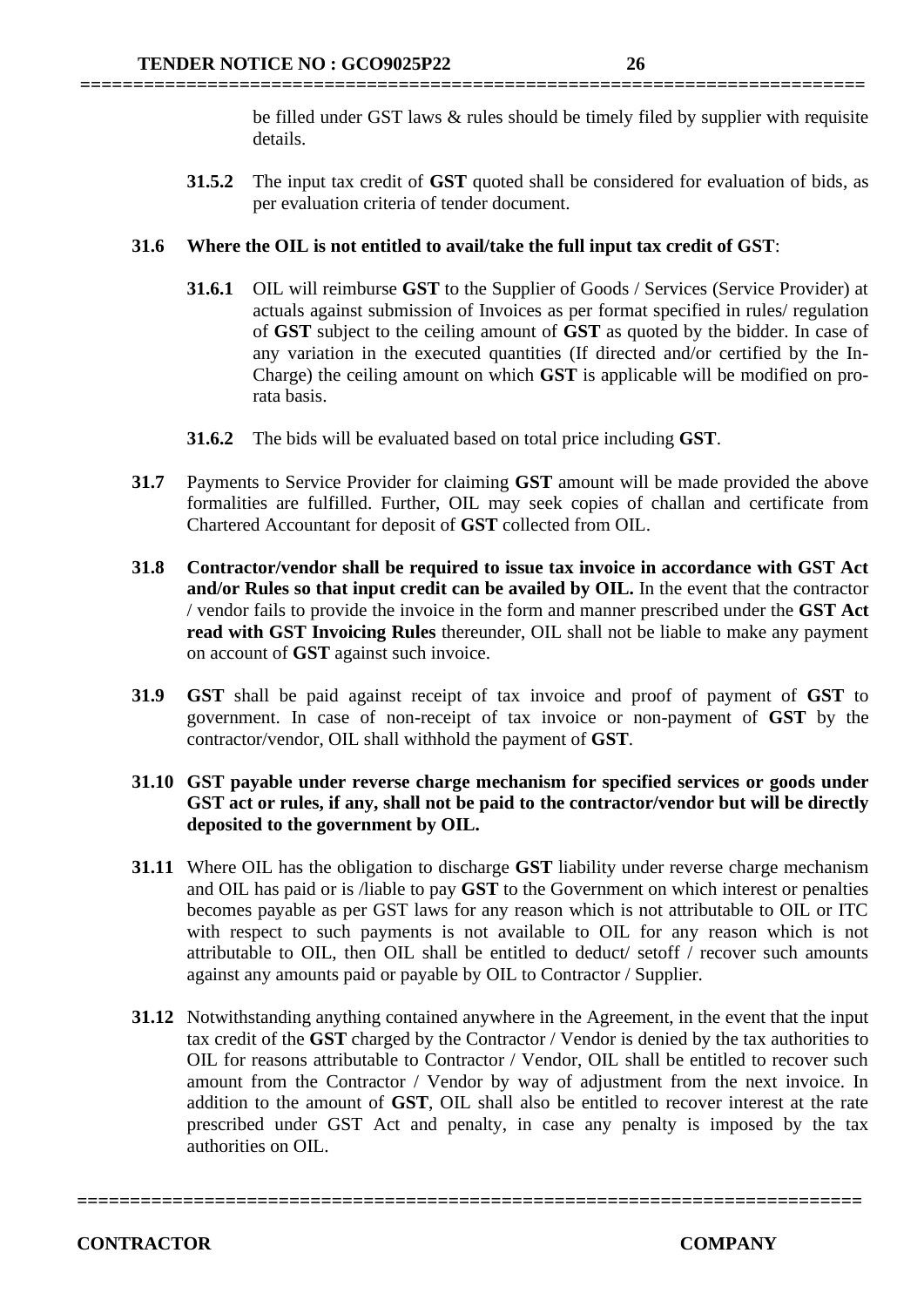**31.13** TDS under GST, if applicable, shall be deducted from contractor's/vendor's bill at applicable rate and a certificate as per rules for tax so deducted shall be provided to the contractor/vendor.

**==========================================================================**

- **31.14** The Contractor will be under obligation for charging correct rate of tax as prescribed under the respective tax laws. Further the Contractor shall avail and pass on benefits of all exemptions/concessions available under tax laws. Any error of interpretation of applicability of taxes/ duties by the contractor shall be to contractor's account.
- **31.15 It is the responsibility of the bidder to quote the correct GST rate. The classification of goods/services as per GST (Goods & Service Tax) Act should be correctly done by the contractor to ensure that input tax credit on GST (Goods & mine ) is not lost to the OIL on account of any error on the part of the contractor.**
- **31.16** In case, the quoted information related to various taxes, duties & levies subsequently proves wrong, incorrect or misleading, OIL will have no liability to reimburse the difference in the duty/ tax, if the finally assessed amount is on the higher side and OIL will have to right to recover the difference and in case the rate of duty/ taxes finally assessed is on the lower side.
- **31.17** Notwithstanding anything mentioned elsewhere in the Bidding Document the aggregate liability of OIL towards Payment of GST shall be limited to the volume of GST declared by the bidder in its bid  $\&$  nothing shall be payable extra except for the statutory variation in GST.
- **31.18** Further, it is the responsibility of the bidders to make all possible efforts to make their accounting / IT system GST compliant in order to ensure availability of Input Tax Credit (ITC) to Oil India Ltd
- **31.19** GST liability, if any on account of supply of free samples against any tender shall be to bidder's account.
- **31.20** In case of statutory variation in **GST,** other than due to change in turnover, payable on the contract value during contract period, the Supplier of Goods / Services (Service Provider) shall submit a copy of the 'Government Notification' to substantiate the rate as applicable on the Bid due date and on the date of revision.

Beyond the contract period, in case OIL is not entitled for input tax credit of **GST**, then any increase in the rate of **GST** beyond the contractual delivery period shall be to Service provider's account whereas any decrease in the rate **GST** shall be passed on to the OIL.

Beyond the contract period, in case OIL is entitled for input tax credit of **GST**, then statutory variation in applicable **GST** on supply and on incidental services, shall be to OIL's account.

Claim for payment of **GST**/ Statutory variation, should be raised within two [02] months from the date of issue of 'Government Notification' for payment of differential (in %) **GST**, otherwise claim in respect of above shall not be entertained for payment of arrears. **The base date for the purpose of applying statutory variation shall be the Bid Opening Date.**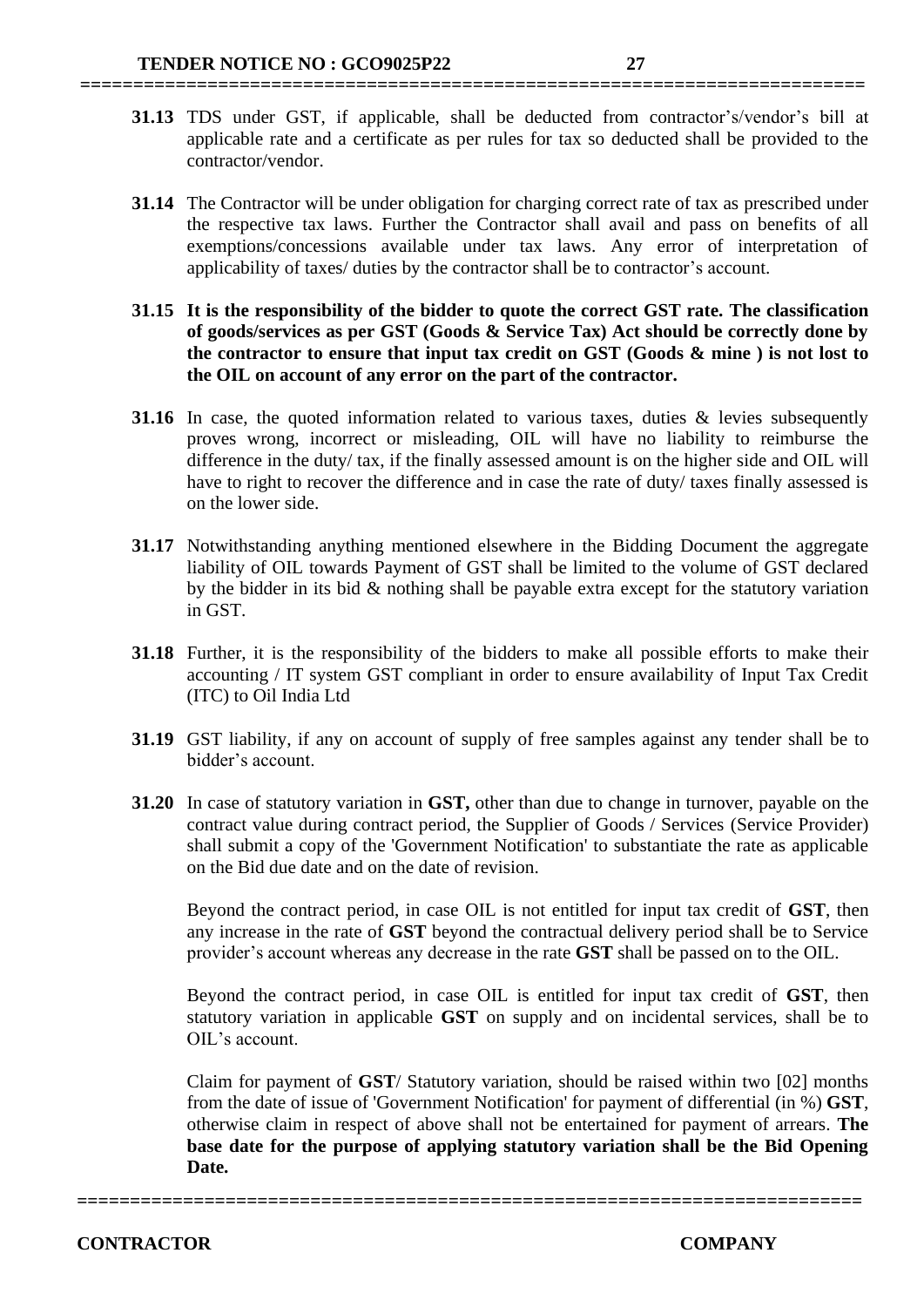**31.21** The contractor will be liable to ensure to have registered with the respective tax authorities, wherever applicable and to submit self-attested copy of such registration certificate(s) and the Contractor will be responsible for procurement of material in its own registration (GSTIN) and also to issue its own Road Permit/ E-way Bill, if applicable etc.

**==========================================================================**

- **31.22 In case the bidder is covered under Composition Scheme under GST laws, then bidder should quote the price inclusive of the GST (CGST & SGST/UTGST or IGST). Further, such bidder should mention "Cover under composition system" in column for GST (CGST & SGST/UTGST or IGST) of price schedule.**
- **31.23 OIL will prefer to deal with registered supplier of goods/ services under GST. Therefore, bidders are requested to get themselves registered under GST, if not registered yet. However, in case any unregistered bidder is submitting their bid, their prices will be loaded with applicable GST while evaluation of bid. Where OIL is entitled for input credit of GST, the same will be considered for evaluation of bid as per evaluation methodology of tender document.**
- **31.24** Procurement of Specific Goods: Earlier, there is no tax incidence in case of import of specified goods (i.e. the goods covered under List-34 of Customs Notification no. 12/2012- Cus dated. 17.03.2012 as amended). Customs duty is not payable as per the policy. However, under GST regime, IGST Plus GST compensation cess (if applicable) would be leyiable on such imports. Bidders should quote GST as inclusive considering IGST component for the imported Materials portion while quoting their prices on destination basis. However, GST rate to be specified in the price bid format.

#### **31.25 Documentation requirement for GST**

**The vendor will be under the obligation for invoicing correct tax rate of tax/duties as prescribed under the GST law to OIL, and pass on the benefits, if any, after availing input tax credit.** 

Any invoice issued shall contain the following particulars :

- a) Name, address and GSTIN of the supplier;
- b) Serial number of the invoice;
- c) Date of issue;
- d) Name, address and GSTIN or UIN, if registered of the recipient;
- e) Name and address of the recipient and the address of the delivery, along with the State and its code,
- f) HSN code of goods or **Accounting Code of services[SAC];**
- g) Description of goods or services;
- h) Ouantity in case of goods and unit or Unique Quantity Code thereof:
- i) Total value of supply of goods or services or both;
- j) Taxable value of supply of goods or services or both taking into discount or abatement if any;
- k) Rate of tax (IGST,CGST, SGST/ UTGST, cess);
- l) Amount of tax charged in respect of taxable goods or services (IGST,CGST, SGST/UTGST, cess);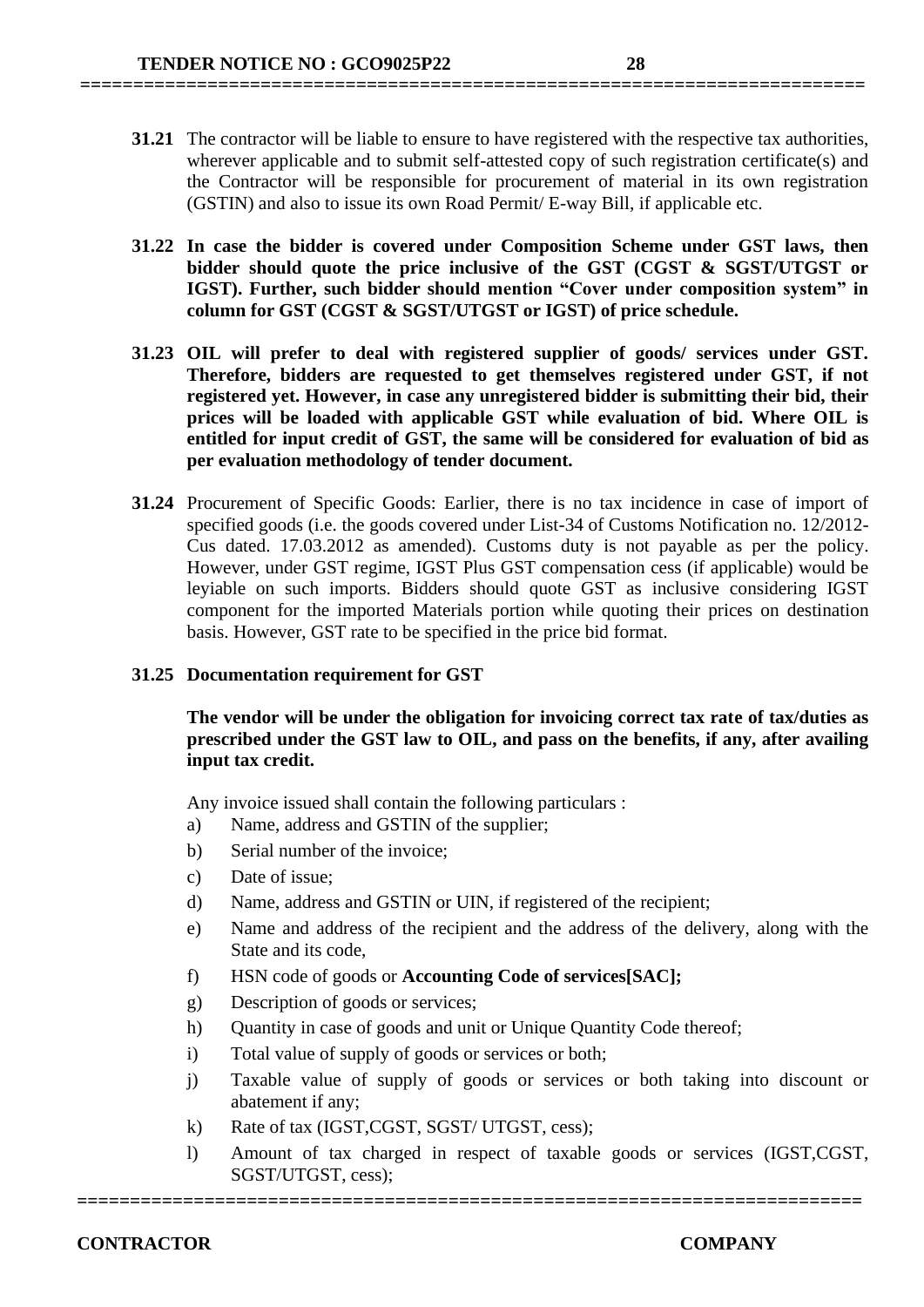|                                                                                                                                                                                                                                                                                                                                                                                                                                                                                                                | m) | interstate trade or commerce;                                     |    |     |          | Place of supply along with the name of State, in case of supply in the course of                   |  |  |  |  |  |
|----------------------------------------------------------------------------------------------------------------------------------------------------------------------------------------------------------------------------------------------------------------------------------------------------------------------------------------------------------------------------------------------------------------------------------------------------------------------------------------------------------------|----|-------------------------------------------------------------------|----|-----|----------|----------------------------------------------------------------------------------------------------|--|--|--|--|--|
| Address of the delivery where the same is different from the place of supply and<br>n)<br>Signature or digital signature of the supplier or his authorised representative.<br>$\Omega$<br>GST invoice shall be prepared in triplicate, in case of supply of goods, in the<br>following manner                                                                                                                                                                                                                  |    |                                                                   |    |     |          |                                                                                                    |  |  |  |  |  |
| The original copy being marked as ORIGINAL FOR RECIPIENT;<br>a)<br>The duplicate copy being marked as DUPLICATE FOR TRANSPORTER and<br>b)<br>The triplicate copy being marked as TRIPLICATE FOR SUPPLIER.<br>$\mathbf{c})$<br>In case of any advance given against any supplies contract, the supplier of the goods shall<br>issue Receipt Voucher containing the details of details of advance taken along with<br>particulars as mentioned in clause no. (a), (b), (c), (d), (g), (k), (l), (m) & (o) above. |    |                                                                   |    |     |          |                                                                                                    |  |  |  |  |  |
|                                                                                                                                                                                                                                                                                                                                                                                                                                                                                                                |    |                                                                   |    |     |          | IN WITNESS whereof the parties hereunto set their hands seals the day and year first written above |  |  |  |  |  |
| <b>BEHALF OF CONTRACTOR</b>                                                                                                                                                                                                                                                                                                                                                                                                                                                                                    |    | SIGNED & DELIVERED FOR AND ON                                     |    |     |          | (Signature of Contractor or his legal Attorney)                                                    |  |  |  |  |  |
|                                                                                                                                                                                                                                                                                                                                                                                                                                                                                                                |    |                                                                   | by |     |          | (Full Name of Signatory)                                                                           |  |  |  |  |  |
| Partner/Legal Attorney                                                                                                                                                                                                                                                                                                                                                                                                                                                                                         |    |                                                                   |    | its |          |                                                                                                    |  |  |  |  |  |
|                                                                                                                                                                                                                                                                                                                                                                                                                                                                                                                |    |                                                                   |    |     |          | (Seal of Contractor's Firm)                                                                        |  |  |  |  |  |
| And in presence of                                                                                                                                                                                                                                                                                                                                                                                                                                                                                             |    |                                                                   |    |     |          |                                                                                                    |  |  |  |  |  |
| Date:                                                                                                                                                                                                                                                                                                                                                                                                                                                                                                          |    |                                                                   |    |     |          | (Signature of witness)                                                                             |  |  |  |  |  |
|                                                                                                                                                                                                                                                                                                                                                                                                                                                                                                                |    |                                                                   |    |     | Address: | (Full Name of Signatory)                                                                           |  |  |  |  |  |
|                                                                                                                                                                                                                                                                                                                                                                                                                                                                                                                |    | SIGNED & DELIVERED FOR & ON<br><b>BEHALF OF OIL INDIA LIMITED</b> |    |     |          |                                                                                                    |  |  |  |  |  |
| Date: $\frac{1}{\sqrt{1-\frac{1}{2}} \cdot \frac{1}{2}}$                                                                                                                                                                                                                                                                                                                                                                                                                                                       |    |                                                                   |    |     |          | (Signature of Acceptor)                                                                            |  |  |  |  |  |
|                                                                                                                                                                                                                                                                                                                                                                                                                                                                                                                |    |                                                                   |    |     |          | Designation                                                                                        |  |  |  |  |  |
|                                                                                                                                                                                                                                                                                                                                                                                                                                                                                                                |    |                                                                   |    |     |          |                                                                                                    |  |  |  |  |  |

**==========================================================================**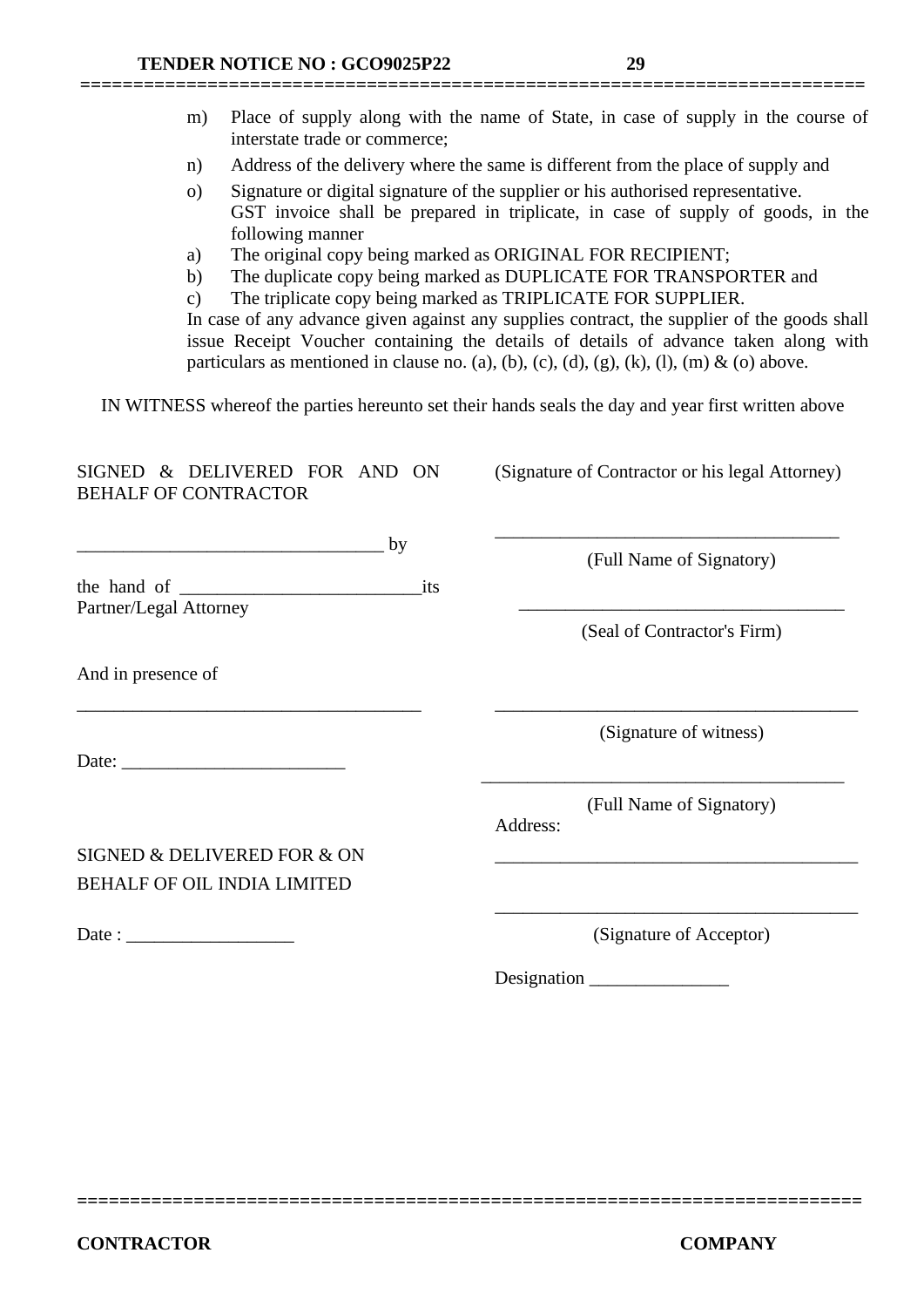**==========================================================================**

#### **PART II - SOQ PROFORMA-A**

# **OIL INDIA LIMITED**

**(A Govt. of India Enterprise)**

**Four Yearly Scheduled Maintenance of Road Bridge Crossing of 14" ML at Mahananda III (PLKm 942.5)."**

 **TENDER NO. GCO9025P22**

# **SCHEDULE OF QUANTITIES (SOQ), SERVICE/WORK AND RATES**

| SL.<br>NO. | DESCRIPTION OF WORK                                                                                                                                                                                                                                                                                                        | <b>QTY</b><br>(A) | UNI<br>$\mathbf T$ | RATE PER UNIT<br>(B)<br>(Rs.) |             | <b>TOTAL</b><br><b>AMOUNT</b><br>$(C) = (AXB)$<br>(Rs.) | <b>SERV</b><br>ICE<br><b>ACCO</b><br>UNTI<br>NG<br><b>COD</b><br>E<br>(SAC) | <b>SPEC</b><br>IFY %<br>OF<br><b>GST</b><br>ON<br>(C) | <b>TOTAL</b><br><b>AMOUNT</b><br>(D)<br>$=(C)+GST$<br>ON(C)<br>(Rs.) |
|------------|----------------------------------------------------------------------------------------------------------------------------------------------------------------------------------------------------------------------------------------------------------------------------------------------------------------------------|-------------------|--------------------|-------------------------------|-------------|---------------------------------------------------------|-----------------------------------------------------------------------------|-------------------------------------------------------|----------------------------------------------------------------------|
|            |                                                                                                                                                                                                                                                                                                                            |                   |                    | <b>FIG</b>                    | <b>WORD</b> |                                                         |                                                                             |                                                       |                                                                      |
| 10         | <b>Opening &amp; Refitting of Hanger unit</b><br><b>Clamp</b><br>Opening, checking $\&$ refitting of<br>hanger unit pipe clamps (14"M/L)<br>including replacement of wornout<br>members, renewal of nuts & bolts etc.<br>wherever necessary.<br>(While bidding the bidder should<br>exclude service tax in the total rate) | 102               | NO                 |                               |             |                                                         |                                                                             |                                                       |                                                                      |
| 20         | <b>Application of Aluminium Paint</b><br>Painting of pipeline and painting of<br>complete setup of Hanger units with<br>Aluminium paint (2 coats) including a                                                                                                                                                              | 738               | M <sub>2</sub>     |                               |             |                                                         |                                                                             |                                                       |                                                                      |

**==========================================================================**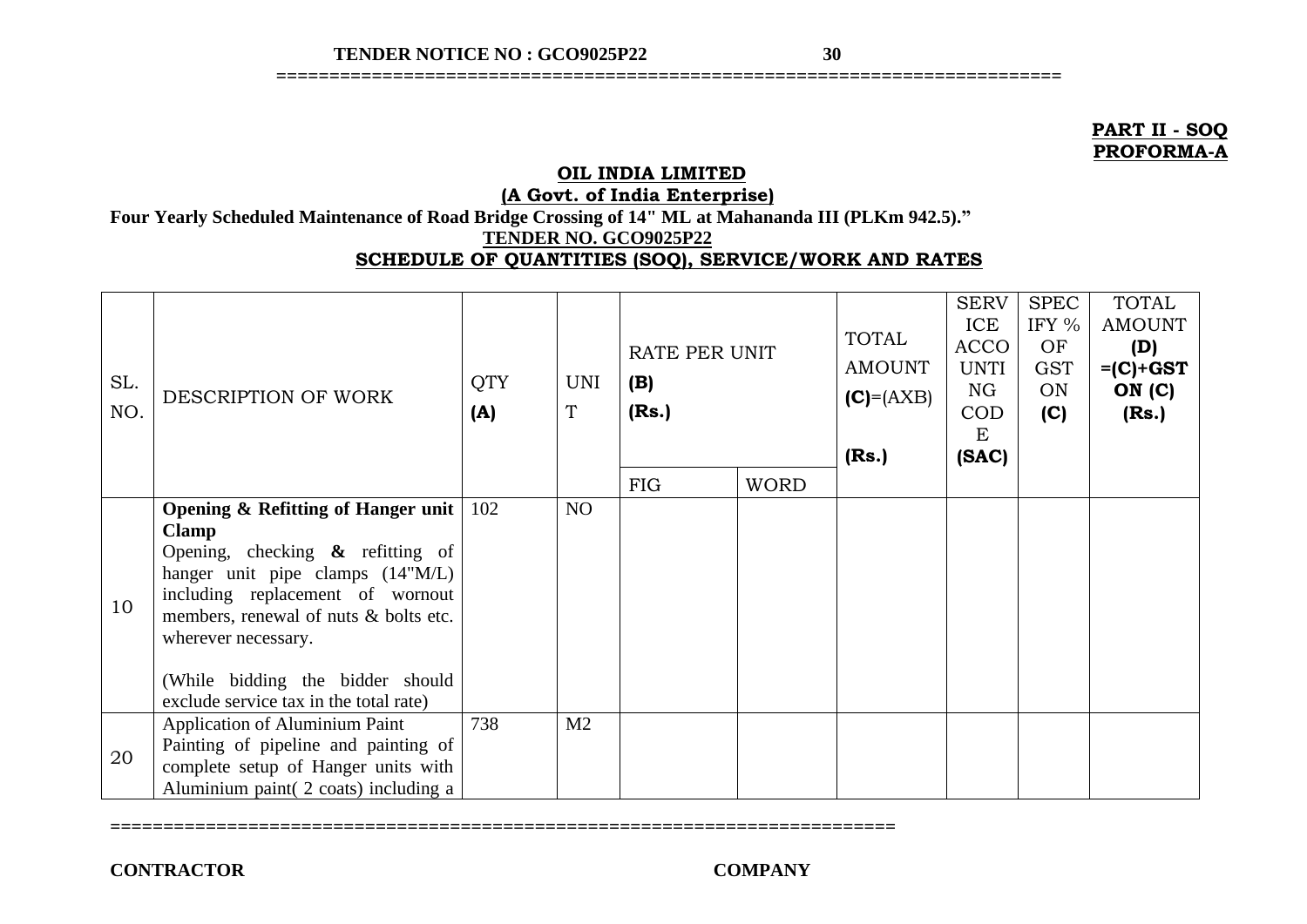# **TENDER NOTICE NO : GCO9025P22 31**

**==========================================================================**

**==========================================================================**

|    | primer coating on hanger units and on    |     |                |  |  |  |
|----|------------------------------------------|-----|----------------|--|--|--|
|    | the pipeline wherever necessary to get   |     |                |  |  |  |
|    | an even shade. The pipeline and the      |     |                |  |  |  |
|    | fittings must be cleaned thoroughly to   |     |                |  |  |  |
|    | remove all dust, dirt and loose foreign  |     |                |  |  |  |
|    | materials from the surface before the    |     |                |  |  |  |
|    | application of primer/paint.             |     |                |  |  |  |
|    |                                          |     |                |  |  |  |
|    | (While bidding the bidder should         |     |                |  |  |  |
|    | exclude service tax in the total rate)   |     |                |  |  |  |
|    | <b>Application of C.T. Epoxy Paint</b>   | 112 | M <sub>2</sub> |  |  |  |
|    | Cleaning & Complete Painting of          |     |                |  |  |  |
|    | clamps & clamping positions (40 cm       |     |                |  |  |  |
| 30 | length) with coal tar epoxy (2 coats).   |     |                |  |  |  |
|    |                                          |     |                |  |  |  |
|    | (While bidding the bidder should         |     |                |  |  |  |
|    | exclude service tax in the total rate)   |     |                |  |  |  |
|    | <b>Services of Supervising Assistant</b> | 50  | <b>MD</b>      |  |  |  |
|    | Service of one Supervising Staff for     |     |                |  |  |  |
|    | labour supervision, taking care of       |     |                |  |  |  |
|    | Safety Measures<br>and Signalling        |     |                |  |  |  |
|    | (Name of the supervisor to be            |     |                |  |  |  |
|    | submmitted in Part-V of the contract     |     |                |  |  |  |
| 40 | document at the time of signing the      |     |                |  |  |  |
|    | contract)                                |     |                |  |  |  |
|    |                                          |     |                |  |  |  |
|    | (While bidding the bidder should         |     |                |  |  |  |
|    | exclude service tax in the total         |     |                |  |  |  |
|    | rate) exclude service tax in the total   |     |                |  |  |  |
|    | rate)                                    |     |                |  |  |  |
|    | <b>Insulation Repair</b>                 | 34  | M <sub>2</sub> |  |  |  |
| 50 | Insulation repair of riser pipes by      |     |                |  |  |  |
|    | removing old coating, manual cleaning    |     |                |  |  |  |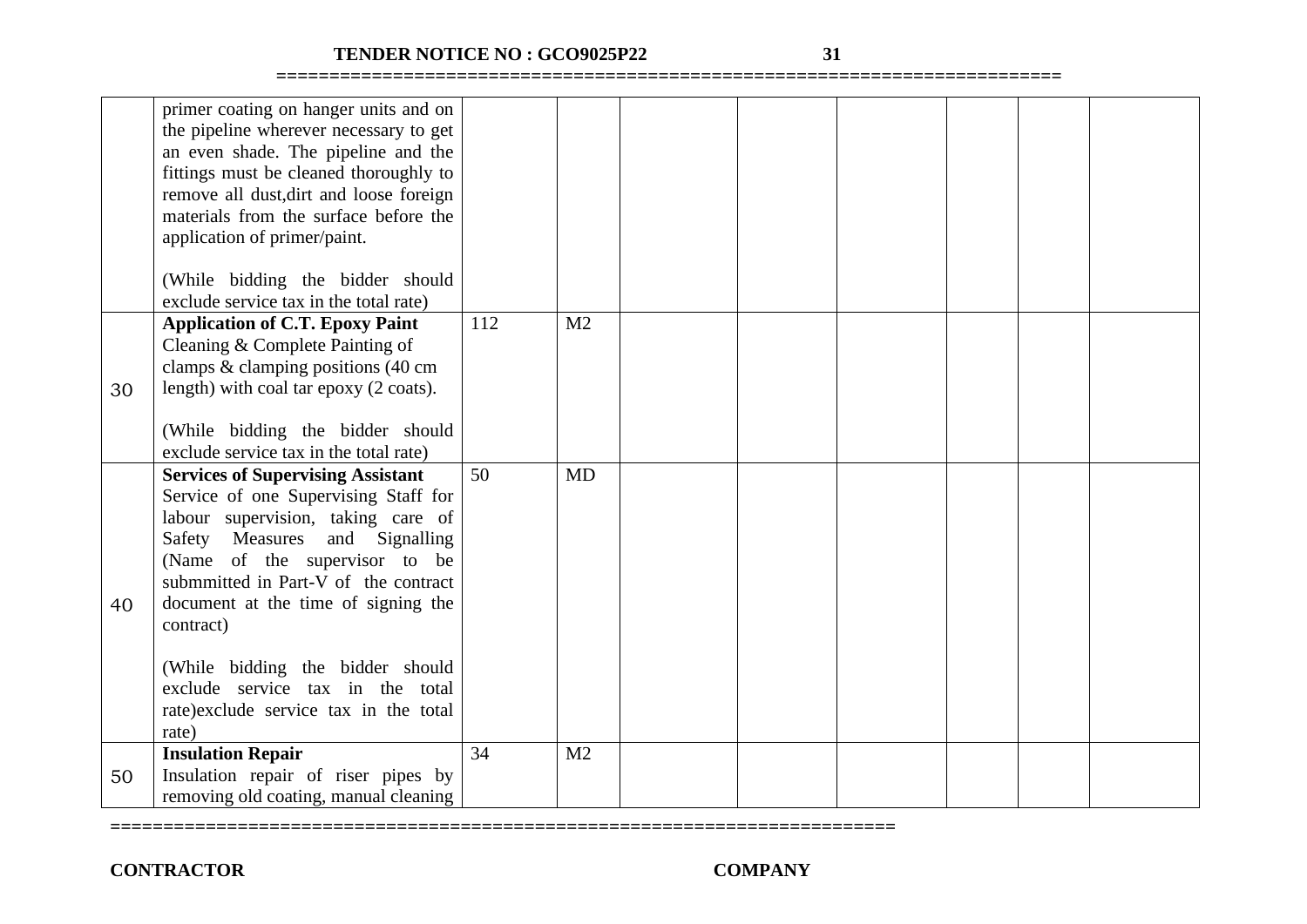# **TENDER NOTICE NO : GCO9025P22 32**

**==========================================================================**

|    | of pipe, coating $&$ wrapping of pipe by |    |            |  |  |  |
|----|------------------------------------------|----|------------|--|--|--|
|    | cold applied tape coating<br>after       |    |            |  |  |  |
|    | application of primer including earth    |    |            |  |  |  |
|    | cutting, backfilling and restoration at  |    |            |  |  |  |
|    | the entry $\&$ exit points of pipe as    |    |            |  |  |  |
|    | needed.Coating & wrapping material       |    |            |  |  |  |
|    | will be supplied by the company.         |    |            |  |  |  |
|    |                                          |    |            |  |  |  |
|    | (While bidding the bidder should         |    |            |  |  |  |
|    | exclude service tax in the total rate)   |    |            |  |  |  |
|    | <b>Misc Unskilled Services</b>           | 50 | <b>MD</b>  |  |  |  |
|    |                                          |    |            |  |  |  |
|    | Services such<br>Misc.<br>as<br>camp     |    |            |  |  |  |
|    | attendent, signalling<br>as              |    |            |  |  |  |
| 60 | required.(Unskilled)                     |    |            |  |  |  |
|    |                                          |    |            |  |  |  |
|    | (While bidding the bidder should         |    |            |  |  |  |
|    | exclude service tax in the total rate)   |    |            |  |  |  |
|    | <b>Insurance &amp; Vertigo Test</b>      |    | <b>LSM</b> |  |  |  |
|    | Cost of Insurance & Vertigo test         |    |            |  |  |  |
|    | coverage for working personnel. The      |    |            |  |  |  |
|    | cost of Insurance and Vertigo test for   |    |            |  |  |  |
|    | any additional working personnel due     |    |            |  |  |  |
|    | to non-reporting of original labour or   |    |            |  |  |  |
| 70 | as deployed by the contractor, is to be  |    |            |  |  |  |
|    | born by the contractor.                  |    |            |  |  |  |
|    | The amount shall be reimbursed on        |    |            |  |  |  |
|    | submission of actual bills.              |    |            |  |  |  |
|    |                                          |    |            |  |  |  |
|    | (While bidding the bidder should         |    |            |  |  |  |
|    | exclude service tax in the total rate)   |    |            |  |  |  |
|    |                                          |    |            |  |  |  |
|    |                                          |    |            |  |  |  |
|    |                                          |    |            |  |  |  |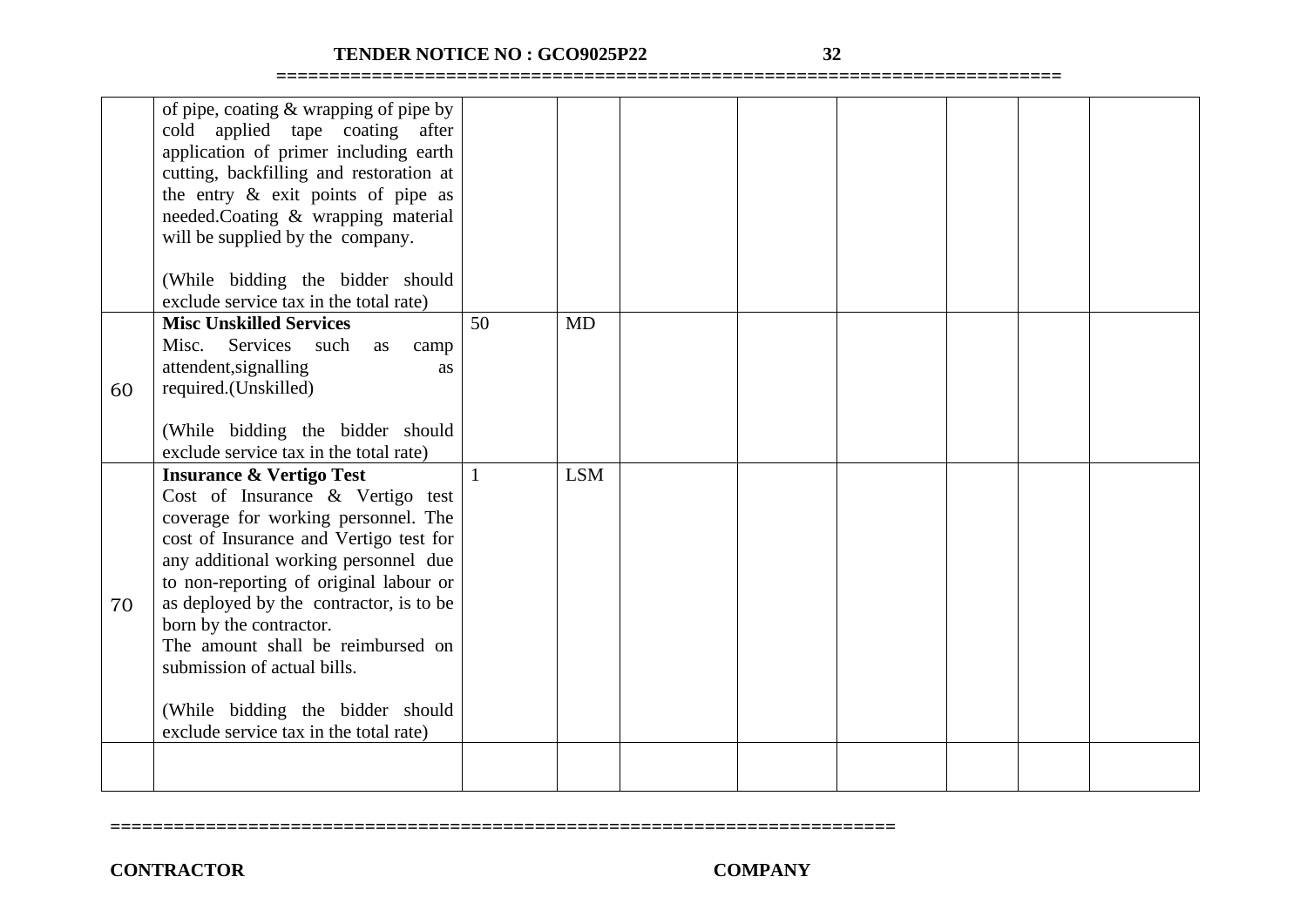**==========================================================================**

| <b>TOTAL</b> |  |
|--------------|--|
|--------------|--|

Total Price with GST**(D)** (In words) \_\_\_\_\_\_\_\_\_\_\_\_\_\_\_\_\_\_\_\_\_\_\_\_\_\_\_\_\_\_\_\_\_\_\_\_\_\_\_\_\_\_\_\_\_\_\_\_\_\_\_\_\_\_\_\_\_\_\_\_\_\_\_\_\_\_\_\_\_\_\_\_\_\_\_\_\_\_\_

Total Price excluding GST(C ) (In words)

#### **Notes:**

1. The price/rate(s) quoted by the Bidders will be inclusive of all taxes except **GST** (i.e. IGST or CGST and SGST/UTGST as applicable in case of interstate supply or intra state supply respectively and Cess on GST , if applicable) on the final services. However, GST rate (including cess) to be provided in the respective places in the Price Bid.

2. OIL will prefer to deal with registered bidder under GST. Therefore, bidders are requested to get themselves registered under GST, if not registered yet.

However, in case any unregistered bidder is submitting their bid, their prices will be loaded with applicable GST while evaluation of bid. Where OIL is entitled for input credit of GST, the same will be considered for evaluation of bid as per evaluation methodology of tender document."

3. Price Bid uploaded without giving any of the details of the taxes (Including rates and amounts) will be considered as inclusive of all taxes including GST.

When a bidder mentions taxes as extra without specifying the rates & amount, the offer will be loaded with maximum value towards taxes received against the tender for comparison purposes. If the bidder emerges as lowest bidder after such loading, in the event of order on that bidder, taxes mentioned by OIL on the Purchase Order/ Contracts will be binding on the bidder."

4. Refer GST Clauses**(Clause no. 45 of GCC).**

5. Bidders are required to quote for all the items as per Price Bid Format; otherwise the offer of the bidder will be straightway rejected.

6. Bidders are also requested to refer the Taxes and Duties clause during GST regime attached vide *Annexure-I* for compliance \*\*\*\*\*\*\*\*\*\*\*\*\*\*\*\*\*\*\*\*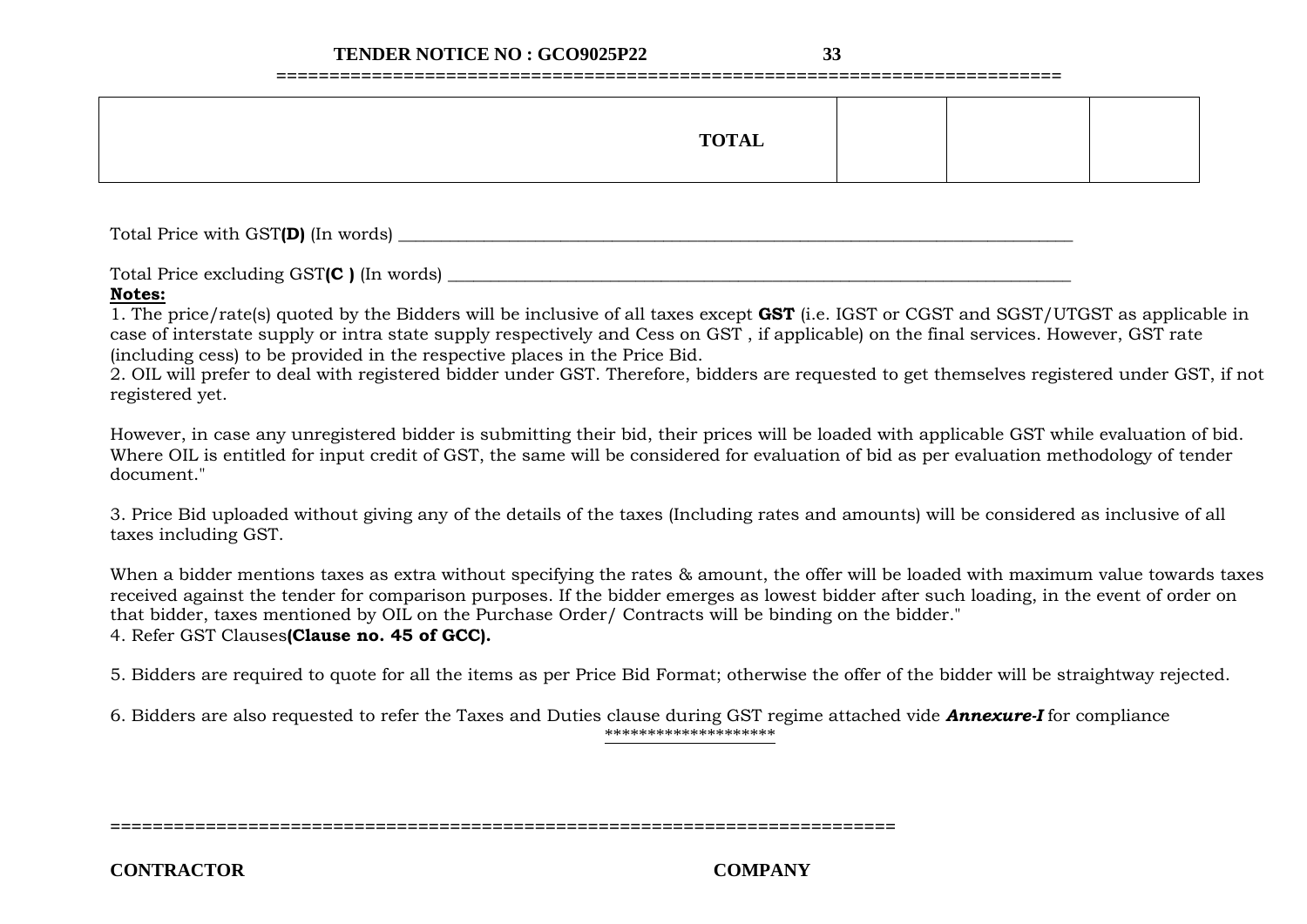**Annexure –I**

# **TAXES AND DUTIES CLAUSE - FOR VENDOR/SUPPLIER/CONTRACTOR (For Supplies/ Services during GST Regime i.e., New Tender)**

**======================================================================**

#### **INDIRECT TAXES/ GST**

- 1. For the purposes of levy and imposition of GST, the expressions shall have the following meanings:
	- (a) GST means any tax imposed on the supply of goods and/or services under GST Law.
	- (b) Cess means any applicable cess, existing or future on the supply of Goods and Services as per Goods and Services Tax (Compensation to States) Act, 2017.
	- (c) GST Law means IGST Act 2017, CGST Act 2017, UTGST Act, 2017 and SGST Act, 2017and all related ancillary Rules and Notifications issued in this regard from time to time.
- 2. **The rates quoted by the bidders shall be inclusive of all taxes, duties and levies.** However, bidders are required to provide separately the rate and amount of all types of taxes, duties and levies. In case, the quoted information related to various taxes, duties & levies subsequently proves wrong, incorrect or misleading, OIL will have no liability to reimburse the difference in the duty/ tax, if the finally assessed amount is on the higher side and OIL will have to right to recover the difference in case the rate of duty/ taxes finally assessed is on the lower side. Further, for the purpose of this contract, it is agreed between the parties that if Goods and Services Tax introduced during the tenure of this contract/agreement then the bidders have to clearly show the amount of GST separately in the Tax Invoices. Further, it is the responsibility of the bidders to make all possible efforts to make their accounting / IT system GST compliant in order to ensure availability of Input Tax Credit (ITC) to Oil India Ltd.
- 3. **Offers without giving any of the details of the taxes (Including rates and amounts) as specified above will be considered as inclusive of all taxes including GST.** When a bidder mentions taxes as extra without specifying the rates &amount, the offer will be loaded with maximum value towards taxes received against the tender for comparison purposes. If the bidder emerges as lowest bidder after such loading, in the event of order on that bidder, taxes mentioned by OIL on the Purchase Order/ Contracts will be binding on the bidder.
- **4. Bidders are required to pass on the benefit arising out of introduction of GST, including seamless flow of Input Tax Credit, reduction in Tax Rate on inputs as well as final goods by way of reduction of price as contemplated in the provision relating to Anti-Profiteering Measure vide Section 171 of the CGST Act, 2017. Accordingly, for supplies made under GST, the bidders should confirm that benefit of lower costs has been passed on to OIL by way of lower prices/taxes and also provide details of the same as applicable. OIL reserves the right to examine such details about costs of inputs/input services of the bidders to ensure that the intended benefits of GST have been passed on to OIL.**
- 5. Oil India Ltd. shall declare the value of free issue of materials and services, if any, involved in the execution of the contract. The Contractor should consider the same while working out the GST liability, if any. Further in cases where GST is leviable on any facilities provided by OIL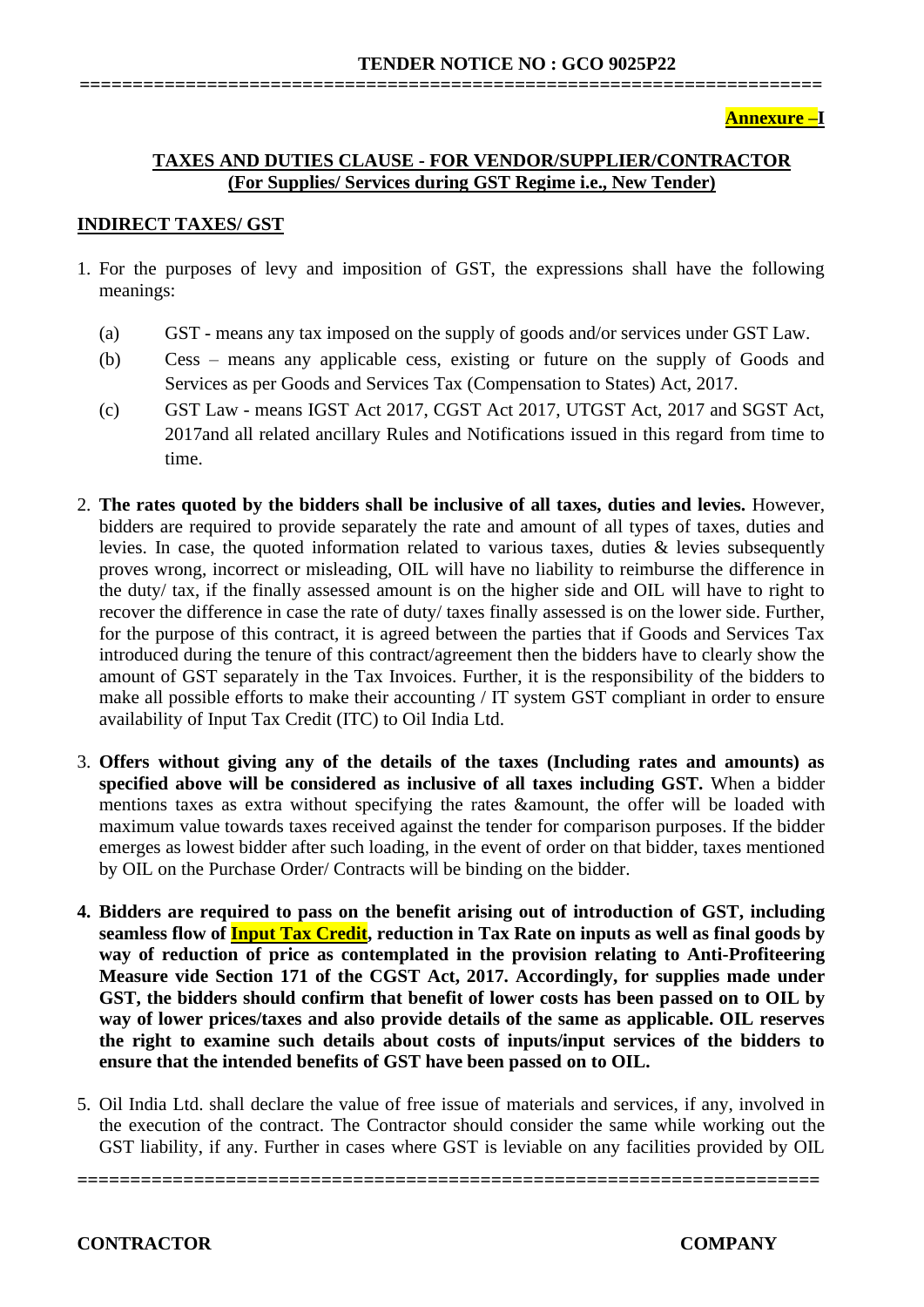and used by bidders and the consideration for which is recovered by OIL in the form of reduction in the invoice raised by bidders then OIL will raise GST invoices on such transactions and the same will be reimbursed by bidders.

**======================================================================**

#### **6. When Input tax credit is available for Set Off as per the end use certification given by User Department at the time of raising Purchase Requisition (P.R.)**

Evaluation of L-1 prices shall be done based on Quoted price after deduction of Input Tax Credit (ITC) of GST, if available to OIL.OIL shall evaluate the offers on the basis of the quoted rates only and any claim subsequently by the bidders for additional payment/liability shall not be admitted and has to be borne by the bidders

# **When Input tax credit is NOT available for Set Off**

Evaluation of L-1 prices shall be done based on Quoted price only.OIL shall evaluate the offers on the basis of the quoted rates only and any claim subsequently by the bidders for additional payment/liability shall not be admitted and has to be borne by the bidders

- 7. In a situation where Purchase Orders (POs)/ Contracts have been placed prior to GST Regime and supplies are effected during GST Regime, it is made clear that any statutory variation (increase/decrease) due to introduction of GST, as the case may be, but within the contractual delivery/completion period will be to the account of OIL subject to documentary evidence. However, any increase in statutory levy after the expiry of the scheduled date of delivery shall be to the supplier's account.
- 8. Bidders agree to do all things not limited to providing GST compliant Tax Invoices or other documentation as per GST law relating to the supply of goods and/or services covered in the instant contract like raising of and /or acceptance or rejection of credit notes / debit notes as the case may be, payment of taxes, timely filing of valid statutory Returns for the tax period on the **Goods and Service Tax Network (GSTN),** submission of general information as and when called for by OIL in the customized format shared by OIL in order to enable OIL to update its database etc. that may be necessary to match the invoices on GSTN common portal and enable OIL to claim input tax credit in relation to any GST payable under this Contract or in respect of any supply under this Contract.
- **9. In case Input Tax Credit of GST is denied or demand is recovered from OIL by the Central / State Authorities on account of any non-compliance by bidders, including nonpayment of GST charged and recovered, the Vendor/Supplier/Contractor shall indemnify OIL in respect of all claims of tax, penalty and/or interest, loss, damages, costs, expenses and liability that may arise due to such non-compliance. OIL, at its discretion, may also withhold/recover such disputed amount from the pending payments of the bidders.**

**======================================================================** 

10.GST liability, if any on account of supply of free samples against any tender shall be to bidder's account.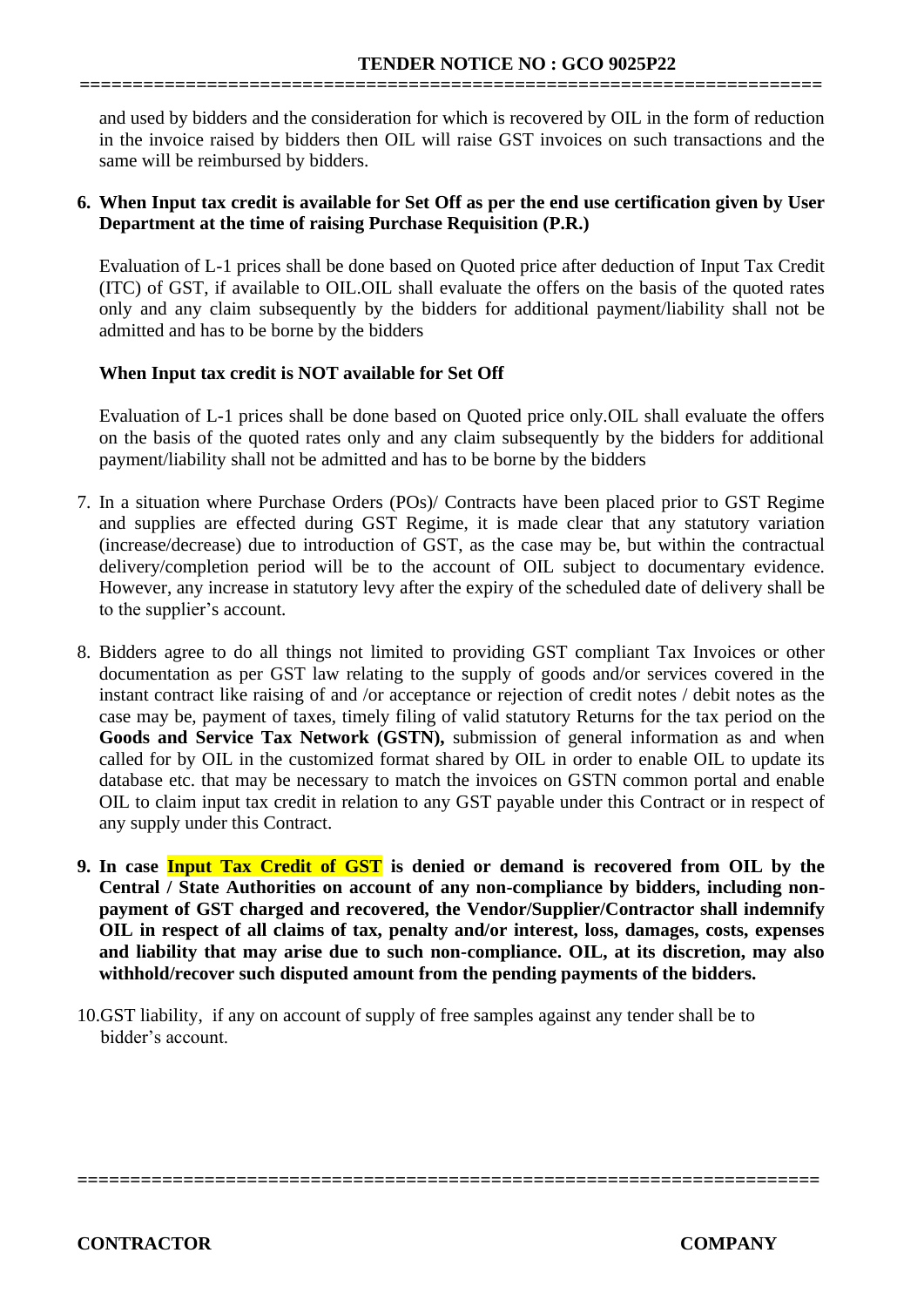#### OIL INDIA LIMITED (A Govt. of India Enterprise) Udyan Vihar, Narengi, Guwahati, Assam **WORKS CONTRACT**

**======================================================================**

#### **Tender No. GCO 9025P22**

#### **SPECIAL TERMS AND CONDITIONS**

#### *DETAILED SCOPE OF WORK* :

"**Four Yearly Scheduled Maintenance of Road Bridge Crossing of 14" ML at Mahananda III (PLKm 942.5)."**

1. The contractor shall carry out vertigo test and necessary insurance of work men engaged in the job

2. The contractor shall not engage underage workers at site

3. The contractor shall ensure the presense of person for signlling during the arrival of trains

4. The contractor shall maintain copies of toolbox meeting

5. The contractor shall provide PPE to all the work men

6. Contractor must submit a report on the maintenance activities carried out for each rail bridge mentioned in the contract

**======================================================================**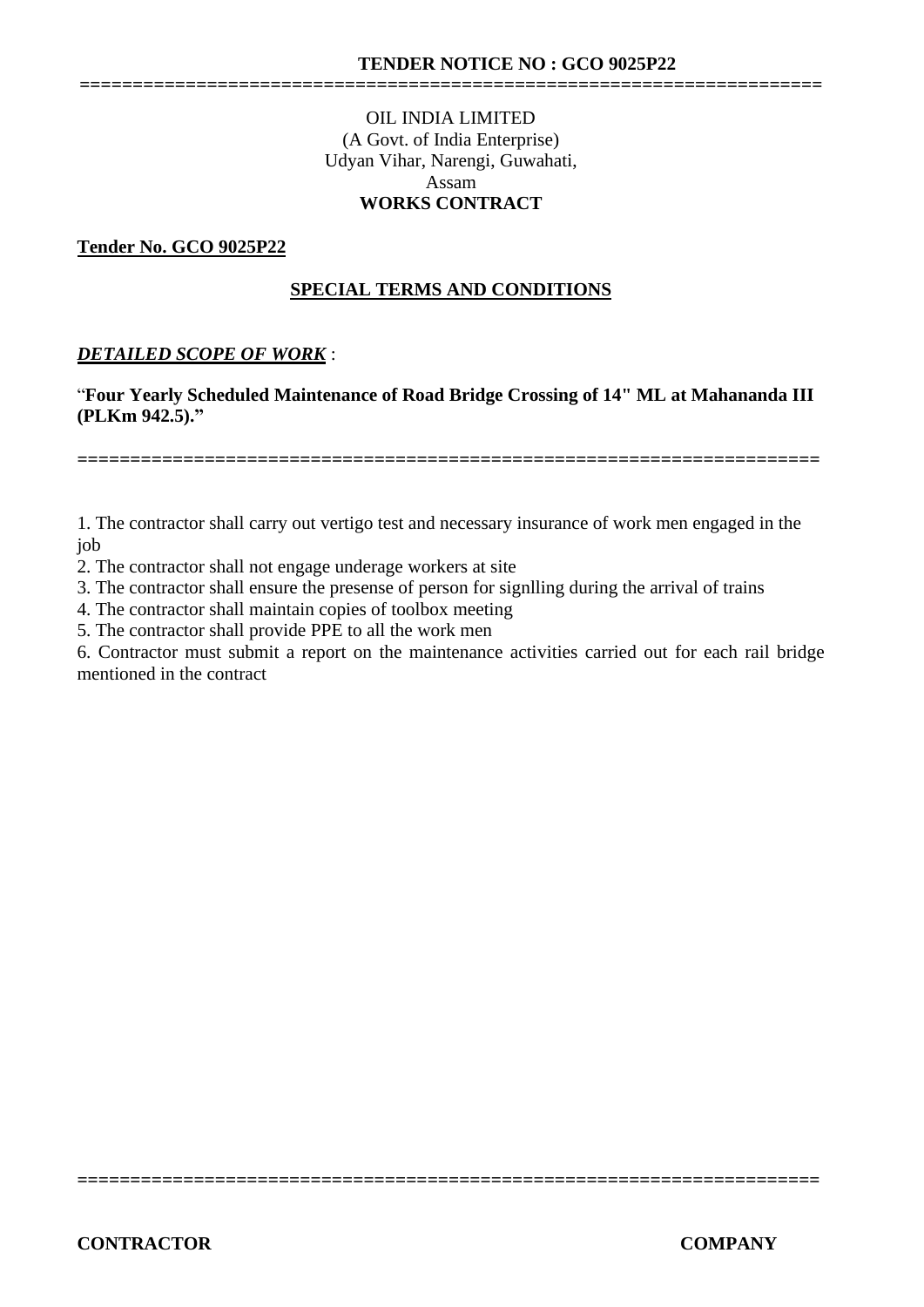**======================================================================**

#### OIL INDIA LIMITED (A Govt. of India Enterprise) Udyan Vihar, Narengi, Guwahati, Assam

# **WORKS CONTRACT**

Schedule of company's Plants, Materials and Equipments (SCPME)

**Tender No. GCO9025P22** 

**NIL**

\_\_\_\_\_\_\_\_\_\_\_\_\_\_\_\_\_\_\_\_\_\_\_\_\_\_\_\_\_\_\_\_\_\_\_\_\_\_\_\_\_\_\_\_\_\_\_\_\_\_\_\_\_\_\_\_\_\_\_\_\_\_\_\_\_\_\_\_\_\_\_\_\_\_\_\_\_\_\_\_

\_\_\_\_\_\_\_\_\_\_ \*\*\*\*\*\*\*\*\*\*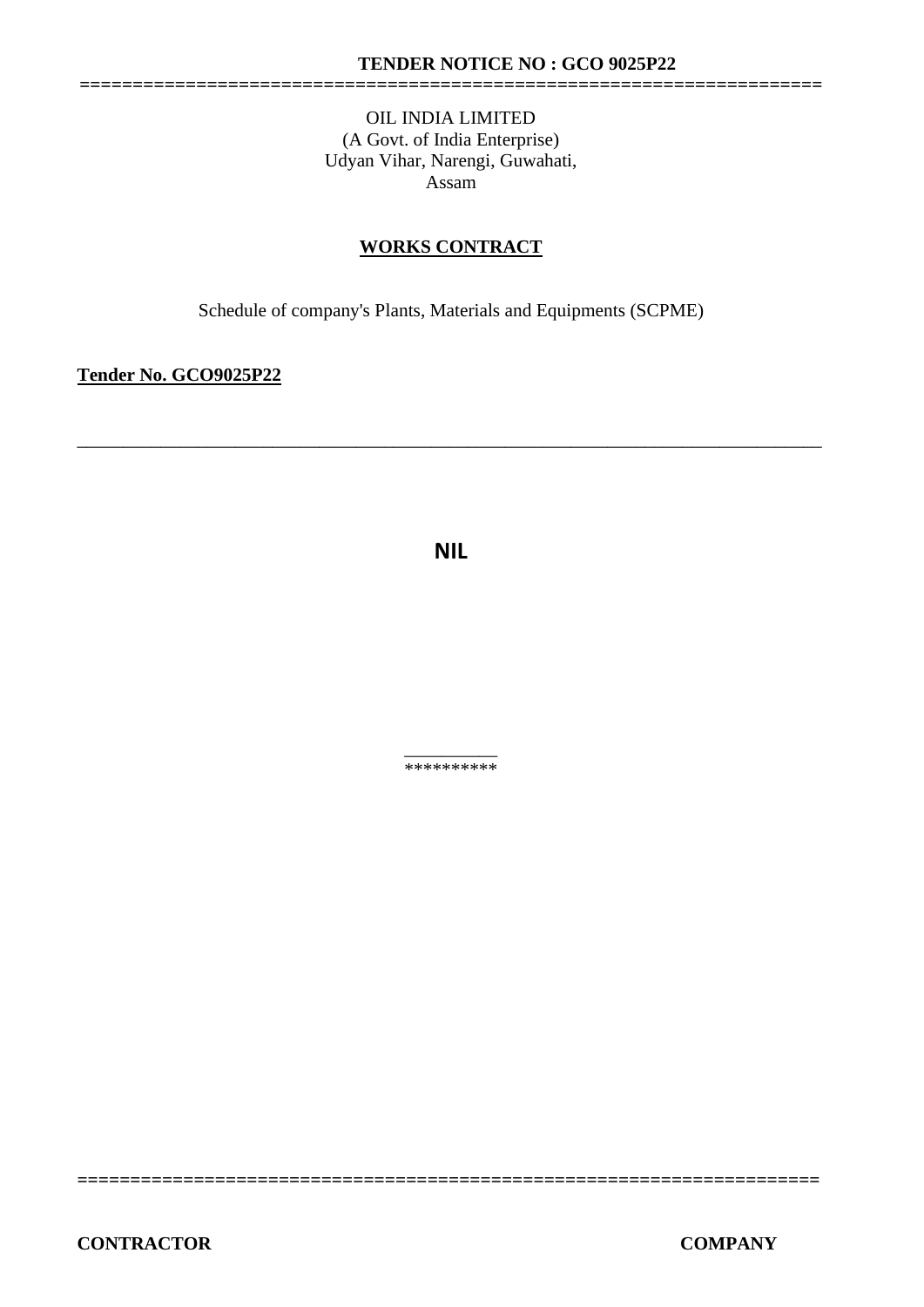To

# GENERAL MANAGER (CONTRACTS), PHQ Oil India Limited GUWAHTI, PHQ

#### **SUB: SAFETY MEASURES**

**======================================================================**

#### **Tender No. GCO9025P22**

#### *Description of work/servic*e:

#### **"**"**Four Yearly Scheduled Maintenance of Road Bridge Crossing of 14" ML at Mahananda III (PLKm 942.5)." ''**

1. The contractor shall obtain insurance coverage for his workers under Workmen Compensation Act 1923. The contractor shall carry out the vertigo test of all workers to be worked in the jobs before starting.

2. Any escalation of price due to market inflation and any increase in extra taxes etc. as applicable shall be borne by the contractor.

3. The contractor shall liaise with **PLM In-Charge of PS8** before and during execution of the jobs.

4. Prior to quoting prices, the bidder shall be deemed to have visited the site at his own cost and satisfied himself regarding the details furnished in the tender document and the feasibility of the associated jobs for satisfactory completion

5. Contractor shall be solely responsible for settling all compensation and disputes arising out of crop, property, any other damage caused during the work.

6. Disposal of wastes shall be exclusive responsibility of the Contractor. The contractor shall obtain permission or clearances required in this regard.

7. Contractor shall provide particulars of manpower and equipment, instrument tools and tackles and all other necessary materials and facilities required for successful execution of the entire job.

8. Contractor shall use reasonable means/endeavours to protect all existing structures or utilities at or near the site, belonging to the company, the government or other third party from any kind of damage. The contractor shall also undertake to repair and restore such damage resulting from Contractor's failure to use suitable means/endeavours to protect the same. Any such repair or restoration shall be at Contractor's expense.

9. All surplus materials supplied by Contractor/Owner and all trash, refuse and spoil materials shall be collected and disposed off /returned to the Owner's store by the contractor at his own expenses, as the case may be.

10. The contractor shall abide by the following HSE norms:

11 It will be solely the Contractor's responsibility to fulfil all the legal formalities with respect to the Health, Safety and Environmental aspects of the entire job (namely; the person employed by him, the equipment, the environment, etc.) under the jurisdiction of the district of that state where it is operating. . Ensure that all sub-contractors hired by him comply with the same requirement as the contractor himself and shall be liable for ensuring compliance all HSE laws by the sub or sub-sub contractors.

12. The Contractor shall provide proper Personnel Protective Equipment as per the hazard identified and risk assessed for the job and conforming to statutory requirement and company PPE schedule.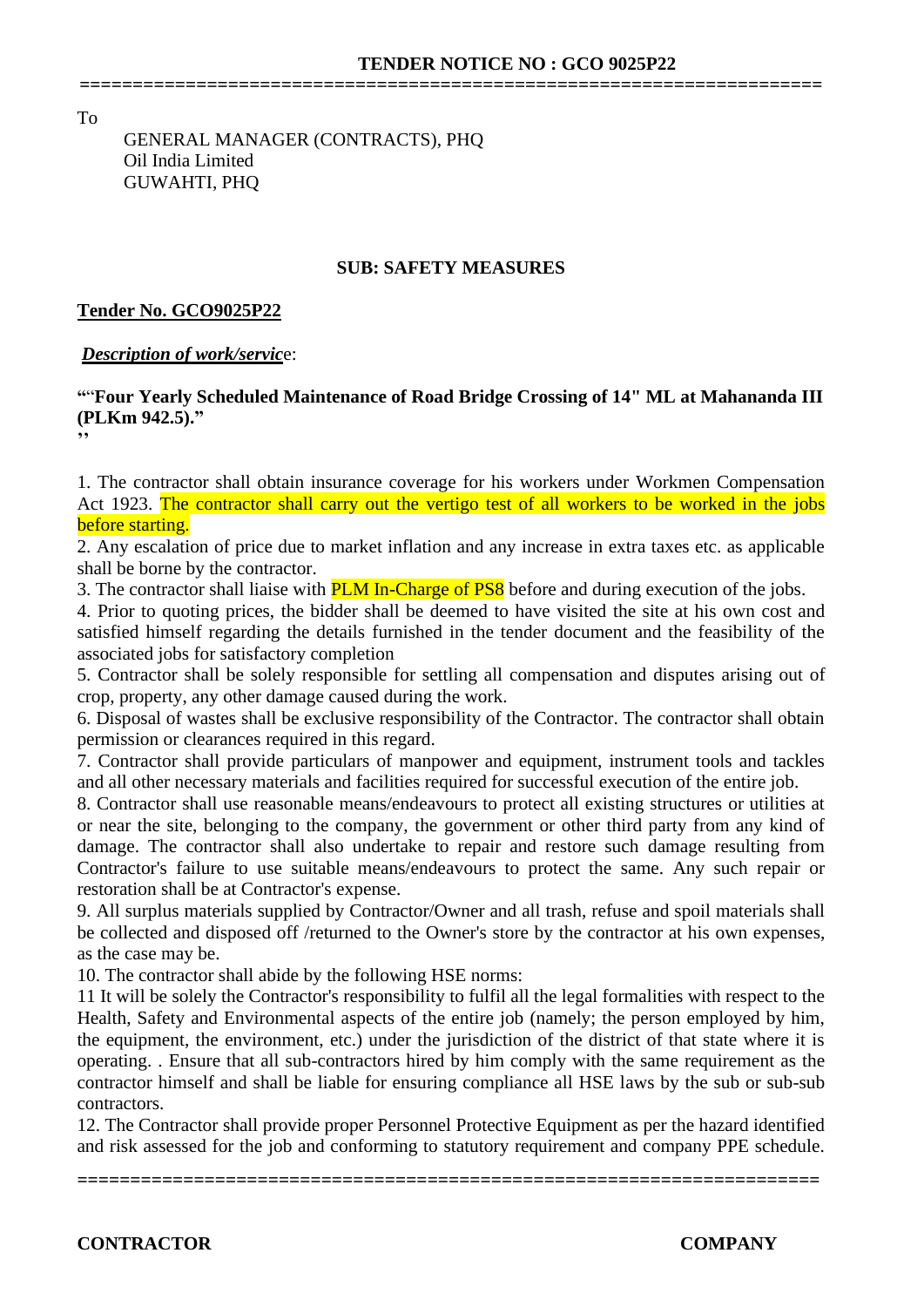Safety appliances have to be approved. Necessary supportive document shall have to be submitted as proof. It will be the Contractor's sole responsibility to ensure that the persons engaged by him use the proper PPE while at work. All the safety gears mentioned above are to be provided to the working personnel before commencement of the work.

**======================================================================**

13 The Contractor shall prepare written Safe Operating Procedure (SOP) for the work to be carried out, including an assessment of risk, wherever possible and safe methods to deal with it/them. The SOP should clearly state the risk arising to men, machineries & material from the mining operation / operations to be done by the contractor and how it is to be managed.

14 The contractor shall provide a copy of the SOP to the person designated by owner who shall be supervising the contractor's work.

15 Contractor has to ensure that all work is carried out in accordance with the Statute and SOP and for the purpose he may deploy adequate qualified and competent personnel for the purpose of carrying out the job in a safe manner. For work of a specified scope/nature, he should develop and provide to the owner a site specific code of practice in line.

16 It will be entirely the responsibility of the Contractor/his Supervisor/representative to ensure strict adherence to all HSE measures and statutory rules during operation in OIL's areas and safety of workers engaged by him. The crew members will not refuse to follow any instruction given by company's Engineer / Official / Supervisor/Junior Engineer for safe operation.

17 Any compensation arising out of the job carried out by the Contractor whether related to pollution, Safety or Health will be paid by the contractor only.

18 Any compensation arising due to accident of the Contractor's personnel while carrying out the job, will be payable by the contractor.

19 The contractor shall have to report all incidents including near miss to Factory Manager / departmental representative of the concerned department of OIL.

20. The contractor has to keep a register of the persons employed by him/her. The contractor's supervisor shall take and maintain attendance of his men every day for the work, punctually.

21. If the company arranges any safety class / training for the working personnel at site (company employee, contractor worker, etc.) the contractor will not have any objection to any such training.

22 A contractor employee must, while at work, take reasonable care for the health and safety of people who are at the employee's place of work and who may be affected by the employee's act or omissions at work.

23 A contractor employee must, while at work, cooperate with his or her employer or other persons so far as is necessary to enable compliance with any requirement under the act or the regulations that is imposed in the interest of health, safety and welfare of the employee or any other person.

24 Contractor's arrangements for health and safety management shall be consistent with those for the owner.

25 In case Contractor is found non-compliant of HSE laws as required company will have the right for directing the contractor to take action to comply with the requirements, and for further noncompliance, the contractor will be penalized as per the provision of the penalty clause of the contract related to HSE matters.

26 When there is a significant risk to health, environment or safety of a person or place arising because of a non-compliance of HSE Measures Company will have the right to direct the contractor to cease work until the non-compliance is corrected.

27 For any HSE matters not specified in the contract document, the contractor will abide the relevant and prevailing Acts/rules/regulations/ pertaining to Health, Safety and Environment.

28 The labours shall work under supervision of authorized technicians/Supervisors of Pipeline Telecomm Department, OIL INDIA LIMITED and shall carry out and follow the instruction of authorized technician/Supervisor of the Department. However, the contractor or his authorised supervisor shall ensure compliance of all safety norms by the contractors' labours.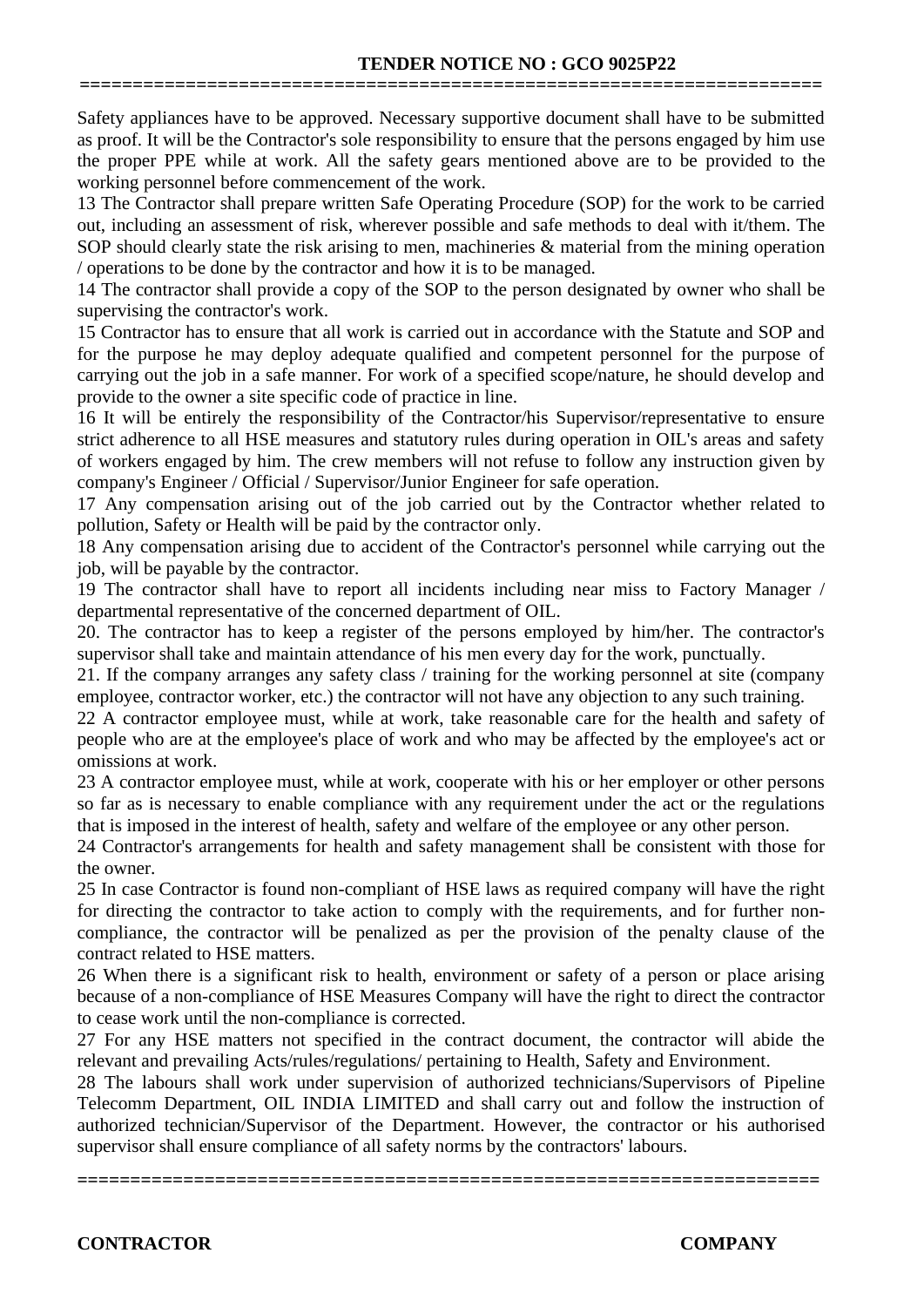29 The contractor shall fully understand OIL's HSE policy and should take necessary steps to align his HSE policy accordingly so as to accommodate and implement OIL's HSE policy in the jobs undertaken by him.

\_\_\_\_\_\_\_\_\_\_\_\_\_\_\_\_\_\_\_\_\_\_\_\_\_\_\_\_\_\_\_\_\_\_\_\_\_\_\_\_\_\_\_\_\_\_\_\_\_\_\_\_\_\_\_\_\_\_\_\_\_\_\_\_\_

**======================================================================**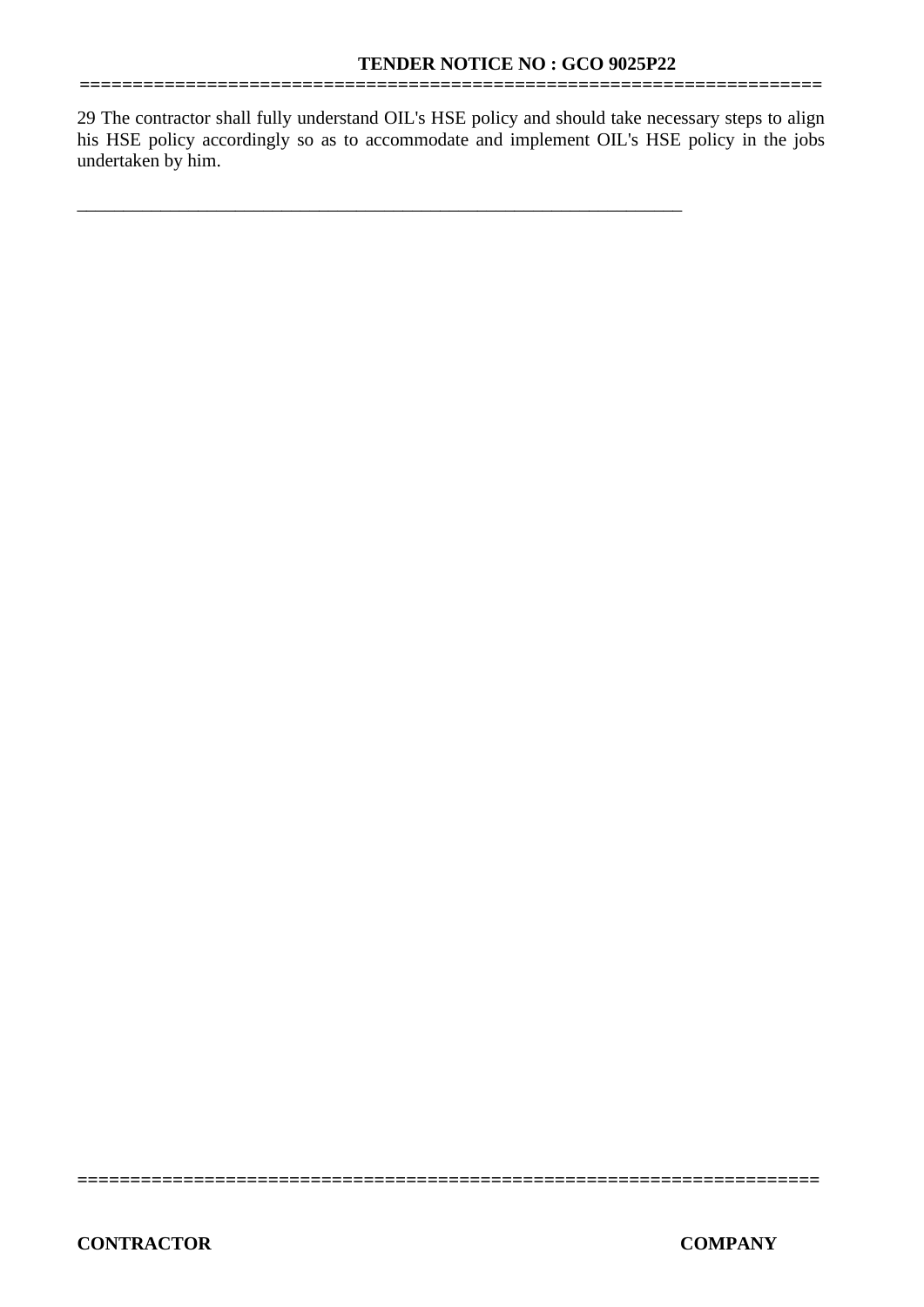#### **ANNEXURE - A**

#### **FORM OF BID SECURITY (BANK GUARANTEE)-EMD**

**======================================================================**

To M/s. OIL INDIA LIMITED, (**GENERAL MANAGER -CONTRACTS**) Guwahati, Assam, India, Pin - 781171.

WHEREAS, (Name of Bidder) (hereinafter called "the Bidder") has submitted their offer Dated for the provision of certain oilfield services (hereinafter called "the Bid") against OIL INDIA LIMITED, Guwahati, Assam, India (hereinafter called the Company)'s tender No. : \_\_\_\_\_\_\_\_\_\_\_\_\_ know all men by these presents that we (Name of Bank) \_\_\_\_\_\_\_\_\_\_\_\_\_\_\_\_\_\_\_\_ of (Name of Country) \_\_\_\_\_\_\_\_\_\_\_\_\_\_\_ having our registered office at (hereinafter called "Bank") are bound unto the Company in the sum of ( \* ) for which payment will and truly to be made to Company, the Bank binds itself, its successors and assignees by these presents. SEALED with the common seal of the said Bank this day of  $\qquad \qquad 20 \qquad .$ 

THE CONDITIONS of these obligations are:

- 1. If the Bidder withdraws their Bid during the period of Bid validity specified by the Bidder; or
- 2. If the Bidder, having been notified of acceptance of their Bid by the Company during the period of Bid validity:
	- a) Fails or refuses to execute the form of agreement in accordance with the Instructions to Bidders; or
	- b) Fails or refuses to furnish the Performance Security in accordance with the Instructions to Bidders;

We undertake to pay to Company up to the above amount upon receipt of its first written demand (by way of letter / fax/cable), without Company having to substantiate its demand provided that in its demand Company will note that the amount claimed by it is due to it owing to the occurrence of one or both of the two conditions, specifying the occurred condition or conditions.

This guarantee will remain in force up to and including the date ( \*\* ) and any demand in respect thereof should reach the Bank not later than the above date.

|                | SIGNATURE AND SEAL OF THE GUARANTORS:<br>Witness: $\frac{1}{\sqrt{1-\frac{1}{2}}\sqrt{1-\frac{1}{2}}\sqrt{1-\frac{1}{2}}\sqrt{1-\frac{1}{2}}\sqrt{1-\frac{1}{2}}\sqrt{1-\frac{1}{2}}\sqrt{1-\frac{1}{2}}\sqrt{1-\frac{1}{2}}\sqrt{1-\frac{1}{2}}\sqrt{1-\frac{1}{2}}\sqrt{1-\frac{1}{2}}\sqrt{1-\frac{1}{2}}\sqrt{1-\frac{1}{2}}\sqrt{1-\frac{1}{2}}\sqrt{1-\frac{1}{2}}\sqrt{1-\frac{1}{2}}\sqrt{1-\frac{1}{2}}\sqrt{1-\frac{1}{2}}\sqrt{1-\frac{1$ |
|----------------|------------------------------------------------------------------------------------------------------------------------------------------------------------------------------------------------------------------------------------------------------------------------------------------------------------------------------------------------------------------------------------------------------------------------------------------------------|
|                | (Signature, Name and Address)<br>Date : $\frac{1}{\sqrt{1-\frac{1}{2}} \cdot \frac{1}{2}}$<br>Place:                                                                                                                                                                                                                                                                                                                                                 |
| $\ast$<br>$**$ | The Bidder should insert the amount of the guarantee in words and figures.<br>Date of expiry of Bank Guarantee should be minimum 30 days after the end of the validity period<br>of the Bid.                                                                                                                                                                                                                                                         |

-----------------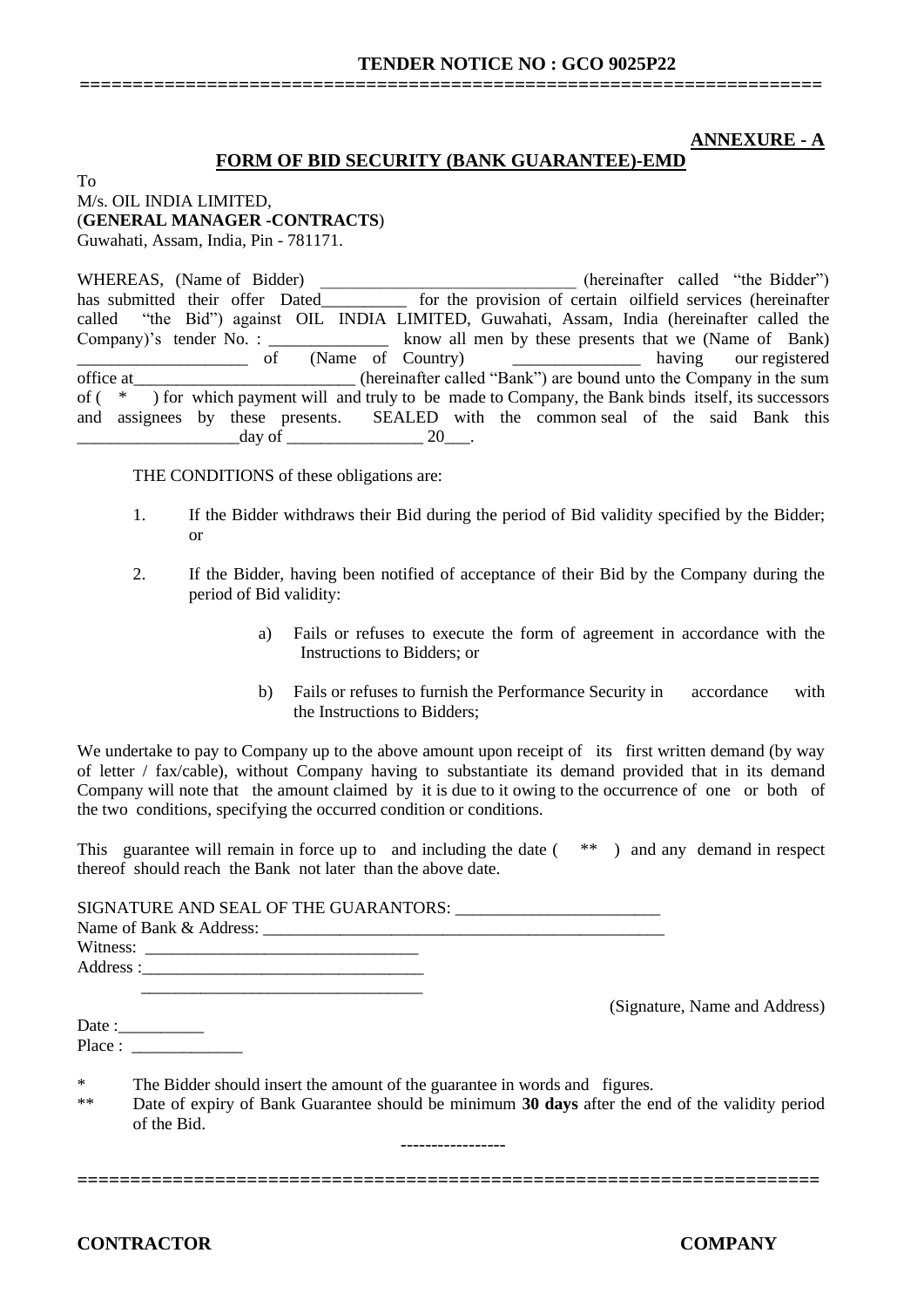\*\*\*\*\*\*\*\*\*\*\*\*\*\*

**======================================================================**

#### **ANNEXURE - B**

#### **FORM OF PERFORMANCE BANK GUARANTEE**

To: M/s. OIL INDIA LIMITED, (**GENERAL MANAGER -CONTRACTS**) Guwahati, Assam, India, Pin – 781171

WHEREAS WHEREAS (Name and address of Contractor) (hereinafter called "Contractor") had undertaken, in pursuance of Contract No. \_\_\_\_\_\_\_\_\_\_\_\_\_\_\_\_\_\_\_\_\_\_\_ to execute (Name of Contract and Brief Description of the Work) \_\_\_\_\_\_\_\_\_\_\_\_\_\_\_\_\_\_\_ (hereinafter called "the Contract").

AND WHEREAS it has been stipulated by you in the said Contract that the Contractor shall furnish you with a Bank Guarantee as security for compliance with Contractor's obligations in accordance with the Contract.

AND WHEREAS we have agreed to give the Contractor such a Bank Guarantee; NOW THEREFORE we hereby affirm that we are Guarantors on behalf of the Contractor, up to a total of (Amount of Guarantee in figures)  $\qquad \qquad$  (in words  $\qquad \qquad$ ), such amount being payable in the types and proportions of currencies in which the Contract price is payable, and we undertake to pay you, upon your first written demand and without cavil or argument, any sum or sums within the limits of guarantee sum as aforesaid without your needing to prove or to show grounds or reasons for your demand for the sum specified therein. We hereby waive the necessity of your demanding the said debt from the Contractor before presenting us with the demand.

We further agree that no change or addition to or other modification of the terms of the Contract or the work to be performed thereunder or of any of the Contract documents which may be made between you and the Contractor shall in any way cease us from any liability under this guarantee, and we hereby waive notice of such change, addition or modification.

This guarantee is valid until the date (calculated at **3 months** after Contract completion date).

**======================================================================** 

|              | SIUINATUKE AIND SEAL UP THE GUAKAINTUKS                                                                               |  |
|--------------|-----------------------------------------------------------------------------------------------------------------------|--|
| Designation  |                                                                                                                       |  |
| Name of Bank |                                                                                                                       |  |
| Address      | <u> 1989 - Johann John Harry Harry Harry Harry Harry Harry Harry Harry Harry Harry Harry Harry Harry Harry Harry</u>  |  |
| Witness      |                                                                                                                       |  |
| Address      | <u> 1999 - Johann Harry Harry Harry Harry Harry Harry Harry Harry Harry Harry Harry Harry Harry Harry Harry Harry</u> |  |
| Date         |                                                                                                                       |  |
| Place        |                                                                                                                       |  |
|              |                                                                                                                       |  |

SIGNATURE AND SEAL OF THE GUARANTORS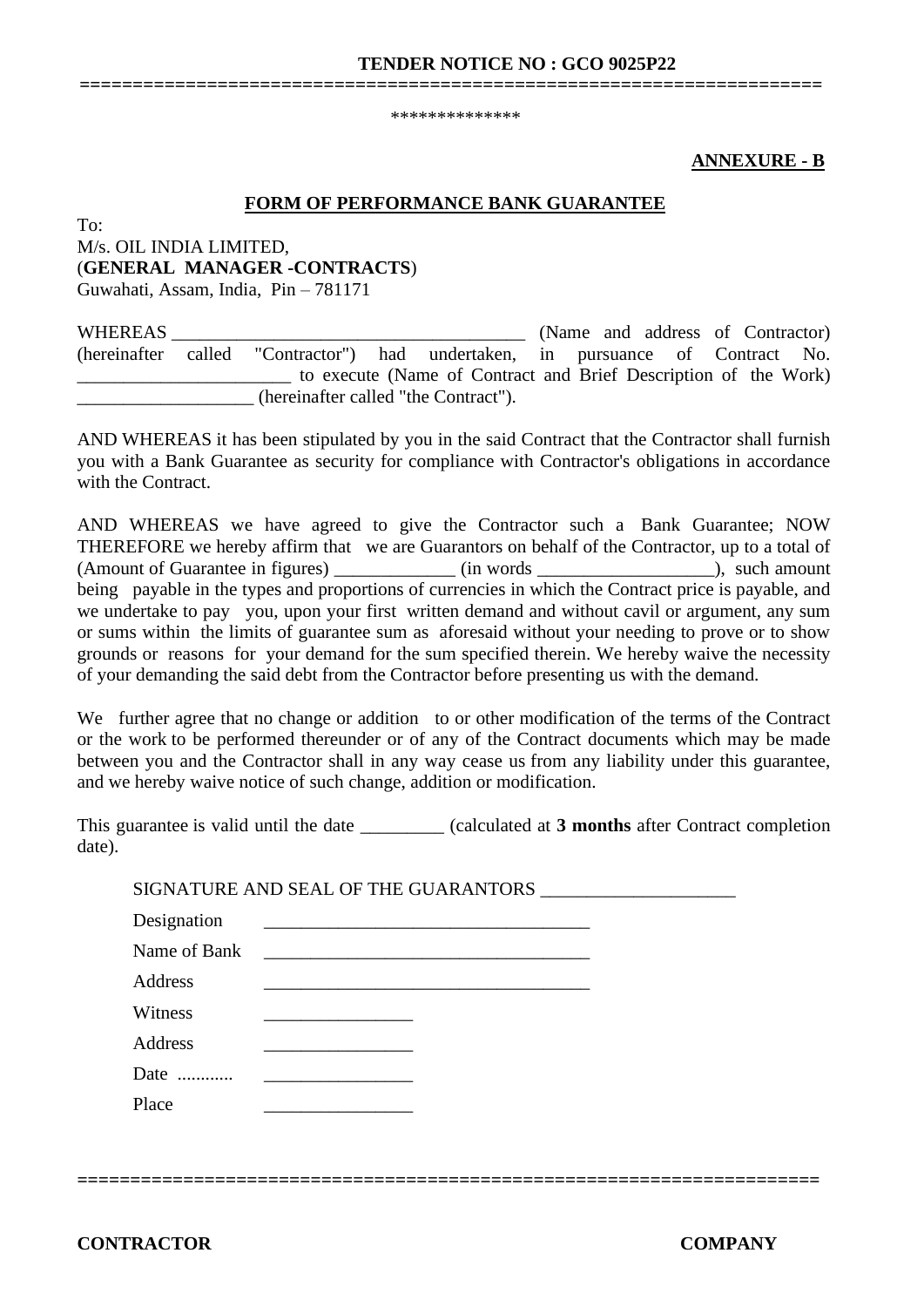#### **\*\*\*\*\*\*\*\*\*\*\*\***

**======================================================================**

# **ANNEXURE – C**

#### FORMAT FOR UNDERTAKING

#### **(IN TERMS OF TENDER NO. GCO9025P22 )**

(On Non-Judicial Stamp Paper of Rs. 100/-) TO BE NOTORISED

To THE GENERAL MANAGER (CONTRACTS) PL OIL INDIA LIMITED GUWAHATI

Dear Sirs,

# UNDERTAKING/DECLARATION BY THE BIDDER IN RESPECT OF TENDER NO **GCO 9025P22**

This is in connection with the Bid submitted by me/us, ………….... (Name of Bidder), against Tender No. **GCO9024P22** ""**Four Yearly Scheduled Maintenance of Road Bridge Crossing of 14" ML at Mahananda III (PLKm 942.5)."**

I/We, the afore mentioned Bidder against the subject tender, hereby declare that my/our quoted rates include the following -

(a) Labour wages as per Minimum Wages Act and notifications issued by the Central Govt. from time to time, including P.F, insurance and Bonus.

(b) Material and Equipment (if any) cost.

(c) PPE cost.

(d) IME (Initial Medical Examination) cost.

(e) Other charges / cost including overheads, profit, insurance and handling charge..

I/We, the afore mentioned Bidder against the subject tender take note that minimum wages may increase from time to time as notified by statutory authority and Central Govt. and undertake that I/We shall not make Company (i.e. OIL) liable to reimburse me/us for such statutory increase in wage rates of the labours/workers engaged by me/us during the entire period of the contract, including extension if any. Currently, such increase in the wage rates is twice in a year. I/We have bid after considering this increase in wage rates for the entire period of Contract including extension provision.

I/We, the afore mentioned Bidder against the subject tender, further undertake that I/We will pay my/our workers the existing Daily wages as notified under the Minimum Wages Act from time to time by the Central Govt. and such statutory or any other increase in the wages rates including consequent increase in statutory contributions like provident fund etc. of contract labours engaged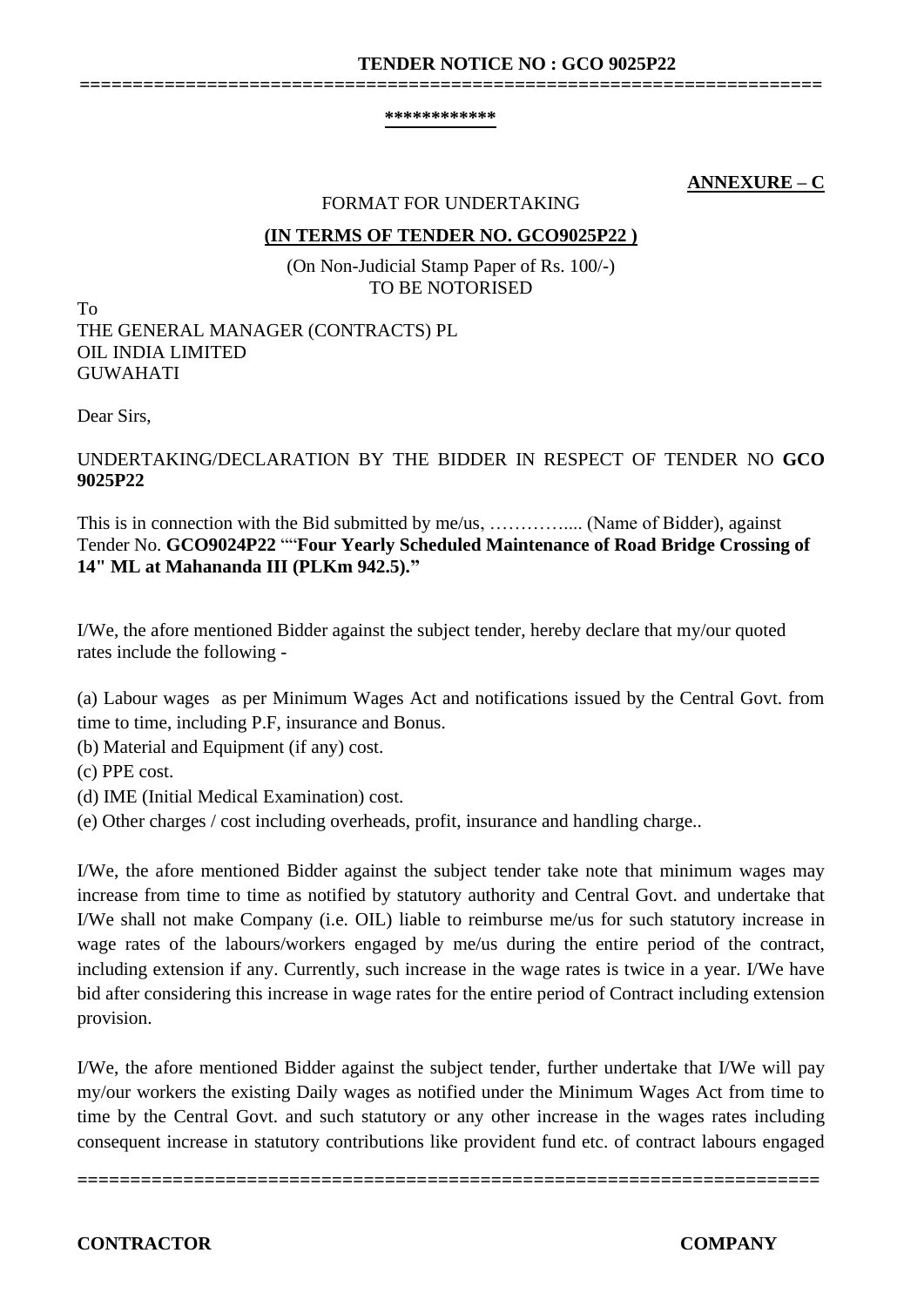by me/us shall be borne solely by me/us during the entire period of the contract, including extension if any, without any cost implication whatsoever upon the Company.

**======================================================================**

I/We further agree and undertake that in case of any violation of the above undertaking, Oil India Limited (OIL) shall be at liberty to take appropriate action against me/us in terms of the Tender/Contract including but not limited to termination of contract and debarment from future business with OIL. I shall duly comply with all the statutory obligations, more particularly under applicable labour laws. I further agree and undertake that in case of any dispute or claims arise out of my non-compliance of statutory obligations under the Contract, by the Labourers engaged by me or by any statutory authorities, I shall only be responsible for the same and hold the Company harmless against such dispute or claims. I further authorize the Company, in the event of my default or non-compliance of any statutory obligations, to deduct/recover and adjust such amount or claim against my Bills due under the Contract or against any other existing or future Contracts with the Company including performance security.

I/We declare that the information given above is true and any misstatement, misrepresentation, or suppression of facts in connection with the above undertaking may entail rejection of the bid and cancellation of contract, if awarded.

Yours faithfully,

1.Authorized Signatory with Seal

(Bidder)

\_\_\_\_\_\_\_\_\_\_\_\_\_\_\_\_\_\_\_\_\_\_\_\_\_\_\_\_\_\_\_\_\_\_

Place:-

Date:-

\*\*\*\*\*\*\*\*\*\*\*\*\*\*\*\*\*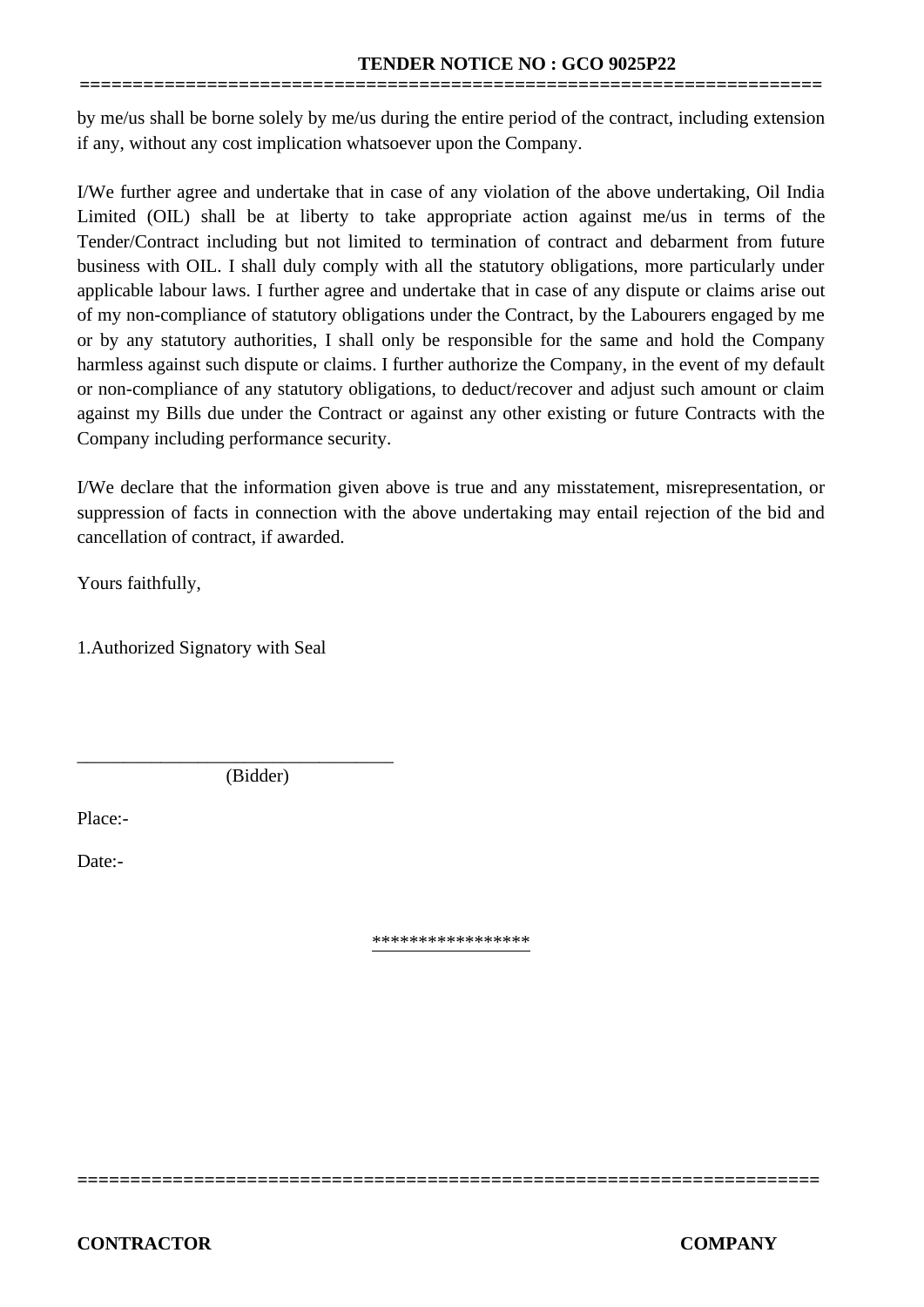# **ANNEXURE - D**

# **CERTIFICATE OF ANNUAL TURNOVER & NET WORTH**

**======================================================================**

# **(**TO BE ISSUED BY **PRACTISING CHARTERED ACCOUNTANTS' FIRM** ON THEIR LETTER HEAD **)**

# **TO WHOM IT MAY CONCERN**

This is to certify that the following financial positions extracted from the audited financial statements of M/s.......................................... (Name of the Bidder) for the last three (3) completed accounting years up to ……………..**(as the case may be)** are correct.

| <b>YEAR</b> | <b>TURN OVER</b> | <b>NET WORTH</b> |
|-------------|------------------|------------------|
|             | In $INR(Rs.)$    | In $INR$ (Rs.)   |
|             |                  |                  |
|             |                  |                  |
|             |                  |                  |
|             |                  |                  |
|             |                  |                  |
|             |                  |                  |
|             |                  |                  |
|             |                  |                  |
|             |                  |                  |

**======================================================================** 

*Place:*

*Date:*

*Seal:*

*Membership Code & Registration No. :*

*Signature*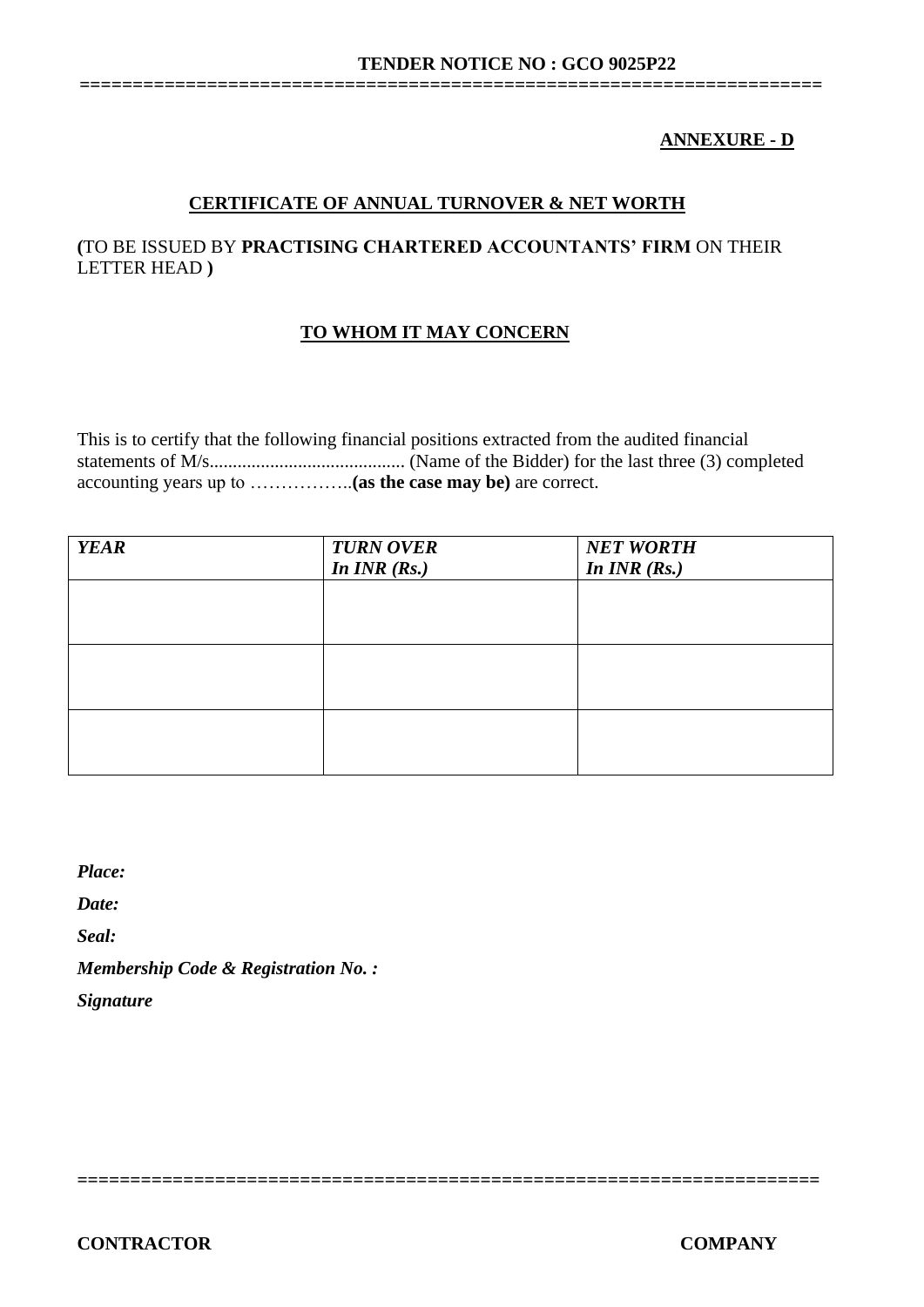# **ANNEXURE - E**

To, Dy. General Manager (F&A) PL Oil India Limited Pipeline HQ, Narangi , Guwahati ,Assam-781171

Dear Sir,

Sub: E–Payments vide RTGS/NEFT

I/We request and hereby authorise you to execute E-Payment vide RTGS/NEFT modes to My /Our Bank account as per the details given below:

**======================================================================**

(A) BANK DETAILS

- 1. Bank A/c No. ( Must Enclose Cancelled Cheque)
- 2. Account Type Saving Bank/ Current Account
- 3. Bank Branch
- 4. Bank Address
- 5. IFSC Code
- 6. MICR No.

(B) VENDOR DETAILS :

- 1. Vendor Code ( See the vendor code given in the PO/Contract)
- 2. Name
- 3. PAN No. (Must enclosed self-attested photo copy of PAN Card )
- 4. Address with Mobile/Telephone No.

5. VAT TIN No.

6. CST Regn. No.

7. GST Regn. No.

- 8. Central Excise Regn.No.
- 9. Email ID

I/We hereby declare that the particulars given above are correct and complete. I/We confirm that I/we shall bear the charges, if any levied by my/our bank for the credit in our above account through NEFT. If the transaction is delayed or lost because of incomplete or incorrect information, we would not hold the company responsible.

Thanking you,

| Date:    | Authorised Signatory & Stamp |
|----------|------------------------------|
|          |                              |
| $\cdots$ |                              |

# Bank Certificate

We confirm that the details given above are correct as per our records.

| Date:<br>Place:<br><b>Official</b> | Signature, Code & Stamp of Authorised Bank |
|------------------------------------|--------------------------------------------|
|                                    |                                            |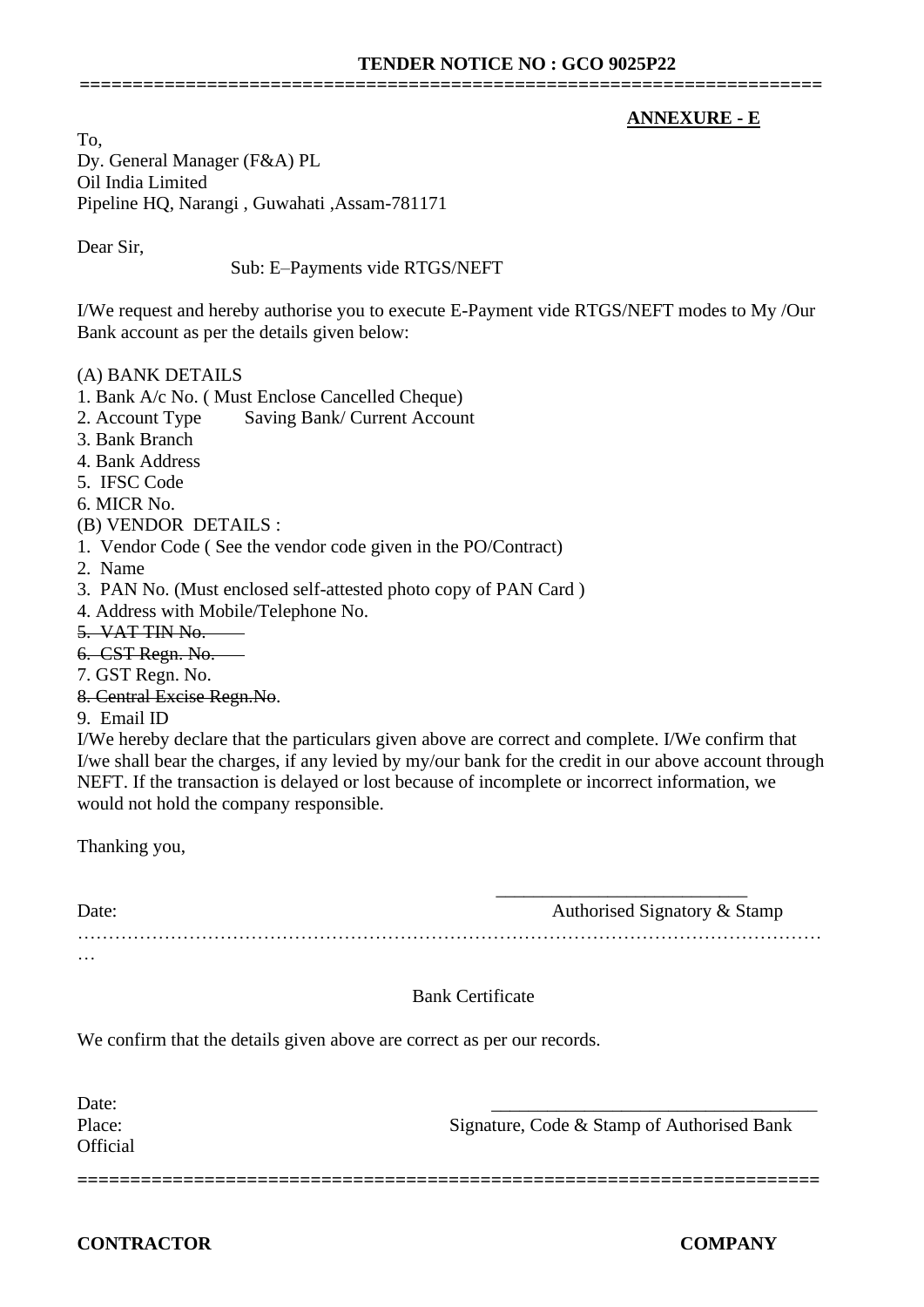# **ANNEXURE - F**

# **Format of Undertaking by Bidders towards submission of authentic information/ documents**

*(To be typed on the letter head of the bidder)*

**======================================================================**

To, **General Manager (Contracts)-PL** Oil India Limited Pipeline HQ, Narangi , Guwahati ,Assam-781171

Subject: Undertaking of Authenticity of Information/documents submitted

Refer : Tender No…………………..Dated…………………

Sir/Madam

With reference to our quotation against your above-referred tender, we hereby undertake that no fraudulent information/documents have been submitted by us.

We take full responsibility for the submission of authentic information/documents against the above cited bid.

We also agree that, during any stage of the tender/contract agreement, in case any of the information/documents submitted by us are found to be false/forged/fraudulent , OIL has right to reject our bid at any stage including forfeiture of our EMD and/or PBG and/or cancel the award of contract and/or carry out other penal action on us, as deemed fit.

Yours faithfully,

For (type name of the firm here)

Signature of Authorised Signatory

Name:

Designation:

Phone No:

Place:

Date:

(Affix seal of the Organization here, if applicable)

\*\*\*\*\*\*\*\*\*\*\*\*\*\*\*\*\*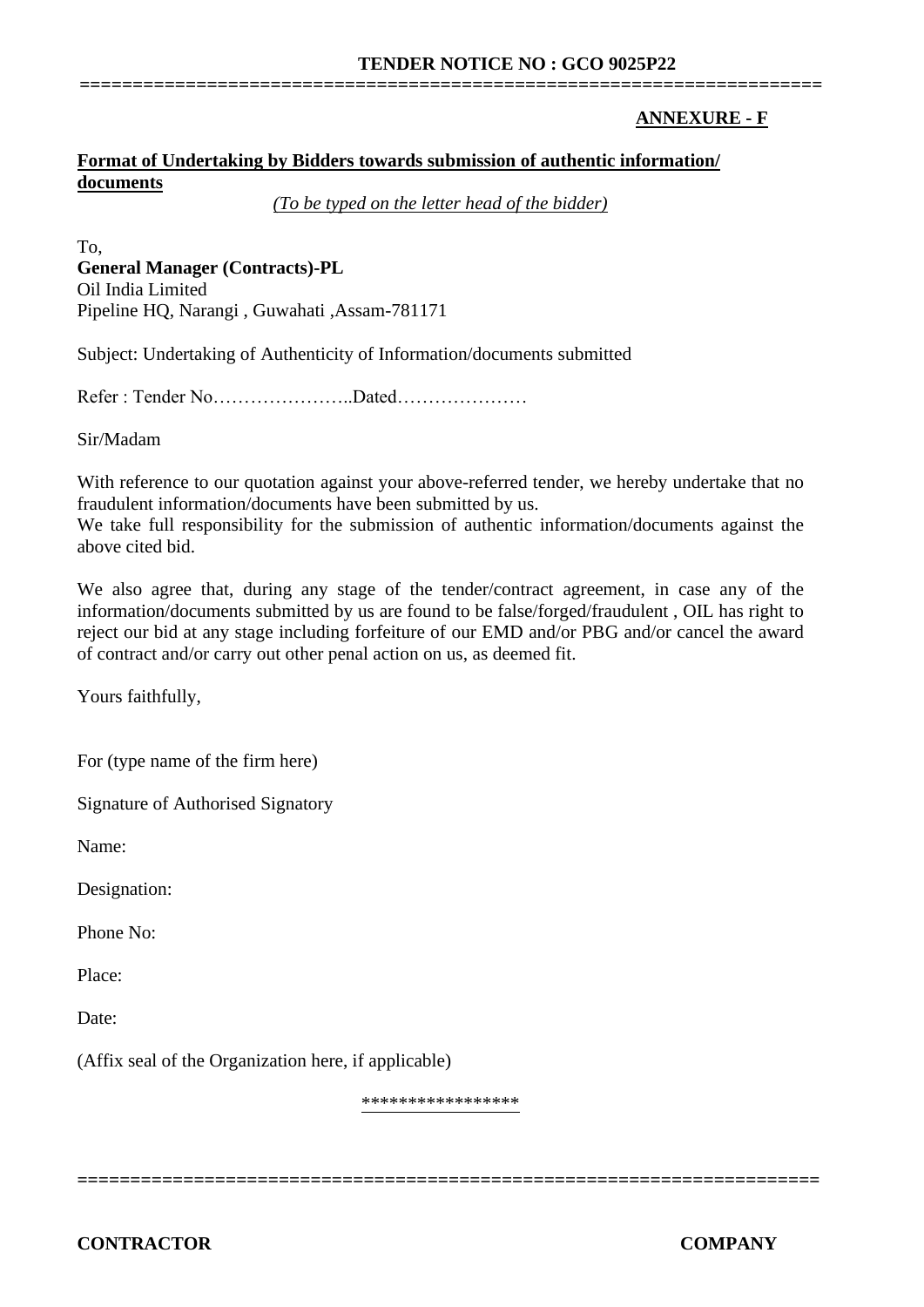#### **ANNEXURE - G**

#### **Proforma for Disclosure of Conflict of Interest.**

**======================================================================**

(To be typed on the letter head of the bidder)

Date ………………….

Bid Document No……………….

To,

The General Manager (Contracts) PL Oil India Ltd P.O. Udayan Vihar Guwahati, Assam - 781 171

#### **Sub: Tender No. GCO9025P22 "**"**Four Yearly Scheduled Maintenance of Road Bridge Crossing of 14" ML at Mahananda III (PLKm 942.5)."**

I/We \_\_\_\_\_\_\_\_\_\_\_\_ (Names authorized signatory (ies), on behalf of M/s\_\_\_\_\_\_\_\_\_\_\_\_\_\_ do hereby undertake that:

1. It is certified that our company or any of its Directors/ Partners/ Employees/ Affiliates do not have any ongoing or past contractual engagement for the last one year period preceding the Bid Closing Date of this Bid Document, with OIL's existing contractor for Architectural and Engineering Consultancy Services etc for this Project (M/s. Utpal Ghosh Associates).

2. Our company or any of its Directors/ Partners/ Employees/ Affiliates shall abstain from taking part, directly or indirectly, in any of the tenders invited (by OIL), for the construction project or for supply of goods/services related to the same project, in case our company is engaged captioned services.

3. The Director/ Partners/ Employees of our company shall refrain themselves from holding any position in any of the bidding company (ies) participating in the aforesaid type of tenders, or the successful bidding company (after award of the contract) and shall also refrain from entering into any business relationships or activities, which would result in a 'conflict of interest' with such company (ies) participating in the tender/awarded the contract.

**======================================================================**  (Authorised signatory) Signature:……………… Name:……………………